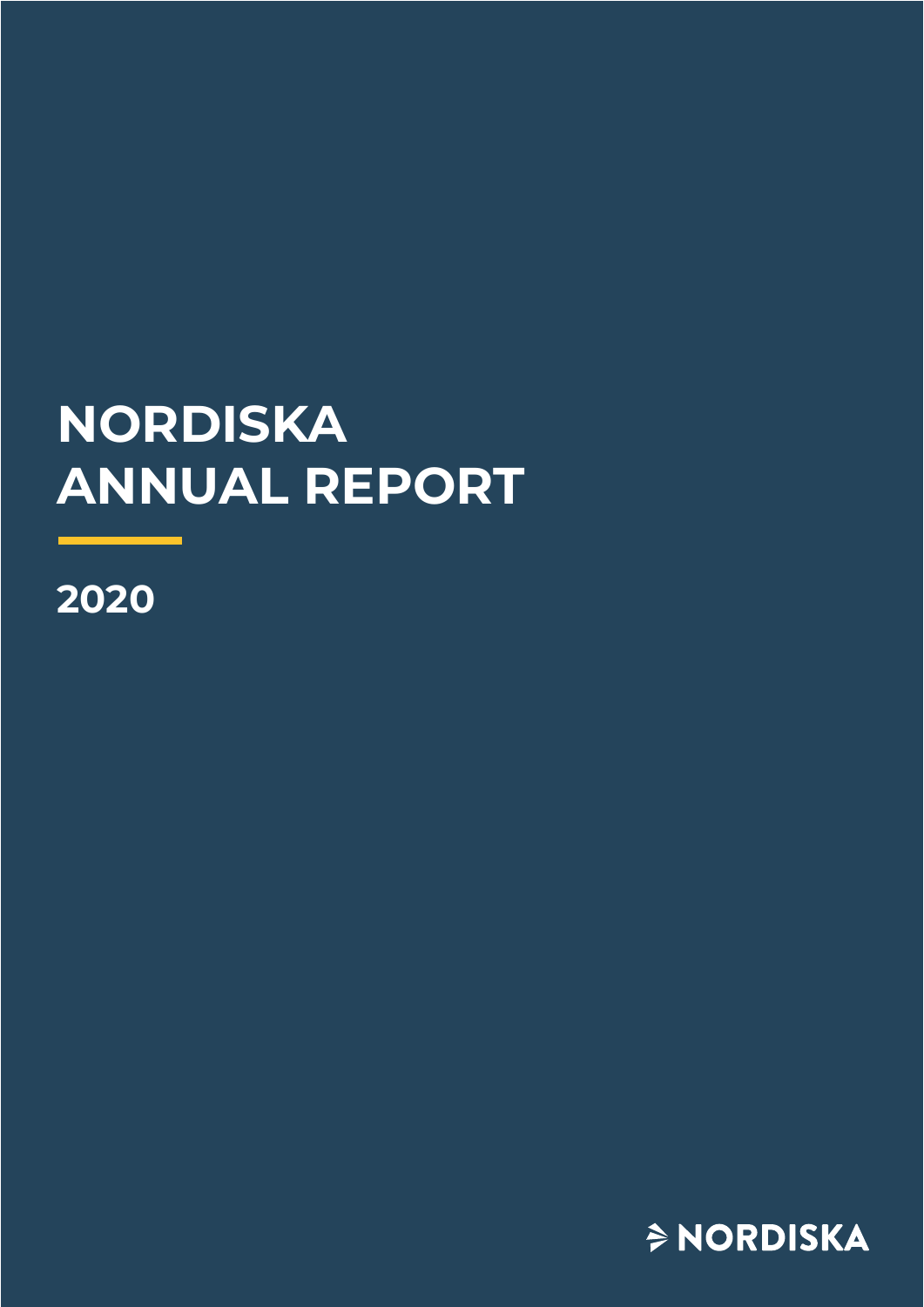# **Table of Contents**

## **Contents**

| From the CEO – We are Nordiska $\ldots \ldots \ldots \ldots \ldots \ldots \ldots \ldots \ldots \ldots$ | 3                 |
|--------------------------------------------------------------------------------------------------------|-------------------|
| Statutory Administration Report                                                                        | 4                 |
| Consolidated Income Statement                                                                          | 8                 |
| Income Statement for the Parent Company                                                                | 9                 |
|                                                                                                        | 10                |
| Balance Sheet for the Parent Company                                                                   | 11                |
| Consolidated Statement of Changes in Equity                                                            | $12 \overline{ }$ |
| Statement of Changes in Equity for the Parent Company                                                  | 13                |
|                                                                                                        | 14                |
| Notes on the financial statements                                                                      | 15                |
|                                                                                                        | 28                |
|                                                                                                        | 33                |
|                                                                                                        | 46                |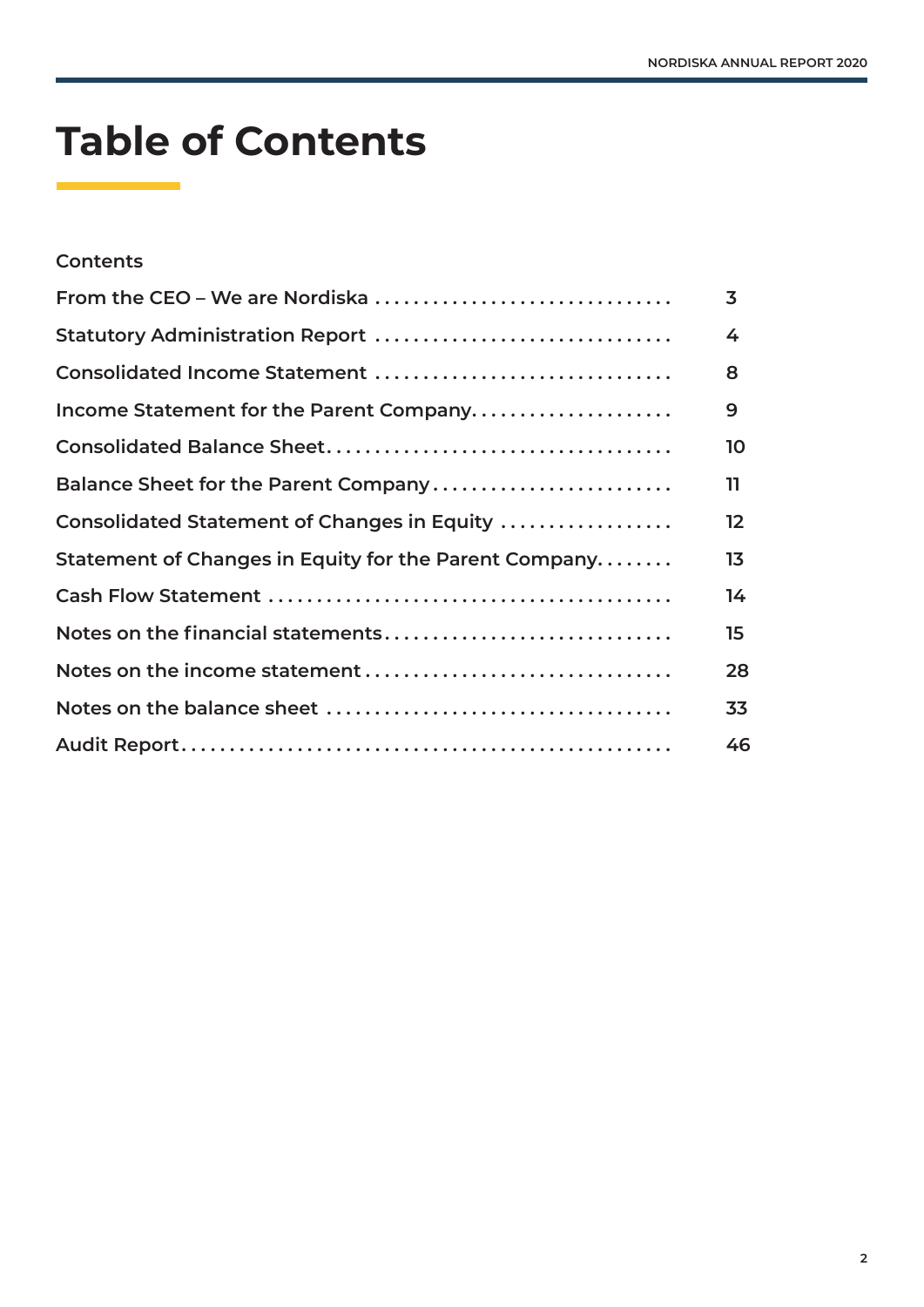# **From the CEO – We are Nordiska**

As I wrote these words in last year's annual report, I had no idea what was awaiting us in 2020. Although it has been a very different and restricted year for virtually the whole world, 2020 has been better for Nordiska than I was hoping at the same time one year ago.

The Corporate business area has remained the same in terms of volume during the year, but we are pleased to confirm that our work in recent years to minimise risk has resulted in the portfolio being extremely stable during the year. We operate primarily with mortgages with good mortgage lien priorities in properties that generate cash flow. During the year we also worked with success to resolve overdue exposures.

During 2020 we have really succeeded in showing that the Partner business area works. We have implemented several new Partners and managed to grow the business significantly.

In March 2020 we threw open the doors of a development office with two people in Sundsvall. This has proven to be extremely good for product development and has reduced the distance to the business. We now have five people and another has been recruited. The plan is for there to be ten people in the Sundsvall office by the end of the year. In Stockholm too, we recruited several

competent employees in 2020, providing a real boost to the competence in the organisation. This has been an important component part of our development, but also in managing operating activities. Without competent employees, Nordiska cannot develop, grow and run the business as it does today. Although we are now investing a lot of money, we have not only succeeded in growing strongly, we also have Nordiska's most profitable year behind us.

During the final quarter we undertook internal work on our values – We are Nordiska. It was great to see the engagement of all colleagues, with most of them sharing more or less the same vision of what Nordiska actually is. Between us, we concluded that we are positive, driven, reliable, competent and responsive. But in some respects the journey itself is the goal, so we want to have fun along the way.

Despite 2020 being a strange year, we put it behind us with pride. We have respect for the fact that many have not shared Nordiska's comfortable situation, and our thoughts are with them. At Nordiska we have created a common value base that I believe will carry us on our continued journey, starting in 2021.

**Stockholm, February 2021**

**Mikael Gellbäck**

**Nordiska Kreditmarknadsaktiebolaget**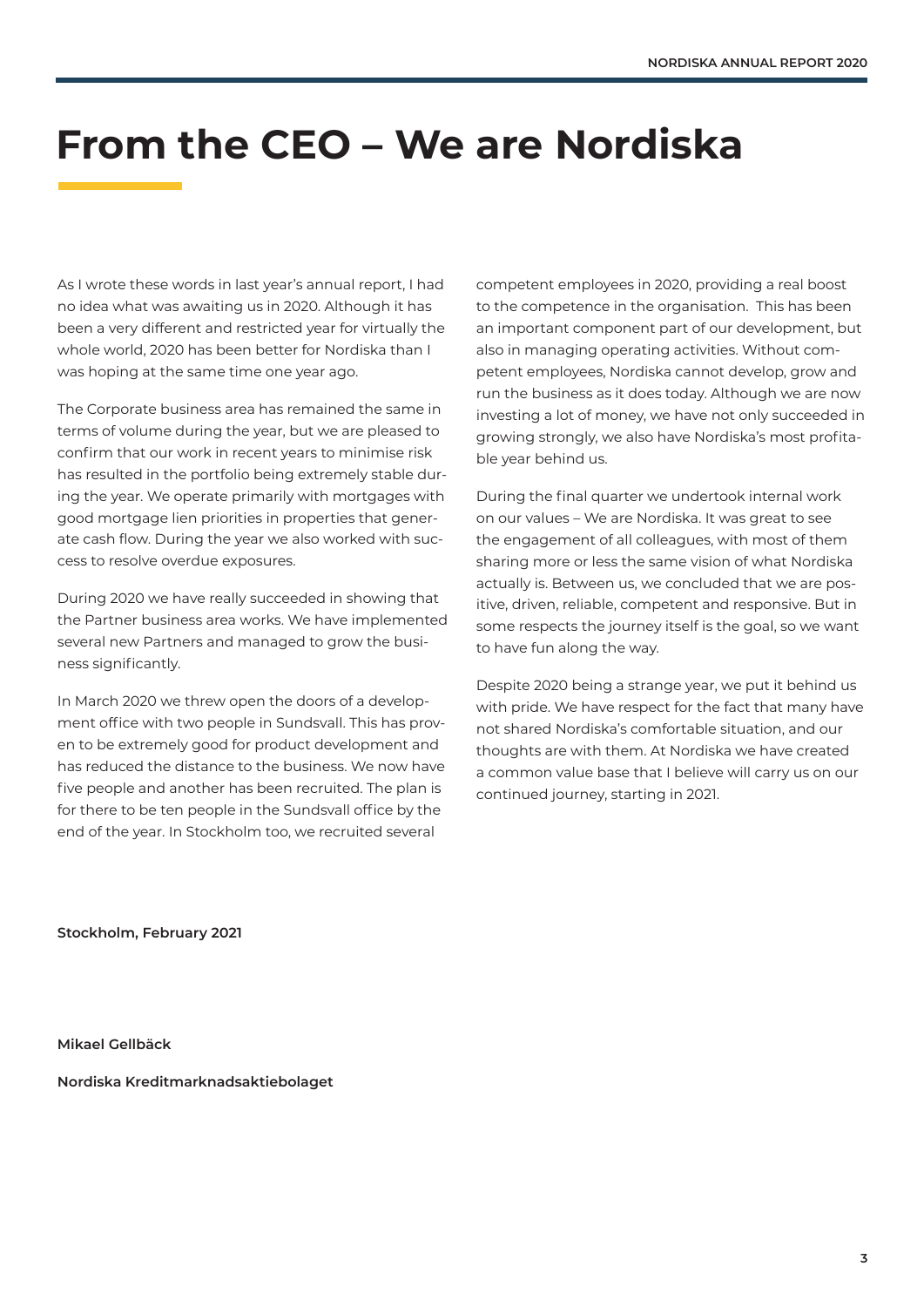# **Directors' Report**

## **INFORMATION ABOUT THE BUSINESS**

Nordiska Kreditmarknadsaktiebolaget (publ) (hereinafter Nordiska, alternatively the Company or the Parent Company), corporate ID number 556760-6032, is a credit market company with a licence from the Swedish Financial Supervisory Authority to run a financing business in accordance with the Swedish Banking and Financing Business Act (2004:297).

The business operates primarily in Sweden, but also in Finland and Germany, in the business areas Savings, Corporate and Partner. The head office is in Stockholm.

The Savings business area is aimed at private individuals who want to invest some of their rainy day funds in a savings account. In the Corporate business area, the Company provides credit for small and medium-sized companies in return for collateral. In the Partner business area, Nordiska provides lending to customers conveyed by Nordiska's partners. The engagement is managed primarily towards the customer by Nordiska's partners, and the Partner business area thus provides Nordiska's partners with the opportunity to provide financial services for their customers in the absence of the required liquidity or licence. Customers are physical and legal entities and are primarily without collateral or with a guarantee.

The business as a whole is run in a Group consisting of the parent company Nordiska and the wholly owned subsidiary Nordiska Financial Technology AB (NFT), corporate ID number 559080-4570. NFT only carries out development of the Group's IT systems.

The Group's business activities are essentially run in the parent company. The following income statements and balance sheets with associated notes present the Group for 2020. Unless otherwise specified, all amounts are in SEK thousands.

Unless otherwise specified, the comments below refer to the parent company Nordiska.

# **OWNERSHIP STRUCTURE**

The Company is a Swedish public limited liability company with shares denominated in Swedish kronor, in share classes ordinary shares and preference shares. The former carry one vote, while the latter carry one tenth (1/10) of a vote. The preference shares have preferential rights in connection with profit distribution of SEK 2/share per quarter, to a maximum of SEK 8/year. Increases in share capital take place via ordinary shares.

#### **Information about capital base and capital requirement**

As of 31/12/2020, Nordiska had a capital base of SEK 259 million, and the total capital ratio, defined as total capital base in relation to total risk exposure, totalled 13.21%. This means that Nordiska comfortably met the requirements for capital ratios and buffers. See Note 28 for detailed information.

### **BUSINESS ACTIVITIES DURING THE FINANCIAL YEAR**

During the year, the Company noted a slight slowdown in the Corporate business area, while at the same time the Company invested in staff and IT in order to further improve the conditions for the Partner business area.

Lending to the public increased during the year by 92.2% compared with 2019. Growth in 2020 came primarily from the Partner business area. Deposits from the public increased by 119.7%.

### **FINANCIAL RESULTS**

Nordiska's operating profit totalled SEK 44.5 million (25.0). The profit for the year totalled SEK 34.7 million (19.7). The profit trend is explained primarily by the commercial transition to the new Partner business area, which started in 2019 and grew strongly during 2020.

Operating income totalled SEK 114.6 million (93.3). Operating expenses totalled SEK 68.6 million (55.3). Credit losses fell by SEK 11.4 million and totalled SEK 1.6 million (13.0). This fall was the result of loans that had been reserved in full being repaid, and the risk in the portfolio being reduced as the Partner business area continued to grow as a proportion of the total portfolio. The profits from the Company's business activities, together with the financial position at the end of the financial year, are described in the following income statements and balance sheets with associated notes.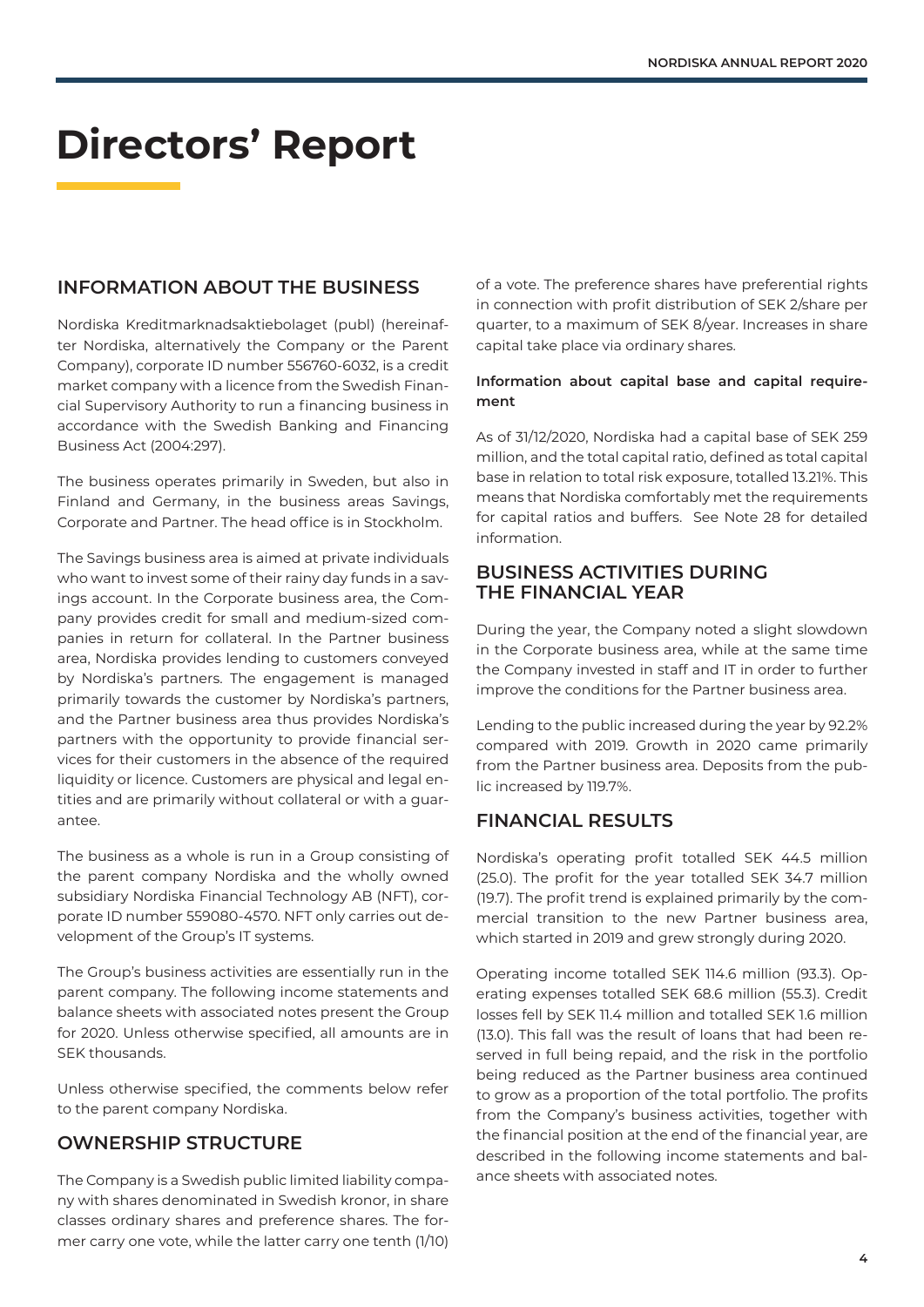# **Statutory Administration Report**

# **FINANCIAL POSITION**

Lending to the public totalled SEK 2,764.3 million (1,438.0) at the end of the year, an increase of 92.2% compared with the previous year. Growth in 2020 continued to come primarily from the Partner business area. Deposits from the public increased in line with lending, totalling SEK 3,444.0 million (1,567.6) at the end of the year. The liquidity reserve totalled SEK 1,001.4 million (394.6), of which SEK 130.4 million (50.0) related to high-quality liquid assets in accordance with the LCR regulation.

### **PROPOSED DISTRIBUTION OF EARN-INGS**

The Board proposes that no dividend be paid to holders of ordinary or preference shares.

Current regulations for capital adequacy and major exposures mean that the Company must at any given time have a capital base that corresponds at least to the Company's estimated internal capital requirements, i.e. the sum of the capital requirements for credit risks, market risks and operational risks, and also for additional identified risks in the business in accordance with the Company's internal capital and liquidity evaluation policy. The capital base in the Company totals SEK 258,738,000 and its total capital requirement (Pillars 1 and 2) SEK 174,472,000 (Note 28).

Notwithstanding the Company's good financial results for the financial year 2020, the Board believes that no dividend should be paid, partly because of the demands that the nature, scope and risks of the business place on equity, as well as the Company's and the Group's consolidation requirements, liquidity and position in general, and partly in view of the ongoing outbreak of Covid-19, the consequences of which are still not clear.

# **FINANCIAL AND OTHER RISKS**

Nordiska's business activities involve various kinds of risks, such as credit risks, market risks, liquidity risks and operational risks. In order to limit and control risk-taking, Nordiska's Board of Directors, which has ultimate responsibility for risk management, governance and

control in the Company, has adopted policies and instructions for the issuing of credit and other business activities. See Note 3 and Note 28 for a more detailed description of financial risks, the use of financial instruments and capital adequacy.

# **PERSONNEL**

Nordiska's workforce during the year totalled an average of 30 (33), of which 10 (9) female and 20 (24) male. See Note 9 for further information.

### **SIGNIFICANT EVENTS DURING THE FINANCIAL YEAR**

During the year there was significant development of the new platform that forms the basis of the implementation of Nordiska's strategy to further upscale the Partner business area. A number of strategic partnership agreements were launched during the year.

# **FUTURE OUTLOOK**

Nordiska will continue to work in accordance with the previously communicated strategy and has ambitious objectives when it comes to growth and expansion. Nordiska aims to position itself as a leading actor in the field of finance and technology and to be involved in driving the development of the financial services of the future. During the year, Nordiska has invested in both people and technology.

Nordiska has created an organisation, infrastructure and technical banking platform for expansion over the next few years that will result in efficiency without driving costs. A number of strategic partnership agreements were signed last year, which have been and will be launched in due course.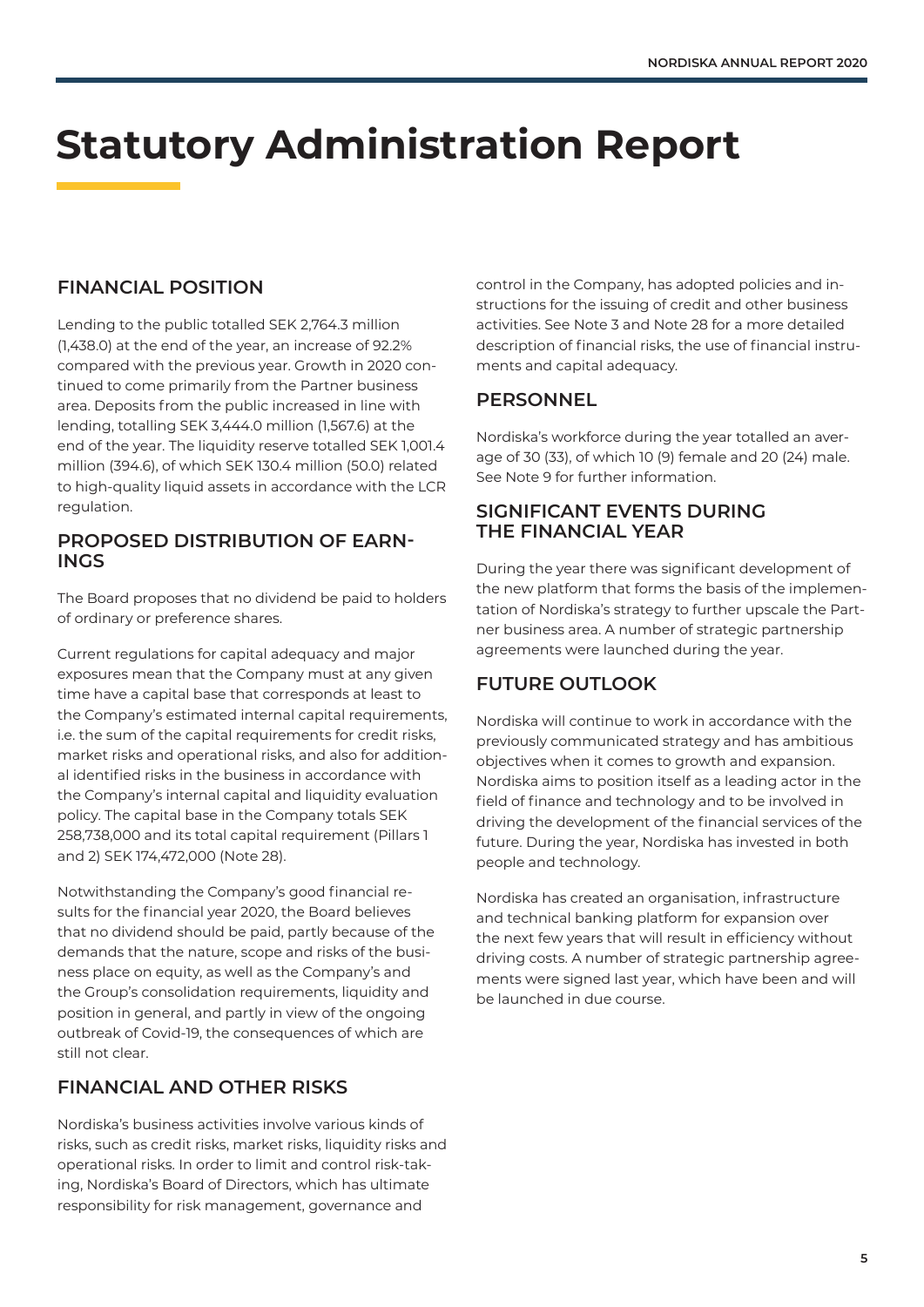# **Statutory Administration Report**

Nordiska, including all employees, worked on a project about self-motivation and values during 2020 under the name "We are Nordiska". The aim of the project is to enhance the corporate culture, work principles and individual motivation. This is something that Nordiska will take into account and value in its ongoing operations. Nordiska's values are Competent, Reliable, Driven, Positive and Responsive.

When preparing this annual report, it has not yet been possible to assess the impact of Covid-19, which has spread throughout Sweden, even though it is evident that it will have a significant impact on the economy as a whole.

# **BOARD OF DIRECTORS**

At the Annual General Meeting on 15 April 2020, Björn Björnsson, Per Berglund, Christer Cragnell and Mikael Gellbäck were re-elected as permanent Board members, and Jörgen Durban as Chairman of the Board.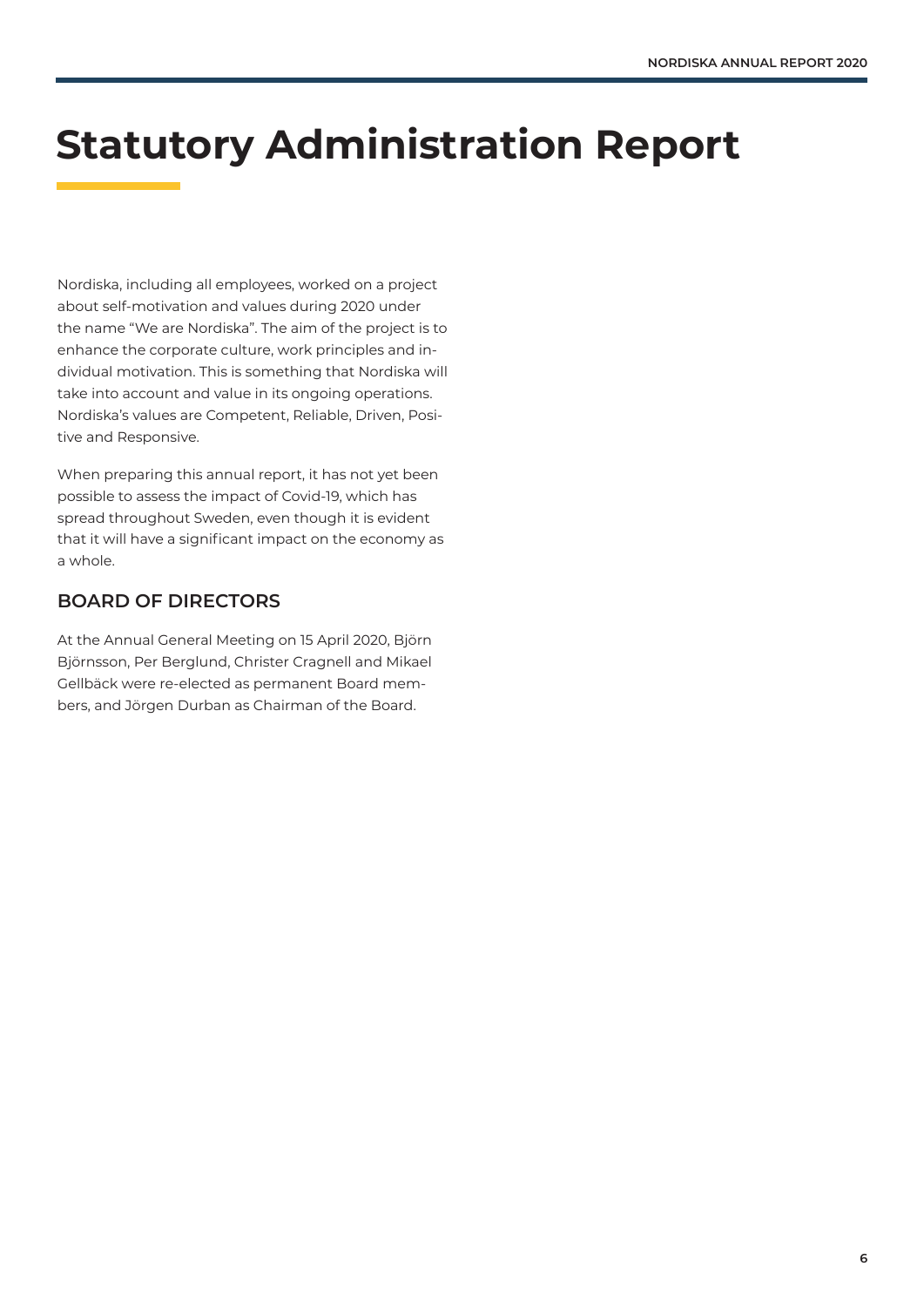# **Five-year summary** SEK thousands

The five-year summary refers solely to the parent company, as the subsidiary only constitutes a small part of the Group's activities and does not constitute part of the business that requires a licence.

|                                                | 2020      | 2019      | 2018      | 2017      | 2016      |
|------------------------------------------------|-----------|-----------|-----------|-----------|-----------|
|                                                |           |           |           |           |           |
| <b>INCOME STATEMENT</b>                        |           |           |           |           |           |
| Net interest *                                 | 99,107    | 76,080    | 89,625    | 31,402    | 29,971    |
| Net profit from financial transactions *       | $-3,209$  | 1,928     | 281       | $-77$     | 242       |
| Operating expenses *                           | $-68,556$ | $-55,277$ | $-44,824$ | $-36,283$ | $-30,984$ |
| Profit before credit losses                    | 46,067    | 37,984    | 59,236    | 26,618    | 22,394    |
| Credit losses, net **                          | $-1,559$  | $-12,977$ | $-19,045$ | $-6,198$  | $-8,012$  |
| Operating profit                               | 44,508    | 25,007    | 40,191    | 20,420    | 14,381    |
| Profit for the period                          | 34,722    | 19,706    | 28,230    | 15,802    | 11,317    |
| <b>BALANCE SHEET</b>                           |           |           |           |           |           |
| Chargeable treasury bonds, etc.                | 76,006    | 50,030    | 50,124    | 50,032    | 30,000    |
| Lending to credit institutions                 | 462,974   | 320,612   | 203,725   | 245,759   | 133,327   |
| Lending to the public                          | 2,764,292 | 1,438,042 | 1,292,087 | 1,000,585 | 485,372   |
| Intangible assets                              |           |           |           |           | 253       |
| Property, plant and equipment                  | 254       | 324       | 481       | 566       | 442       |
| Deposits from the public                       | 3,444,011 | 1,567,645 | 1,230,879 | 1,049,920 | 551,819   |
| Other liabilities                              | 17,417    | 48,872    | 99,767    | 69,175    | 23,313    |
| Total equity                                   | 253,858   | 219,936   | 203,429   | 185,371   | 73,369    |
| Balance sheet total                            | 3,780,998 | 1,843,280 | 1,555,187 | 1,306,582 | 655,351   |
| Capital base                                   | 258,739   | 222,264   | 207,170   | 189,026   | 75,460    |
| Equity/assets ratio, %                         |           |           |           |           |           |
| Taxed equity as a % of the balance sheet total | 6.7       | 11.9      | 13.1      | 14.2      | 11.2      |
| Total capital ratio, %                         |           |           |           |           |           |
| Total capital/risk-weighted amount             | 13.2      | 23.2      | 21.0      | 21.2      | 17.0      |
| Tier 1 capital ratio,%                         |           |           |           |           |           |
| Tier 1 capital/risk-weighted amount            | 11.5      | 19.7      | 17.6      | 17.4      | 13.9      |
| Return on total assets, %                      |           |           |           |           |           |
| Net interest/average balance sheet total       | $3.5$     | 4.5       | 4.4       | 3.2       | 4.3       |

\* New definitions in operating income and expenses as of 2019; 2018 has been adjusted for the purpose of comparison.

2017 and earlier years are not affected.

\*\* Credit losses are presented in accordance with IFRS 9 in respect of 2019 and 2018.

2017 and earlier years are in accordance with IAS 39.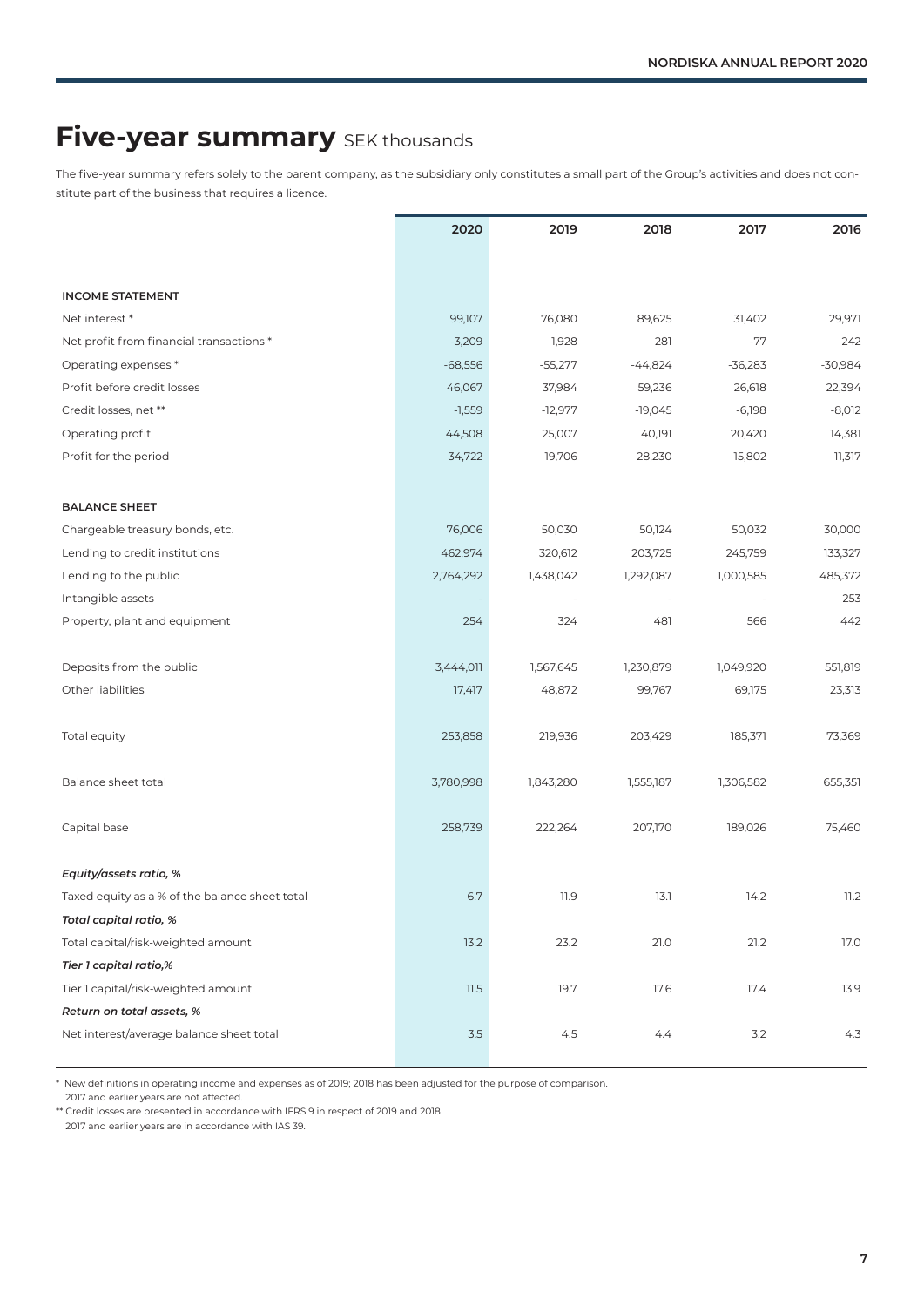# **Consolidated Income Statement SEK thousands**

|                                                            |             | 2020      | 2019      |
|------------------------------------------------------------|-------------|-----------|-----------|
|                                                            | Note        |           |           |
|                                                            |             |           |           |
| Interest income                                            | 5           | 127,290   | 92,569    |
| Interest expenses                                          | 5           | $-28,546$ | $-16,540$ |
| Net interest income                                        |             | 98,745    | 76,028    |
|                                                            |             |           |           |
| Commission income                                          | 6           | 19,486    | 18,588    |
| Commission expenses                                        | 6           | $-3,842$  | $-3,826$  |
| Net commission income                                      |             | 15,643    | 14,762    |
|                                                            |             |           |           |
|                                                            |             |           |           |
|                                                            |             |           |           |
| Net profit from financial transactions                     | $\sqrt{ }$  | $-3,209$  | 1,928     |
| Other operating income                                     | 8           | 4,500     | 2,247     |
| Operating income                                           |             | 115,679   | 94,965    |
|                                                            |             |           |           |
| General administrative expenses                            | $\mathsf 9$ | $-63,272$ | $-50,971$ |
| Depreciation                                               | 10          | $-4,817$  | $-4,035$  |
| Other operating expenses                                   |             | $-1,477$  | $-1,166$  |
| Operating expenses                                         |             | $-69,565$ | $-56,172$ |
| Profit before credit losses                                |             | 46,114    | 38,793    |
|                                                            |             |           |           |
| Net credit losses                                          | $11\,$      | $-1,559$  | $-12,977$ |
|                                                            |             |           |           |
| Operating profit                                           |             | 44,555    | 25,816    |
|                                                            |             |           |           |
| Tax expense                                                | 13          | $-9,798$  | $-5,474$  |
|                                                            |             |           |           |
| Profit for the year                                        |             | 34,756    | 20,341    |
|                                                            |             |           |           |
| <b>CONSOLIDATED STATEMENT OF COMPREHEN-</b>                |             |           |           |
| <b>SIVE INCOME</b>                                         |             |           |           |
|                                                            |             | 2020      | 2019      |
| Profit for the year                                        |             | 34,756    | 20,341    |
|                                                            |             |           |           |
| Other comprehensive income                                 |             |           |           |
| Items to be cancelled in the income statement              |             |           |           |
| Other comprehensive income after tax                       |             |           |           |
|                                                            |             |           |           |
| Comprehensive income for the year                          |             | 34,756    | 20,341    |
| Of which attributable to the parent company's shareholders |             | 34,756    | 20,341    |
|                                                            |             |           |           |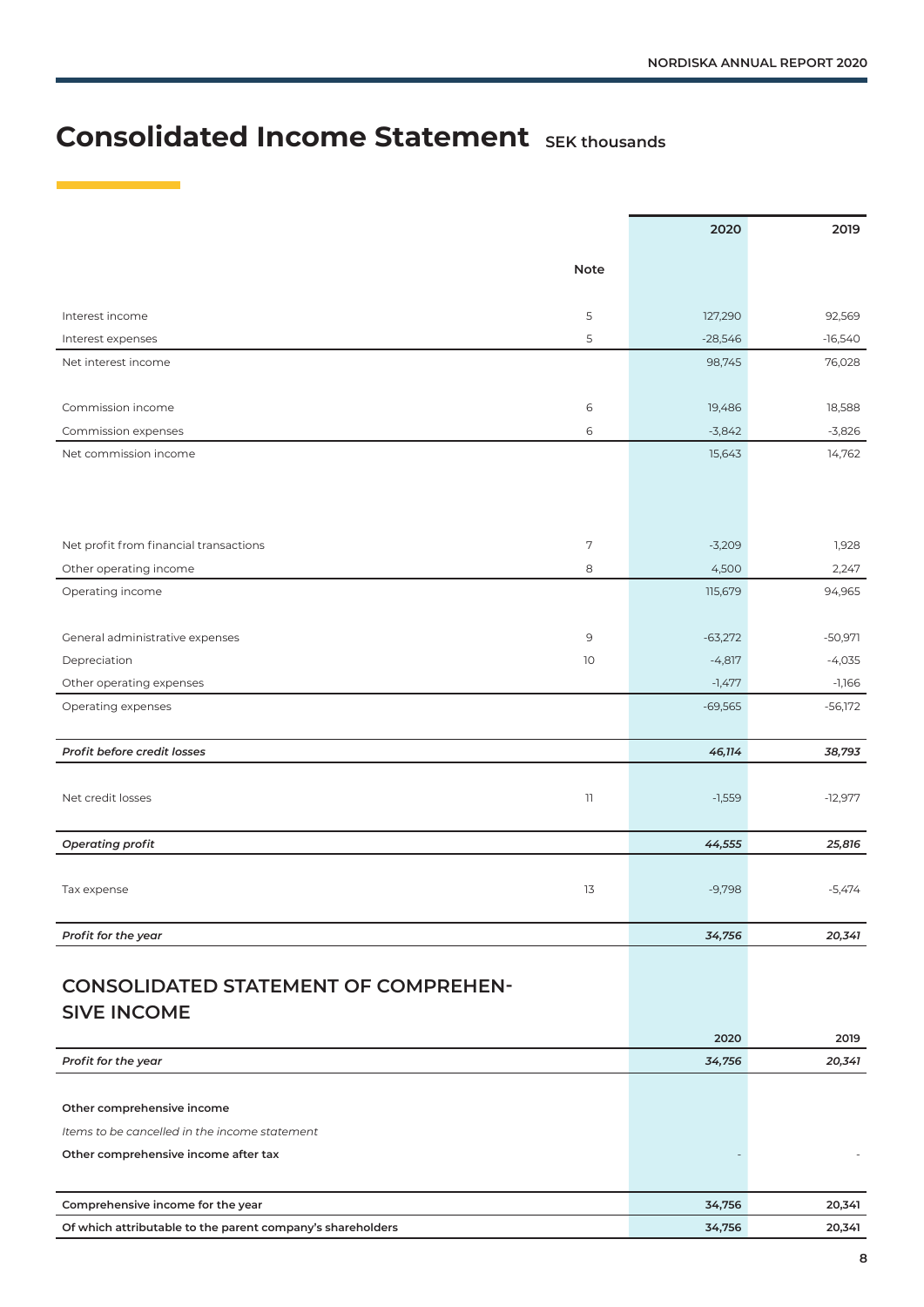# **Income Statement for the Parent Company** SEK thousands

|                                             |        | 2020      | 2019      |
|---------------------------------------------|--------|-----------|-----------|
|                                             | Note   |           |           |
|                                             |        |           |           |
| Interest income                             | 5      | 127,290   | 92,569    |
| Interest expenses                           | 5      | $-28,184$ | $-16,489$ |
| Net interest income                         |        | 99,107    | 76,080    |
|                                             |        |           |           |
| Commission income                           | 6      | 19,486    | 18,588    |
| Commission expenses                         | 6      | $-3,842$  | $-3,826$  |
| Net commission income                       |        | 15,643    | 14,762    |
|                                             |        |           |           |
| Group contributions received                | 12     | 1400      | $\circ$   |
|                                             |        |           |           |
| Net profit from financial transactions      | 7      | $-3,209$  | 1,928     |
| Other operating income                      | 8      | 1,682     | 492       |
| Operating income                            |        | 114,623   | 93,262    |
|                                             |        |           |           |
| General administrative expenses             | 9      | $-68,371$ | $-55,034$ |
| Depreciation                                | 10     | $-162$    | $-157$    |
| Other operating expenses                    | ä,     | $-23$     | $-86$     |
| Operating expenses                          |        | $-68,556$ | $-55,277$ |
|                                             |        |           |           |
| Profit before credit losses                 |        | 46,067    | 37,984    |
|                                             |        |           |           |
| Net credit losses                           | $11\,$ | $-1,559$  | $-12,977$ |
|                                             |        |           |           |
| <b>Operating profit</b>                     |        | 44,508    | 25,007    |
|                                             |        |           |           |
| Tax expense                                 | 13     | $-9,786$  | $-5,300$  |
|                                             |        |           |           |
| Profit for the period                       |        | 34,722    | 19,706    |
|                                             |        |           |           |
| PARENT COMPANY'S STATEMENT OF COMPREHENSIVE |        |           |           |

| <b>INCOME</b>                                              |        |        |
|------------------------------------------------------------|--------|--------|
|                                                            | 2020   | 2019   |
| Profit for the year                                        | 34,722 | 19,706 |
|                                                            |        |        |
| Other comprehensive income                                 |        |        |
| Items to be cancelled in the income statement              |        |        |
| Other comprehensive income after tax                       |        |        |
|                                                            |        |        |
| Comprehensive income for the year                          | 34,722 | 19,706 |
| Of which attributable to the parent company's shareholders | 34,722 | 19,706 |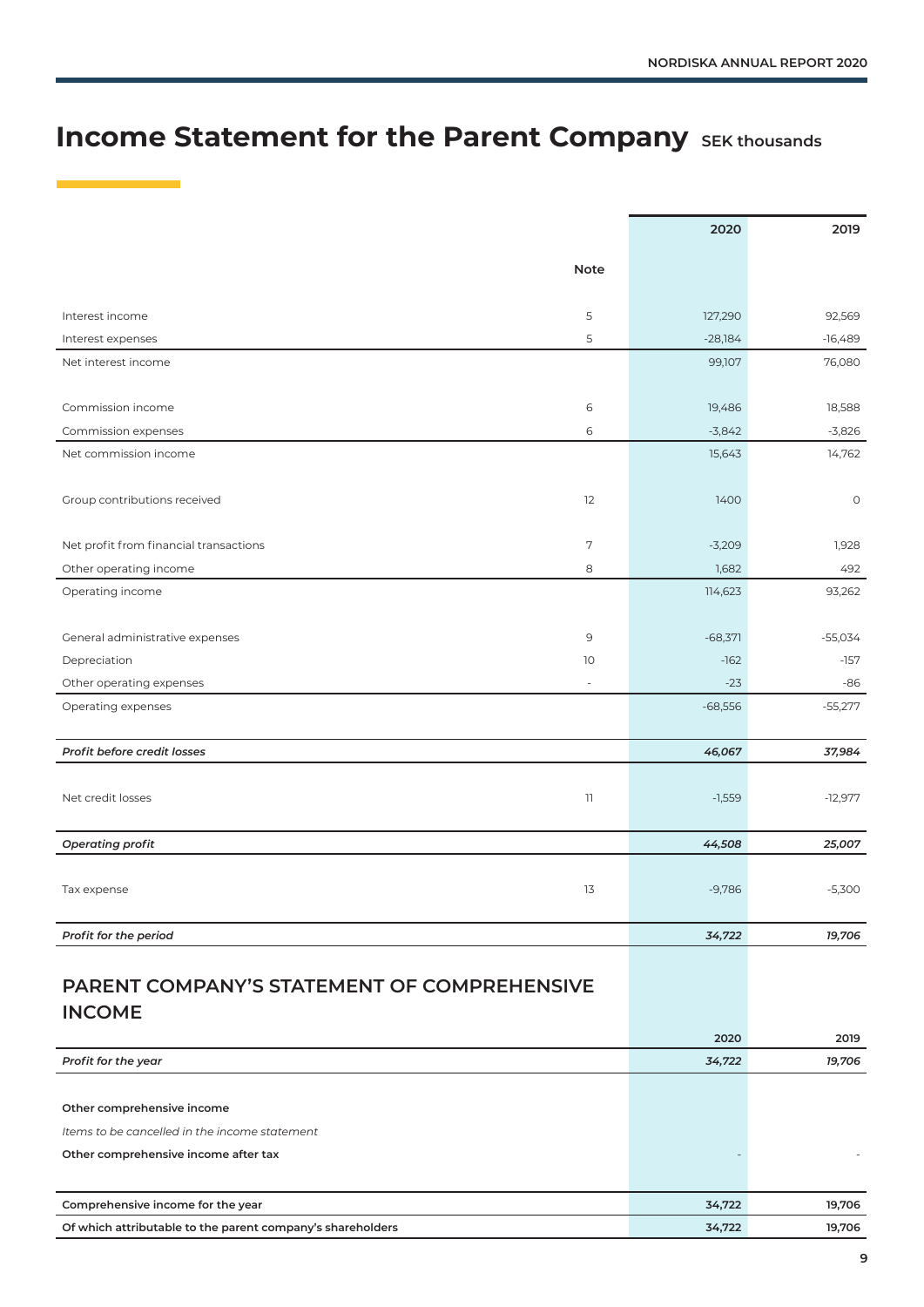# **Consolidated Balance Sheet**

|                                             |             | 2020      | 2019      |
|---------------------------------------------|-------------|-----------|-----------|
|                                             | <b>Note</b> |           |           |
| <b>ASSETS</b>                               |             |           |           |
| Chargeable treasury bonds, etc.             | 14          | 76,006    | 50,030    |
| Lending to credit institutions              | 15          | 463,664   | 320,971   |
| Lending to the public                       | 16          | 2,764,292 | 1,438,042 |
| Bonds and other interest-bearing securities | 19          | 54,395    |           |
| Intangible assets                           | 17          | 7,694     | 6,447     |
| Right of use asset                          | 32          | 12,007    | 14,650    |
| Tangible assets                             | 18          | 298       | 419       |
| Shares and participations                   | 20          | 2,000     |           |
| Other assets                                | 22          | 410,942   | 26,195    |
| Prepaid expenses and accrued income         | 23          | 2,448     | 1,557     |
| <b>Total assets</b>                         |             | 3,793,745 | 1,858,309 |
|                                             |             |           |           |
| <b>EQUITY AND LIABILITIES</b>               |             |           |           |
| Deposits from the public                    | 24          | 3,444,011 | 1,567,645 |
| Other liabilities                           | 25          | 17,913    | 49,303    |
| Lease liability                             | 32          | 11,289    | 13,877    |
| Accrued expenses and deferred income        | 26          | 65,995    | 6,902     |
| <b>Total liabilities</b>                    |             | 3,539,208 | 1,637,728 |
|                                             |             |           |           |
| Share capital                               |             | 43,541    | 43,541    |
| Other paid-up capital                       |             | 111,609   | 111,609   |
| Profit or loss brought forward              |             | 64,631    | 45,090    |
| Profit for the year                         |             | 34,756    | 20,341    |
| <b>Total equity</b>                         |             | 254,537   | 220,581   |
|                                             |             |           |           |
| TOTAL EQUITY AND LIABILITIES                |             | 3,793,745 | 1,858,309 |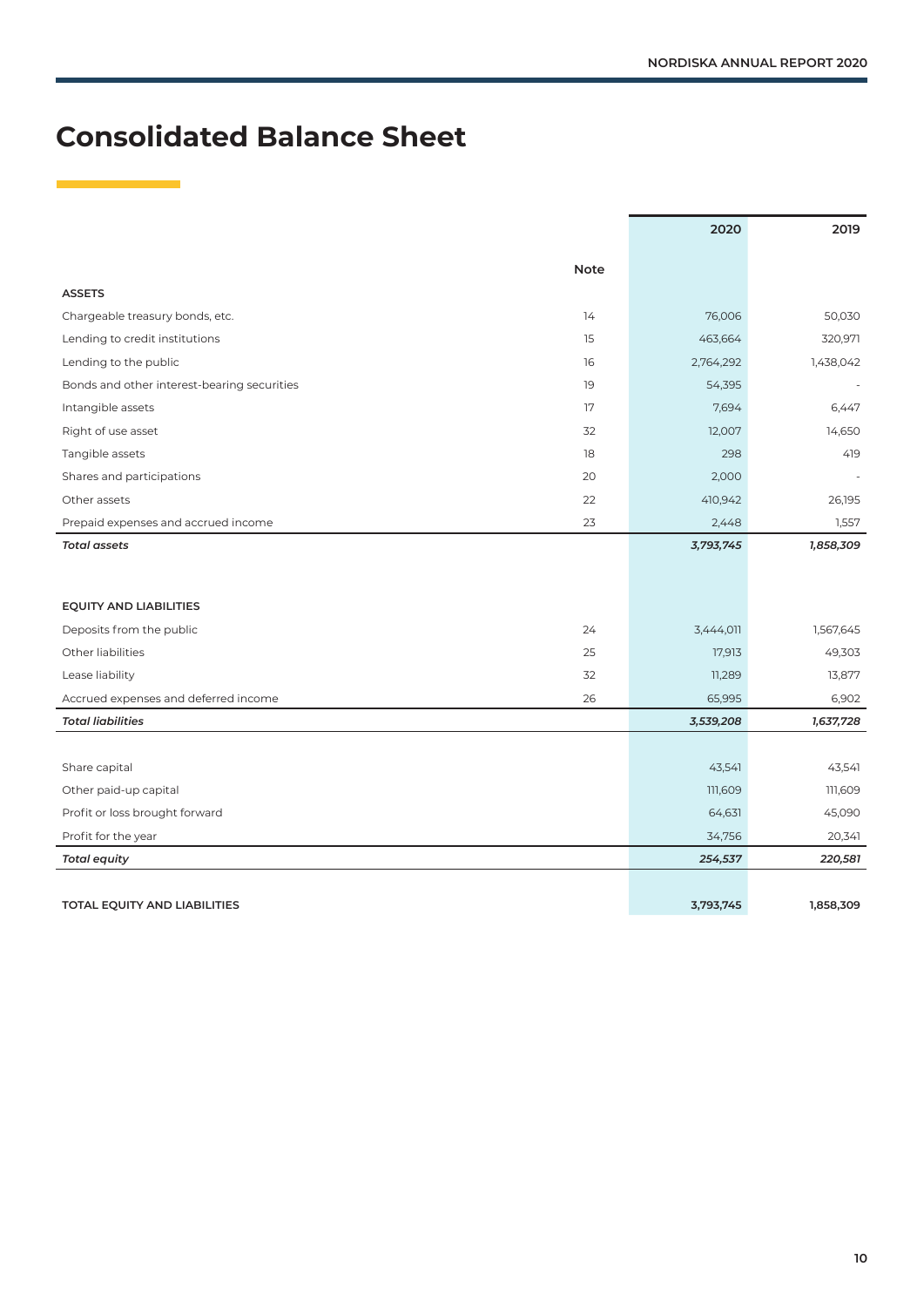# **Balance Sheet for the Parent Company**

|                                             |             | 2020      | 2019      |
|---------------------------------------------|-------------|-----------|-----------|
|                                             | <b>Note</b> |           |           |
| <b>ASSETS</b>                               |             |           |           |
| Chargeable treasury bonds, etc.             | 14          | 76,006    | 50,030    |
| Lending to credit institutions              | 15          | 462,974   | 320,612   |
| Lending to the public                       | 16          | 2,764,292 | 1,438,042 |
| Bonds and other interest-bearing securities | 19          | 54,395    |           |
| Tangible assets                             | 18          | 254       | 324       |
| Shares and participations                   | 20          | 2,000     |           |
| Shares in subsidiaries                      | 21          | 3,050     | 3,050     |
| Other assets                                | 22          | 414,861   | 28,893    |
| Prepaid expenses and accrued income         | 23          | 3,167     | 2,329     |
| <b>Total assets</b>                         |             | 3,780,998 | 1,843,280 |
|                                             |             |           |           |
|                                             |             |           |           |
| <b>EQUITY AND LIABILITIES</b>               |             |           |           |
| Deposits from the public                    | 24          | 3,444,011 | 1,567,645 |
| Other liabilities                           | 25          | 17,417    | 48,872    |
| Accrued expenses and deferred income        | 26          | 65,712    | 6,827     |
| <b>Total liabilities</b>                    |             | 3,527,140 | 1,623,344 |
|                                             |             |           |           |
| <b>Restricted equity</b>                    |             |           |           |
| Share capital                               |             | 43,541    | 43,541    |
| <b>Total restricted equity</b>              |             | 43,541    | 43,541    |
|                                             |             |           |           |
| Non-restricted equity                       |             |           |           |
| Other capital contributed                   |             | 111,609   | 111,609   |
| Profit or loss brought forward              |             | 63,986    | 45,079    |
| Profit for the year                         |             | 34,722    | 19,706    |
| Total non-restricted equity                 |             | 210,317   | 176,395   |
| <b>Total equity</b>                         |             | 253,858   | 219,936   |
|                                             |             |           |           |
| TOTAL EQUITY AND LIABILITIES                |             | 3,780,998 | 1,843,280 |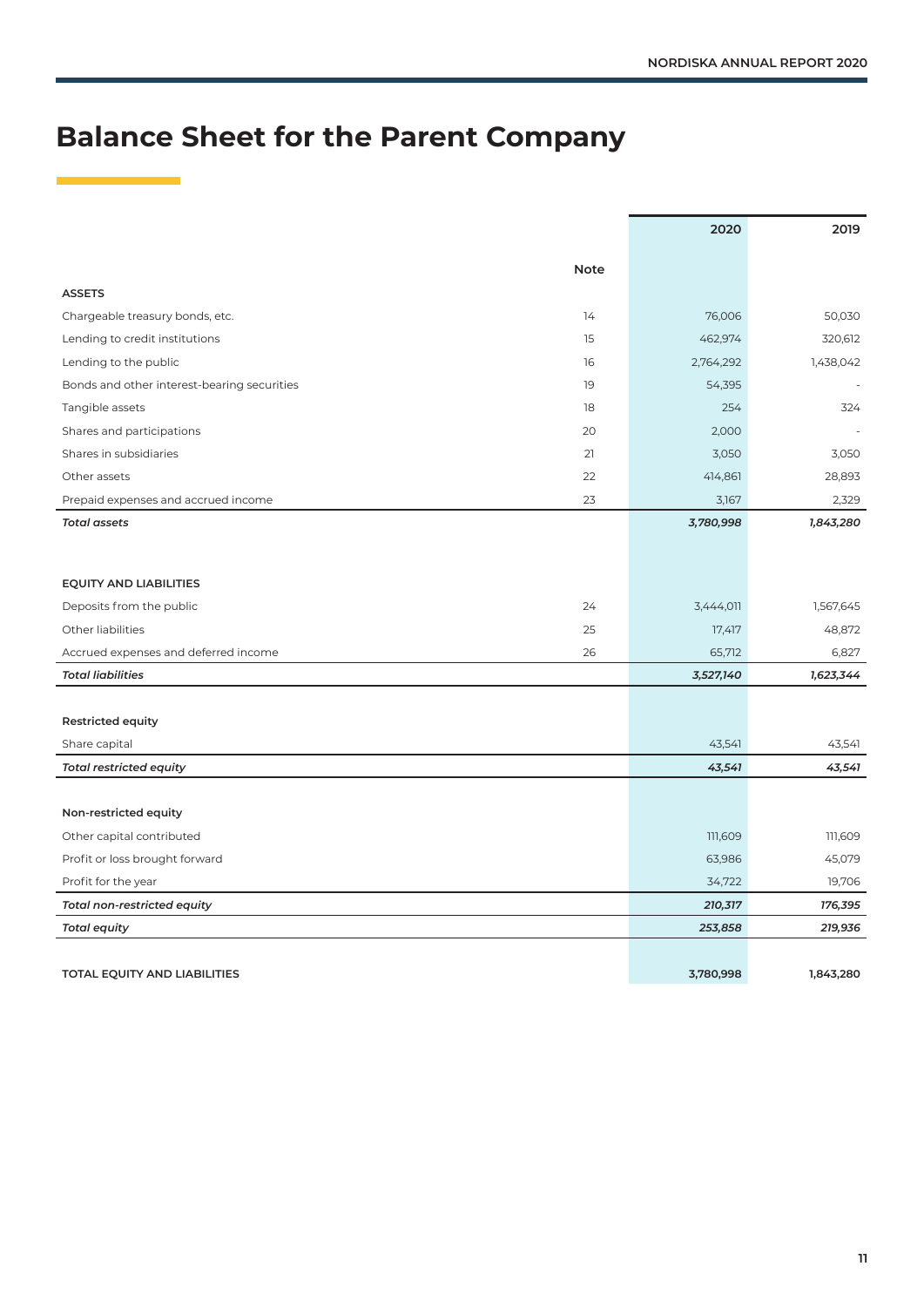# **Consolidated Statement of Changes in Equity**

|                           | 31/12/2020 | 31/12/2019 |
|---------------------------|------------|------------|
|                           |            |            |
|                           |            |            |
| Equity                    |            |            |
| Share capital             | 43,541     | 43,541     |
| Other capital contributed | 111,609    | 111,609    |
| Retained earnings         | 99,387     | 65,431     |
| <b>Total Equity</b>       | 254,537    | 220,581    |

# **STATEMENTS OF CHANGES IN EQUITY**

|                                       | Share capital            | Other capital<br>contributed | Retained<br>earnings | <b>Total equity</b> |
|---------------------------------------|--------------------------|------------------------------|----------------------|---------------------|
| Opening balance, 01/01/2020           | 43,541                   | 111,609                      | 65,431               | 220,581             |
| Profit for the year                   | $\overline{\phantom{a}}$ |                              | 34,756               | 34,756              |
| Comprehensive income for the year     | $\overline{\phantom{a}}$ |                              | 34,756               | 34,756              |
| Dividend to preference shareholders   |                          |                              | $-800$               | -800                |
| Transactions with shareholders        | ٠                        |                              | -800                 | -800                |
| Closing equity, 31/12/2020            | 43,541                   | 111,609                      | 99,387               | 254,537             |
|                                       |                          |                              |                      |                     |
| Opening equity, 01/01/2019            | 43,541                   | 111,609                      | 48,290               | 203,440             |
| Profit for the year                   | ٠                        |                              | 20,341               | 20,341              |
| Comprehensive income for the year     |                          | ۰                            | 20,341               | 20,341              |
| Dividend to preference shareholders   | ٠                        |                              | $-3,200$             | $-3,200$            |
| <b>Transactions with shareholders</b> | ٠                        |                              | $-3,200$             | $-3,200$            |
| Closing equity, 31/12/2019            | 43,541                   | 111,609                      | 65,431               | 220,581             |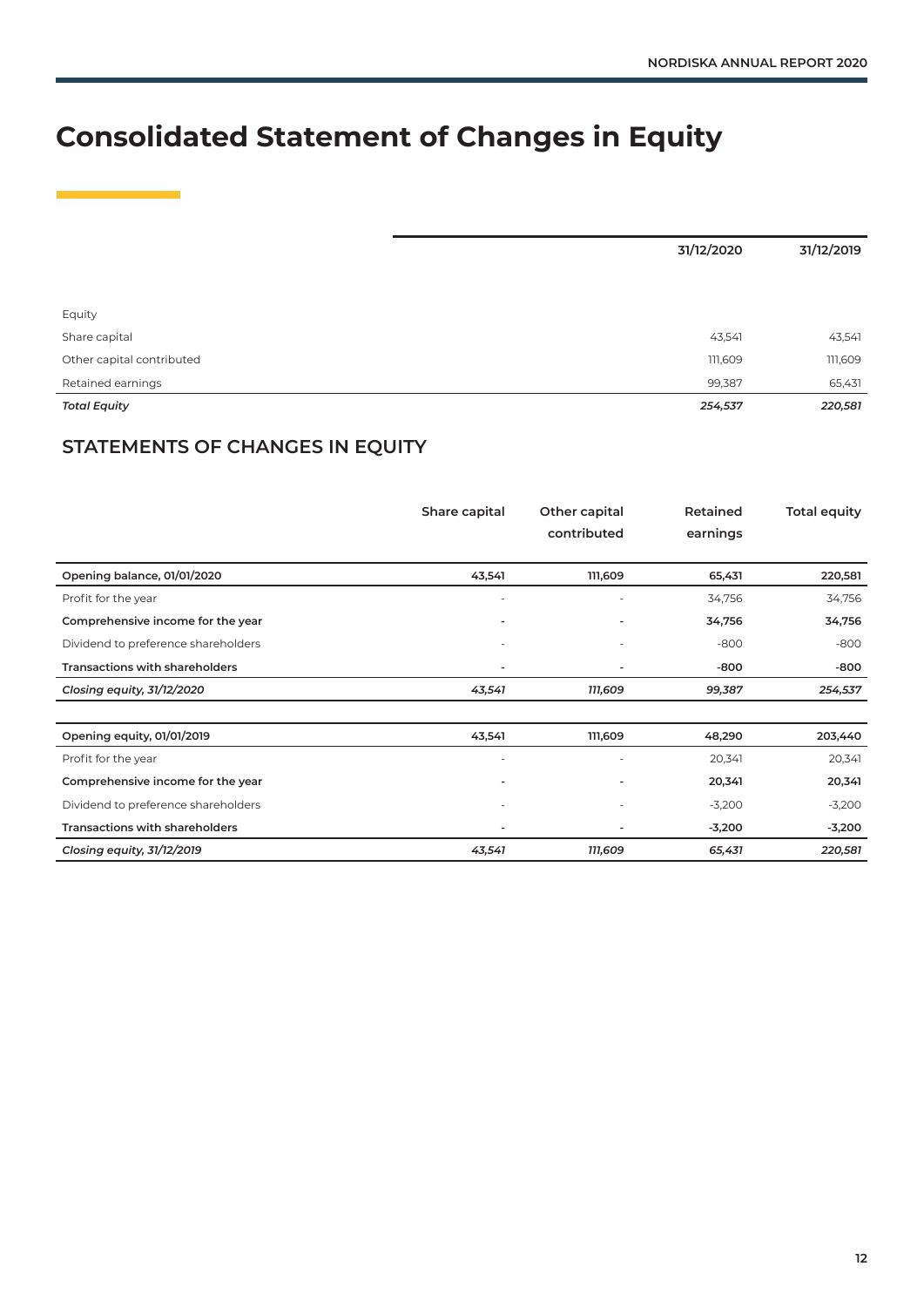# **Statement of Changes in Equity for the Parent Company**

|                                | 31/12/2020 | 31/12/2019 |
|--------------------------------|------------|------------|
|                                |            |            |
| Equity                         |            |            |
| Share capital                  | 43,541     | 43,541     |
| <b>Total restricted equity</b> | 43,541     | 43,541     |
|                                |            |            |
| Non-restricted equity          |            |            |
| Other capital contributed      | 111,609    | 111,609    |
| Retained earnings              | 98,708     | 64,785     |
| Total non-restricted equity    | 210,317    | 176,394    |
| <b>Total Equity</b>            | 253,858    | 219,936    |

# **STATEMENTS OF CHANGES IN EQUITY**

|                                     | Share capital            | Other capital | Retained | <b>Total equity</b> |
|-------------------------------------|--------------------------|---------------|----------|---------------------|
|                                     |                          | contributed   | earnings |                     |
| Opening equity, 01/01/2020          | 43,541                   | 111,609       | 64,785   | 219,936             |
| Profit for the year                 | $\sim$                   |               | 34,722   | 34,722              |
| Comprehensive income for the year   |                          |               | 34,722   | 34,722              |
| Dividend to preference shareholders |                          |               | $-800$   | $-800$              |
| Transactions with shareholders      | ٠                        | ۰             | -800     | -800                |
| Closing equity, 31/12/2020          | 43,541                   | 111,609       | 98,707   | 253,858             |
|                                     |                          |               |          |                     |
| Opening equity, 01/01/2019          | 43,541                   | 111,609       | 48,279   | 203,429             |
| Profit for the year                 |                          |               | 19,706   | 19,706              |
| Comprehensive income for the year   | $\overline{\phantom{a}}$ | ٠             | 19,706   | 19,706              |
| Dividend to preference shareholders |                          |               | $-3,200$ | $-3,200$            |
| Transactions with shareholders      |                          |               | $-3,200$ | $-3,200$            |
| Closing equity, 31/12/2019          | 43,541                   | 111,609       | 64,785   | 219,936             |

The company's equity comprises share capital, which consists of two share classes: ordinary shares and preference shares. In addition to this there are shareholder contributions, the Company's retained earnings and the profit for the year. With regard to profit-sharing, in accordance with the articles of association, the Company has not paid a dividend to ordinary shareholders, but only to preference shareholders, who have preferential rights in respect of an annual dividend equivalent to an amount of SEK 2 per share per quarter, to a maximum of SEK 8/year.

The Annual General Meeting has delegated the decision on paying this dividend to the Board of Directors. Every time the decision is made, the Board of Directors must make sure that there is scope for the dividend in question within unrestricted equity and that the Board deems the proposed dividend to be justifiable with due regard to the demands that the nature, scope and risks of the business place on the size of the parent company's and the Group's equity, consolidation requirements, liquidity and position in general.

The total number of shares is 43,541,000, of which 43,141,000 are ordinary shares and 400,000 preference shares. The quota value is SEK 1. The total number of votes is 43,541,000, with ordinary shares carrying one vote, while preference shares carry one tenth of a vote (1/10). Increases in share capital take place via ordinary shares.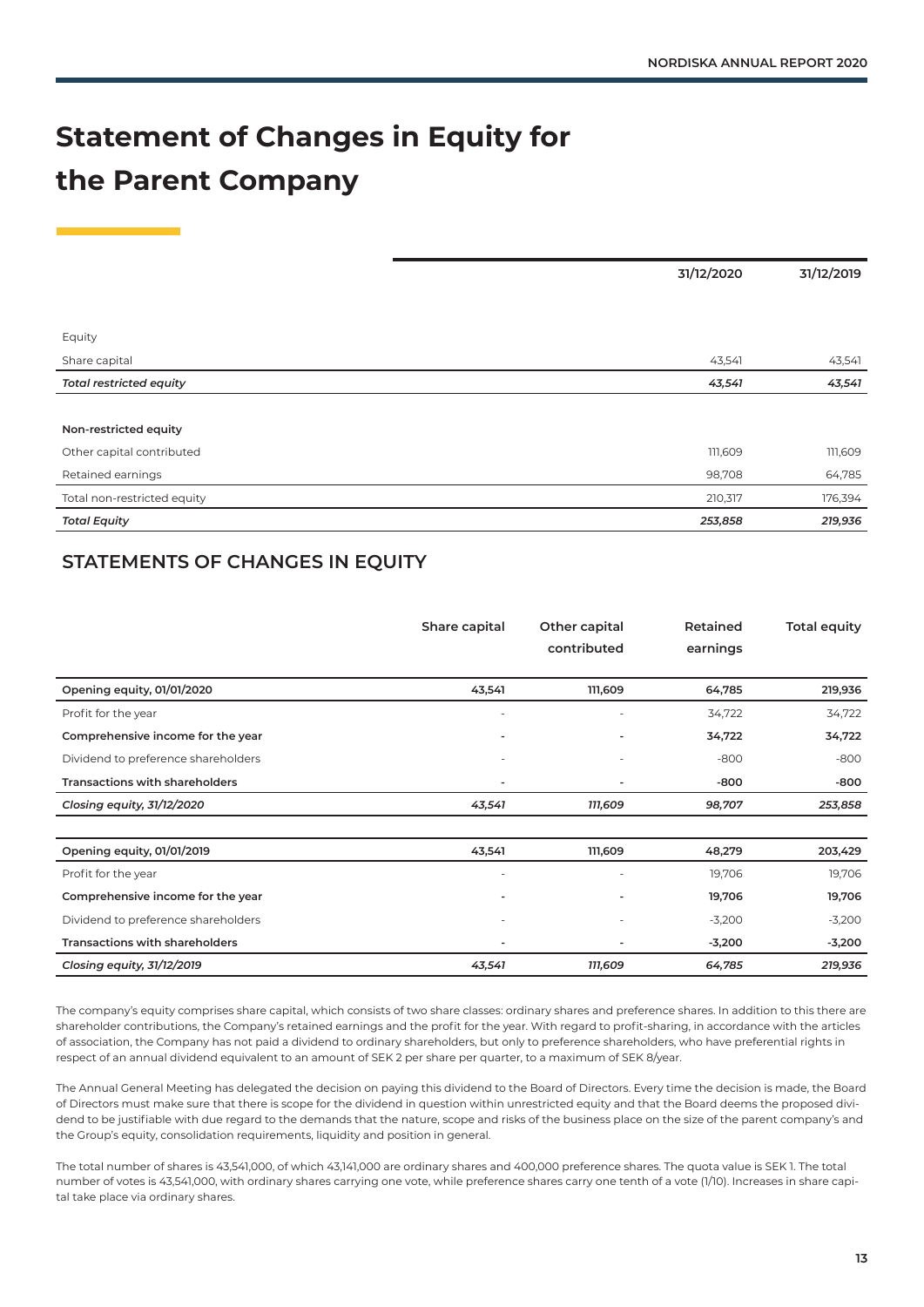# **Cash Flow Statement**

|                                                                                             | <b>GROUP</b>      |                    |              | PARENT COMPANY |  |
|---------------------------------------------------------------------------------------------|-------------------|--------------------|--------------|----------------|--|
|                                                                                             | 2020              | 2019               | 2020         | 2019           |  |
| Operating profit                                                                            | 44,555            | 25,816             | 44,508       | 25,007         |  |
| Items not included in cash flow:                                                            |                   |                    |              |                |  |
| Depreciation                                                                                | 4,817             | 4,035              | 162          | 157            |  |
| Interest on lease liability                                                                 | $-221$            | $-26$              |              |                |  |
| Discount effect, right of use asset                                                         | $\circ$           | $-73$              |              |                |  |
| Appropriations, excl. deferred tax                                                          | 0                 | -590               |              |                |  |
| Income tax paid                                                                             | $-2,401$          | $-5,207$           | $-2,392$     | $-5,033$       |  |
| Cash flow from operating activities before change in<br>operating assets and<br>liabilities | 39,574            | 23,956             | 34,884       | 20,132         |  |
| Lending to the public                                                                       | $-1,326,250$      | $-145,954$         | $-1,326,250$ | $-145,954$     |  |
| Other assets                                                                                | -385,639          | $-25,422$          | $-386,806$   | $-25,503$      |  |
| Shares and participations                                                                   | $-2,000$          |                    | $-2,000$     |                |  |
| Deposits from the public                                                                    | 1,876,366         | 336,865            | 1,876,366    | 336,498        |  |
| Other liabilities                                                                           | 20,306            | $-65,005$          | 20,036       | $-65,181$      |  |
| Changes in operating assets and liabilities                                                 | 190,179           | 100,484            | 188,740      | 99,861         |  |
|                                                                                             |                   |                    |              |                |  |
| Cash flow from operating activities                                                         | 229,753           | 124,440            | 223,624      | 119,993        |  |
| Change<br>Intangible assets<br>Tangible assets                                              | $-3,209$<br>$-92$ | $-2,191$<br>$-113$ | $-92$        |                |  |
| Cash flow from investing activities                                                         | $-3,301$          | $-2,304$           | $-92$        |                |  |
|                                                                                             |                   |                    |              |                |  |
| Issued securities, etc.                                                                     |                   |                    |              |                |  |
| Repayment of lease liability                                                                | $-2,589$          | $-2,582$           |              |                |  |
| Dividend                                                                                    | $-800$            | $-3,200$           | $-800$       | $-3,200$       |  |
| Cash flow from financing activities                                                         | -3,389            | -5,782             | -800         | -3,200         |  |
|                                                                                             |                   |                    |              |                |  |
| Cash flow for the year                                                                      | 223,063           | 116,356            | 222,732      | 116,793        |  |
|                                                                                             |                   |                    |              |                |  |
| Cash and cash equivalents at beginning of period                                            | 371,001           | 254,645            | 370,643      | 253,849        |  |
| Exchange rate difference in cash and cash equivalents                                       |                   |                    |              |                |  |
|                                                                                             |                   |                    |              |                |  |
| Cash and cash equivalents                                                                   | 594,065           | 371,001            | 593,375      | 370,643        |  |
| The following items are included in cash and cash equiva-<br>lents:                         |                   |                    |              |                |  |
| Lending to credit institutions                                                              | 463,664           | 320,971            | 462,974      | 320,612        |  |
| Chargeable treasury bonds, etc.                                                             | 76,006            | 50,030             | 76,006       | 50,030         |  |
| Bonds and other interest-bearing securities                                                 | 54,395            |                    | 54,395       |                |  |
| Total cash and cash equivalents at end of period                                            | 594,065           | 371,001            | 593,375      | 370,643        |  |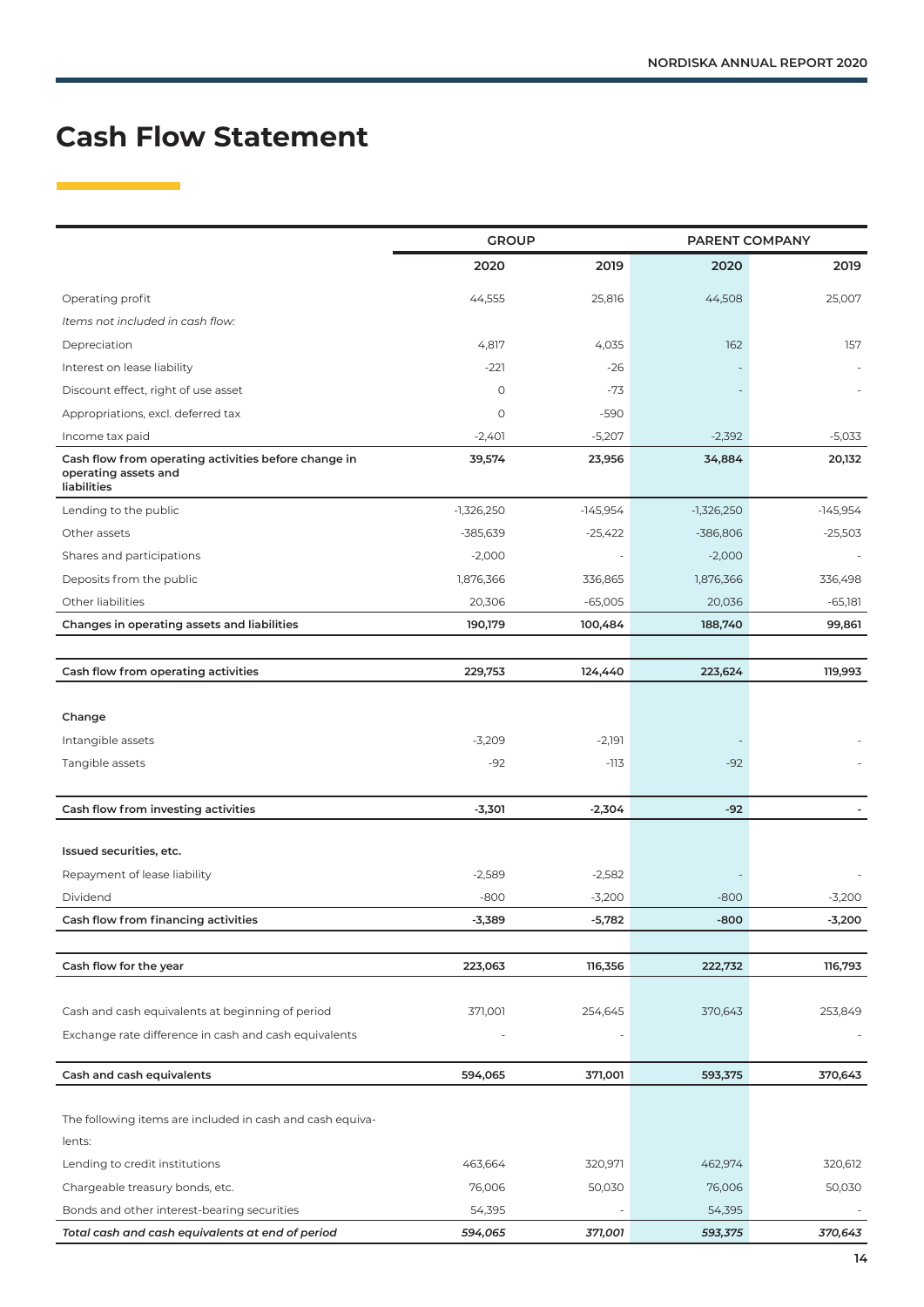# **Notes on the financial statements**

# **NOTE 1. GENERAL INFORMATION**

Nordiska Kreditmarknadsaktiebolaget (publ), corporate ID number 556760-6032, is a credit market company with a licence from the Swedish Financial Supervisory Authority to run a financing business in accordance with the Swedish Banking and Financing Business Act (2004:297). The company runs credit business activities with services in the areas of saving and lending. The business is run primarily in Sweden, but also in Finland and Germany. Nordiska is the parent company of Nordiska Financial Technology (NFT).

Nordiska is registered and has its registered office and head office in Stockholm, Sweden. The address of the head office is Humlegårdsgatan 14, 114 46 Stockholm, Sweden. The business is run throughout Sweden within the business areas Savings, Corporate and Partner.

Nordiska is the parent company of Nordiska Financial Technology AB (NFT), corporate ID number 559080- 4570. NFT is a wholly owned subsidiary, the purpose of which is to develop Nordiska's financial IT platform.

The Board of Directors approved these annual accounts on 25 February 2021, for adoption by the Annual General Meeting on 25 March 2021.

# **NOTE 2. ACCOUNTING POLICIES**

#### *Compliance with standards and laws*

Nordiska applies the Swedish Annual Accounts Act for Credit Institutions and Securities Companies (ÅRKL/1995:1559) and the Swedish Financial Supervisory Authority's regulations and general advice on annual accounts in credit institutions and securities companies FFFS 2008:25 when preparing its financial statements.

The summary version of the consolidated financial statements is also prepared in accordance with recommendations and statements from the Swedish Financial Reporting Board (RFR), ÅRKL and the Swedish Financial Supervisory Authority's regulations FFFS 2008:25.

The legally restricted IFRS (International Financial Reporting Standards) means that IFRS as adopted by the EU are applicable to the preparation of the financial statements, with the restrictions and additions deriving from RFR 2 Reporting for Legal Entities and FFFS 2008:25.

The consolidated accounts are prepared in full in accordance with IFRS as adopted by the EU with the additions deriving from RFR1 in respect of complementary accounting rules for groups.

#### **Judgements and estimates in the financial statements**

The preparation of financial statements in accordance with IFRS requires Nordiska's management team to make judgements and estimates, and to make assumptions that affect the application of the accounting policies and the carrying amounts of assets, liabilities, income and expenses. The estimates and assumptions are based on historical experience and a number of other factors that are considered reasonable in the prevailing circumstances. Actual outcomes may diverge from these estimates and judgements.

Estimates and assumptions are reviewed on a regular basis. Changes in estimates are recognised in the period the change is made if the change only affects that period, or the period the change is made and future periods if the change affects both the current and future periods.

Additional information is presented in Note 4 Important estimates and judgements for accounting purposes.

#### **Accounting policies applied**

#### *Consolidated accounts*

The consolidated accounts include the parent company and subsidiaries in which a controlling influence is held. The financial statements for the parent company and the subsidiary that are included in the consolidated financial statements refer to the same period and have been prepared in accordance with the accounting policies that apply for the Group. The parent company has a controlling influence when it has the influence and ability to exercise its influence over the other company's relevant activities and is exposed to a variable return and has the ability to use its influence in order to affect this return.

The acquisition method means that acquired identifiable assets, liabilities and contingent liabilities that satisfy the conditions for recording are recorded and valued at fair value on the acquisition date. The surplus between the cost of acquisition and the business combination and the fair value of the acquired participation is record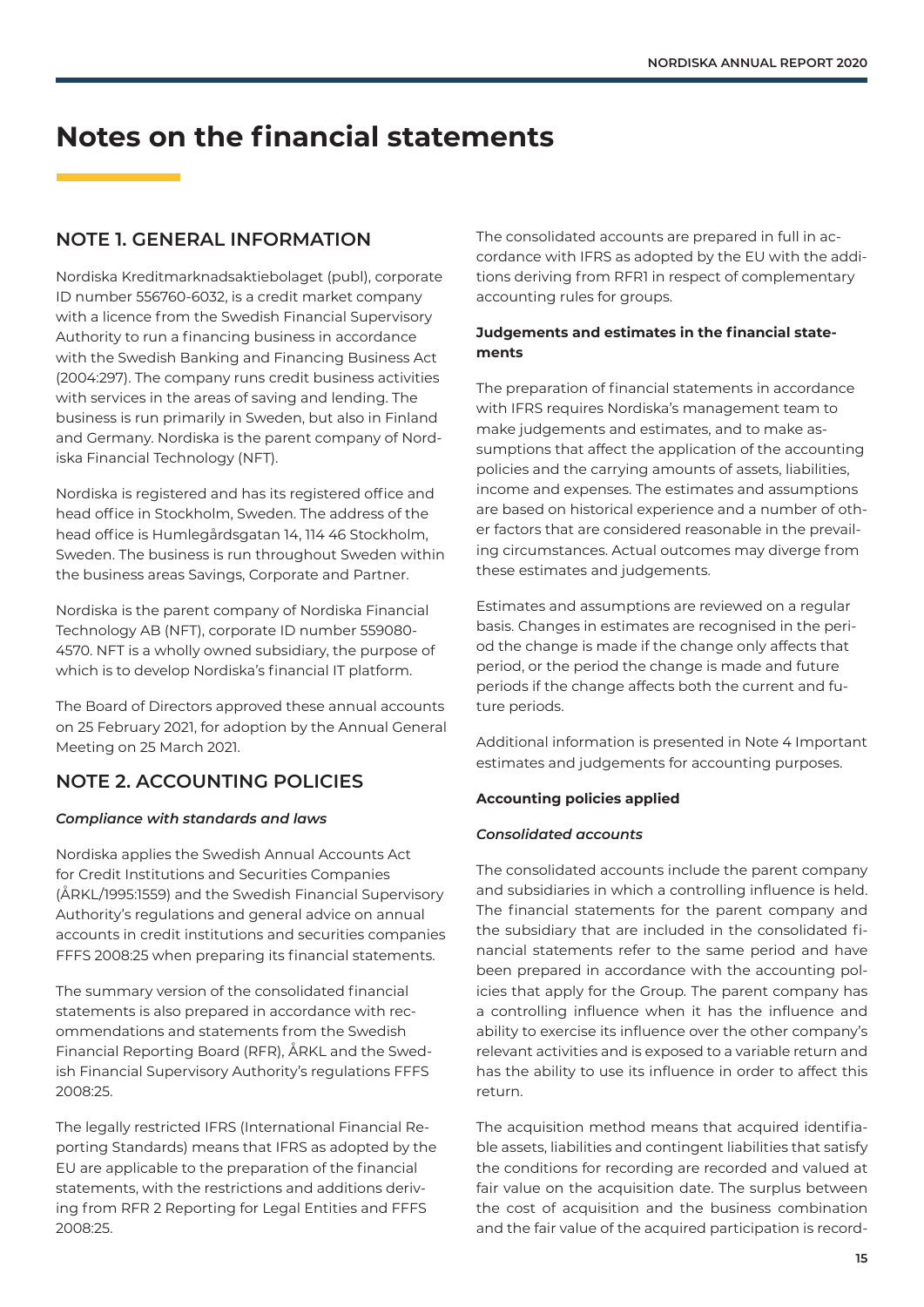ed as goodwill. If the amount is less that the fair value, the difference is recorded directly in the income statement under other income. Acquisition-related expenses are recorded as expenses as they are incurred. Provisions are not made for expenses in respect of planned restructuring measures that are a consequence of the acquisition.

A subsidiary's contribution to equity consists solely of the capital introduced between acquisition and divestment date. All internal Group balances that arise in transactions between companies included in the consolidated financial statements are eliminated in full.

The consolidated financial statements are presented in Swedish kronor, which is also the parent company's functional currency and presentation currency. Each company that is part of the Group defines its functional currency on the basis of its primary economic environment.

Transactions in foreign currency are recorded after translation at the exchange rate on the transaction date. Monetary assets and liabilities in foreign currencies are restated in the functional currency at the exchange rates prevailing at the year-end. All exchange rate differences are recorded via the income statement.

Non-monetary assets in foreign currency, which are valued at historical cost of acquisition, are valued using the exchange rate on the original transaction date.

#### *Cash and cash equivalents (IAS 7)*

Cash and cash equivalents consist of cash, bank balances and balances in the tax account. Balances mean funds that are available for use at any time. This means that all cash and cash equivalents are immediately available. Cash and cash equivalents are included in the items Lending to credit institutions and Other assets. Cash and cash equivalents in the cash flow statement are defined in accordance with IAS 7, and do not correspond with what the Group considers to constitute liquidity.

#### *Tax (IAS 12)*

Current tax receivables and tax liabilities for the current period and earlier periods are valued at the amount expected to be received from or paid to tax agencies. Deferred taxes refer to tax on differences between carrying value and tax base, which in future form the basis of current tax. Deferred tax liability is tax that is attributable to taxable temporary differences and is predicted to be paid in the future. Deferred tax liability is recorded for all taxable temporary differences apart from the extent to which tax liabilities are attributable to the initial recording of goodwill or to certain taxable differences

due to holding in subsidiary.

Deferred tax liability represents a reduction of future tax relating to deductible temporary differences, tax loss carryforwards or other future tax deductions. Deferred tax asset is reviewed every time the year-end accounts are produced and recorded to the extent that it is likely as of the balance sheet date that it can be utilised. This means that a previously non-recorded deferred tax asset is recorded if it is deemed likely that there will be sufficient taxable surpluses in the future.

Tax rates confirmed on the balance sheet date are used in the calculations. The Group's deferred tax asset and tax liability are calculated nominally using each country's tax rate in force for the following year. Deferred tax asset is recorded net against deferred tax liability for Group companies with a right to balance tax. All current tax and deferred tax is recorded in the income statement as Tax, apart from tax attributable to items that have been recorded in other comprehensive income or directly in equity.

#### *Functional currency and Foreign currency*

Nordiska's functional currency is Swedish kronor and the financial statements are presented in Swedish kronor. Unless otherwise specified, all amounts are rounded to the nearest thousand.

Exchange rate profits and losses that arise when conducting transactions in foreign currency and when translating monetary assets and liabilities in foreign currency at the exchange rate on the balance sheet date are recorded in the income statement under Net profit from financial transactions.

#### *Revenue recognition (IFRS15)*

IFRS 15 Revenues from contracts with customers describes one single comprehensive accounting model for revenues from customer contracts. This standard does not apply for financial instruments, insurance agreements or leases.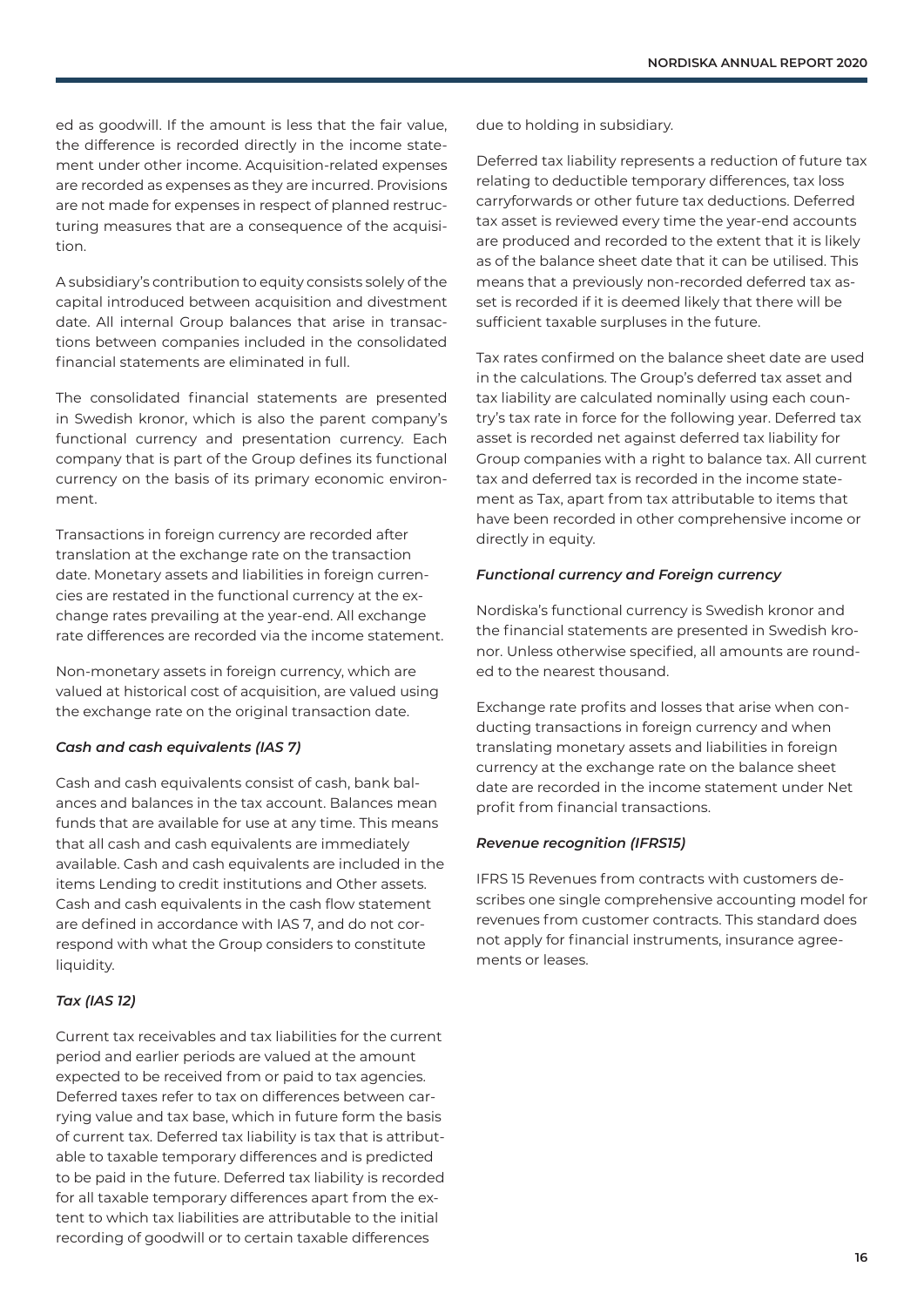The basic principle is that a company must recognise revenues in order to depict the transfer of promised goods and services at an amount that reflects the compensation to which the company is expected to have a right in exchange for these goods and services. The standard applies a five-stage model for revenue recognition, which consists of the following five stages:

- Identify the contract with the customer (decision on whether or not IFRS 15 is applicable to the contract).
- Identify the performance obligations (the company must identify all promises of goods or services that are contained in the contract).
- Determine the transaction price.
- Allocate the transaction price (the transaction price must be allocated to the distinct performance obligations contained in the contract).
- Recognise re venue (revenue must be recognised when a distinct performance obligation has been fulfilled).

Revenue is recognised at the time when control of the product or service is transferred to the customer.

#### *Interest income and interest expenses*

Interest income from receivables and interest expenses from liabilities are calculated and recorded using the effective interest method. The effective interest is the interest that means that the current value of all estimated future payments received and made during the expected fixed-rate interest term are equal to the carrying value of the receivable or debt.

Exceptions from this are assets valued at accrued cost of acquisition, which are categorised at stage 3. Interest income is calculated for these by applying the effective interest rate to the gross carrying amount less provisions for credit losses. Interest income and interest expenses in the income statement consist primarily of interest in Financial assets and liabilities valued at accrued cost of acquisition plus interest from Financial assets valued at fair value via other comprehensive income.

Interest expenses in respect of borrowing from credit institutions and the public are recorded as an expense when they are accrued, which means that interest expenses are recognised on an accrual basis in the period to which they relate. Also recorded under interest expenses are costs of deposit guarantee and resolution fee, which are recognised in accordance with the same principle.

#### *Commission income and commission expenses*

Commission income is recorded as income from contracts with customers, which consists of compensation for services performed on the condition that this does not constitute an integral part of the effective interest rate and is instead recorded as interest income. Commission income is recorded when the performance obligation has been fulfilled, which is when control of the service has been transferred to the customer. Income reflects the compensation received in return for these services.

Commission expenses comprise variable costs of services received to the extent that they are not considered to be interest, which relates primarily to cost allocation to partners in connection with the purchase of invoices.

#### *Group contributions*

Group contributions are recorded in accordance with the principles set out in RFR 2, which means that they are recorded as financial income through the income statement in accordance with the main rule.

#### *Net profit from financial transactions*

The item Net profit from financial transactions contains realised and unrealised value changes that have arisen in connection with financial transactions such as exchange rate fluctuations, interest rate changes and currency exchange charges.

#### *General administrative expenses*

General administrative expenses include staff costs including wages, bonuses and commissions, pension expenses, employer contributions and other social security contributions. They also include training, IT, telecommunication, travel and entertainment expenses, as well as other administrative expenses.

#### *Financial Instruments (IFRS 9)*

The IFRS 9 standard concerns classification and valuation, impairment and general hedge accounting. In simple terms, the standard means that when a credit is disbursed, an impairment is recorded and the expected credit losses are estimated, which requires additional assessments in respect of changed credit risk and forward-looking information.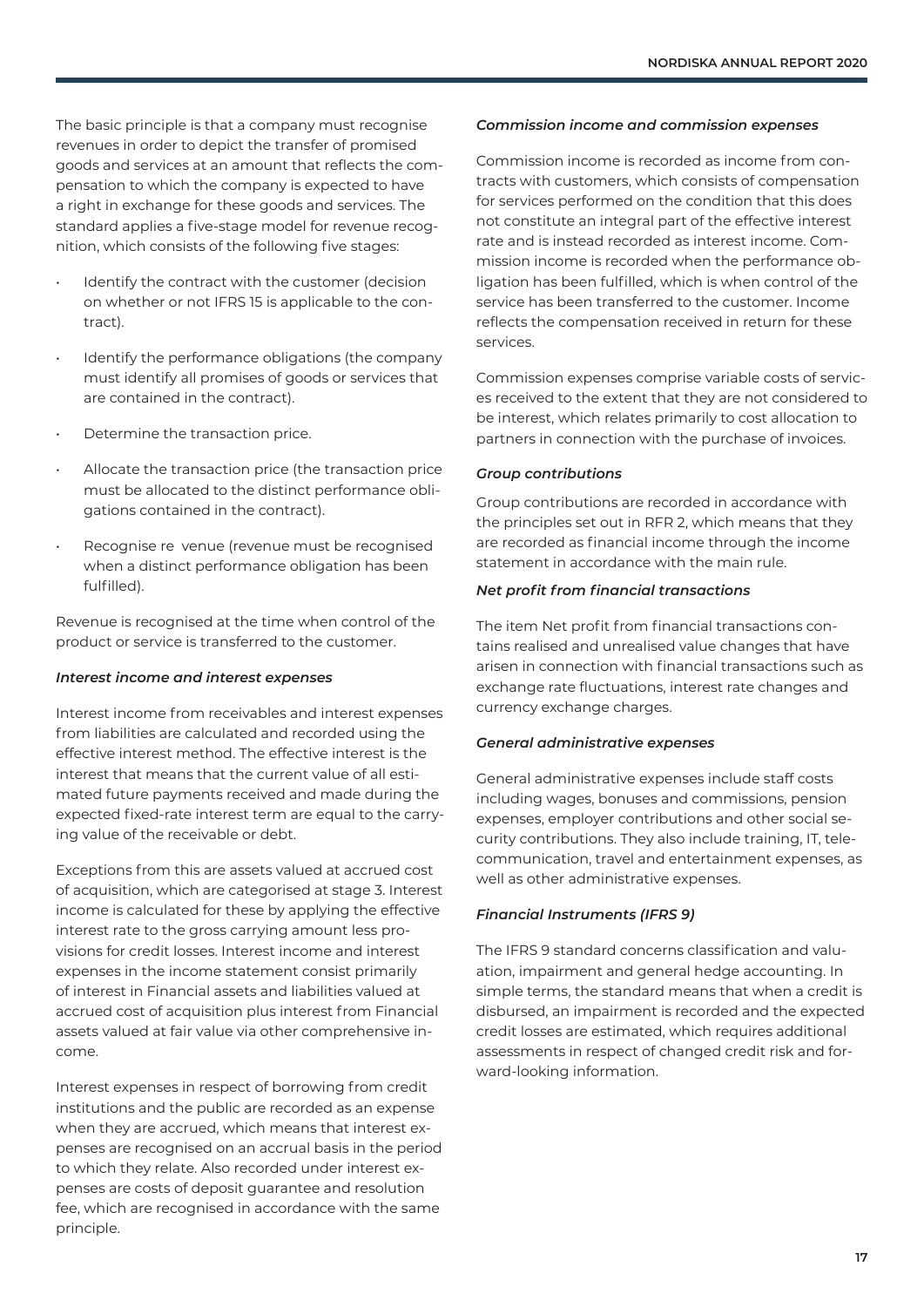Nordiska has classified assets and liabilities, and developed models for the calculation of expected credit losses in accordance with this. Notes 11 and 15 describe credit losses and provisions respectively.

#### *Classification of financial assets and liabilities*

A financial instrument is defined as any type of agreement that gives rise to a financial asset in a company and a financial liability or equity instrument with the counterparty.

Every financial instrument is classified in one of the following categories and forms the basis of how such instruments are valued in the balance sheet and how the change in the value of the instruments is recorded; see also to Note 26.

#### *Financial assets*

- Accrued cost of acquisition
- Fair value via the income statement
- Fair value via other comprehensive income

#### *Financial liabilities*

- Accrued cost of acquisition
- Fair value via the income statement

Financial assets must be classified as and valued at accrued cost of acquisition, fair value via the income statement or fair value via other comprehensive income. The classification of a financial instrument is determined on the basis of the business model for the portfolio of which the instrument is a part and whether cash flows only consist of payment of capital amounts and interest.

Financial liabilities must be classified as and valued at the accrued cost of acquisition or fair value via the income statement.

#### *Valuation of financial assets and financial liabilities*

Financial instruments valued at accrued cost of acquisition are recorded applying the effective interest method, in which the effective interest rate is the interest rate that discounts all estimated future payments received and issued during the expected duration of the instrument at the carrying amount. Financial instruments listed in an active market are recorded at fair value via the income statement if reliable, listed prices are available and these prices represent actual and regular market transactions on commercial terms and conditions. If the market is not considered to be active or the prices are not considered to be reliable, Nordiska

uses valuation techniques based on observable market data.

#### *Impairments*

The impairment loss requirements are based on a model for expected credit losses. The requirements are comprehensive and specify that all assets valued at accrued cost of acquisition, as well as any off-balance sheet commitments, in respect of guarantees and loan commitments issued, must be tested for impairment.

The assets to be tested are divided into three categories (stages) in accordance with the general method, depending on the development of credit risk from the date of disbursement. Stage 1 concerns assets where there has been no significant increase in the credit risk, stage 2 concerns assets where there has been a significant increase in the credit risk and stage 3 concerns defaulted assets that have been valued individually or in groups.

Whether the counterparty is late in making payment or whether there are other indications that the risk has changed are both used as indicators of a significant increase in credit risk. The definition of default includes significantly late payments or other indications that repayment is less likely, which is also the definition applied in regulatory reporting.

In stage 1, the provisions must correspond to the credit losses anticipated for the next 12 months. In stages 2 and 3, the provisions must correspond to the credit losses anticipated for the full remaining maturity. The methodology for calculating expected credit losses takes place by means of an estimate for each product area of the parameters probability of default, expected loss in event of defaults and expected exposure in event of default. The result is then calculated at the current value in order to indicate the value of the expected credit loss. Forward-looking information such as the macroeconomic scenario also affects the expected loss.

Nordiska assigns every single credit in the outstanding credit portfolio a specific provision based on each credit agreement. General provisions have been made for groups of credits as a consequence of Covid-19.

The expected credit loss in a future period is obtained by multiplying the current value of exposure at default (EAD) by the probability of default (PD) and the loss given default (LGD). In order to take into account future uncertainty, Nordiska has introduced an economic dependency factor into the model, resulting in a normal scenario and a stressed scenario.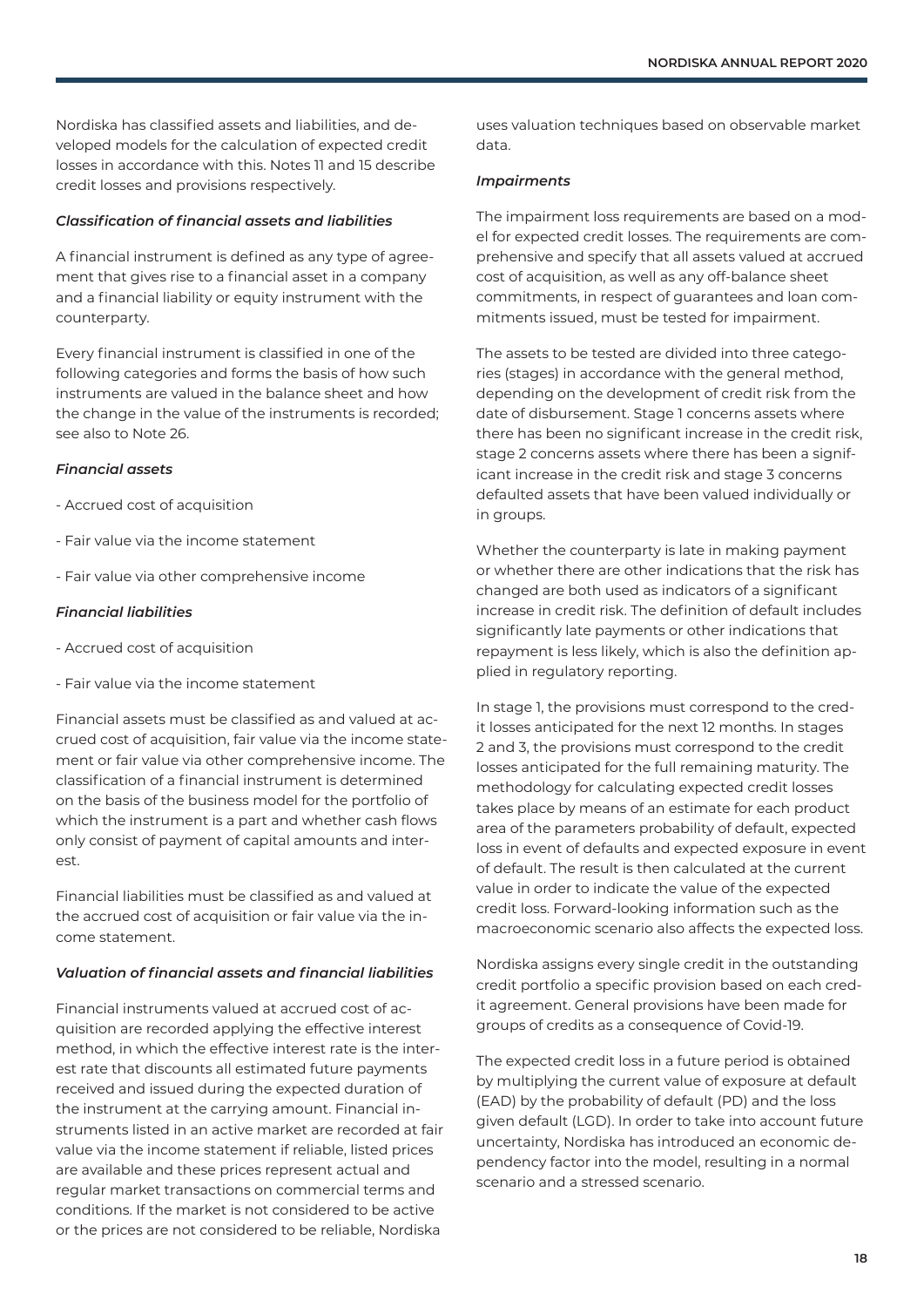#### *Offset of financial assets and financial liabilities*

Financial assets and financial liabilities are offset in the balance sheet if Nordiska has a contractual right and intention to settle the items with one net amount. The principles for the net accounting of financial assets and financial liabilities in the balance sheet have no significant effect on the balance sheet.

#### *Financial assets and financial liabilities in the balance sheet*

- Chargeable treasury bonds, etc. are categorised as assets valued at accrued cost of acquisition.

- Lending to credit institutions is categorised as assets valued at accrued cost of acquisition.

- Lending to the public is categorised as assets valued at accrued cost of acquisition.

- Bonds and other interest-bearing securities are categorised as assets valued at accrued cost of acquisition.

- Shares and participations are categorised as assets valued at fair value via the income statement. This item consists of listed shares recorded at cost of acquisition, which is deemed to correspond to a reliable fair value.

- Other assets, incl. tax account, are categorised as assets valued at accrued cost of acquisition.

- Deposits from the public are categorised as liabilities and valued at accrued cost of acquisition.

- Other liabilities, incl. trade payables, are categorised as liabilities valued at accrued cost of acquisition.

#### *Loan receivables and trade and other receivables*

Loan receivables and trade and other receivables are financial assets that are not derivatives, that have defined or definable payments and that are not listed in an active market.

These are represented in the balance sheet by the balance sheet items Lending to credit institutions and Lending to the public.

#### *Property, plant and equipment*

Property, plant and equipment is recorded at the cost of acquisition after a deduction for accumulated depreciation and any impairments and with the addition of any revaluations.

Rights of use in respect of leases is amortised on a straight-line basis over the lease period. The recorded cost of acquisition for the right of use is adjusted in accordance with any contractual index clauses, which also involves an adjustment of the straight-line amortisation amount.

#### *Intangible assets*

Acquired software licences are capitalised on the basis of the expenses incurred when the software in question was acquired and put into use. Costs of maintenance of software are recorded as expenses as they arise.

#### *Deprecation methods*

Depreciation is on a straight-line basis over the estimated useful life of the asset.

- software programs 5 years
- Equipment, tools, fixtures and fittings 5 years

Depreciation methods used and the residual values and useful lives of assets are reviewed at the end of each year. The carrying amounts of the company's assets are reviewed on each balance sheet date in order to assess whether there is any indication of the need for impairment. If there is an indication of a need for impairment, the asset's recoverable amount is calculated as described in IAS 36.

The recoverable amount is the higher of the fair value minus costs of sale and the value in use. In calculating value in use, future cash flows are discounted using a discount factor that takes into account the risk-free rate of interest and the risk associated with the specific asset.

#### *Cash flow statement*

The cash flow statement for Nordiska is prepared using the indirect method. Cash and cash equivalents relate to the item Lending to credit institutions, Chargeable treasury bonds, etc, and the tax account under Other assets. Cash and cash equivalents include bank balances and current financial investments that are exposed to only a minimal risk of value fluctuations and are traded on an open market at known values or have an remaining maturity of less than three months from the acquisition date.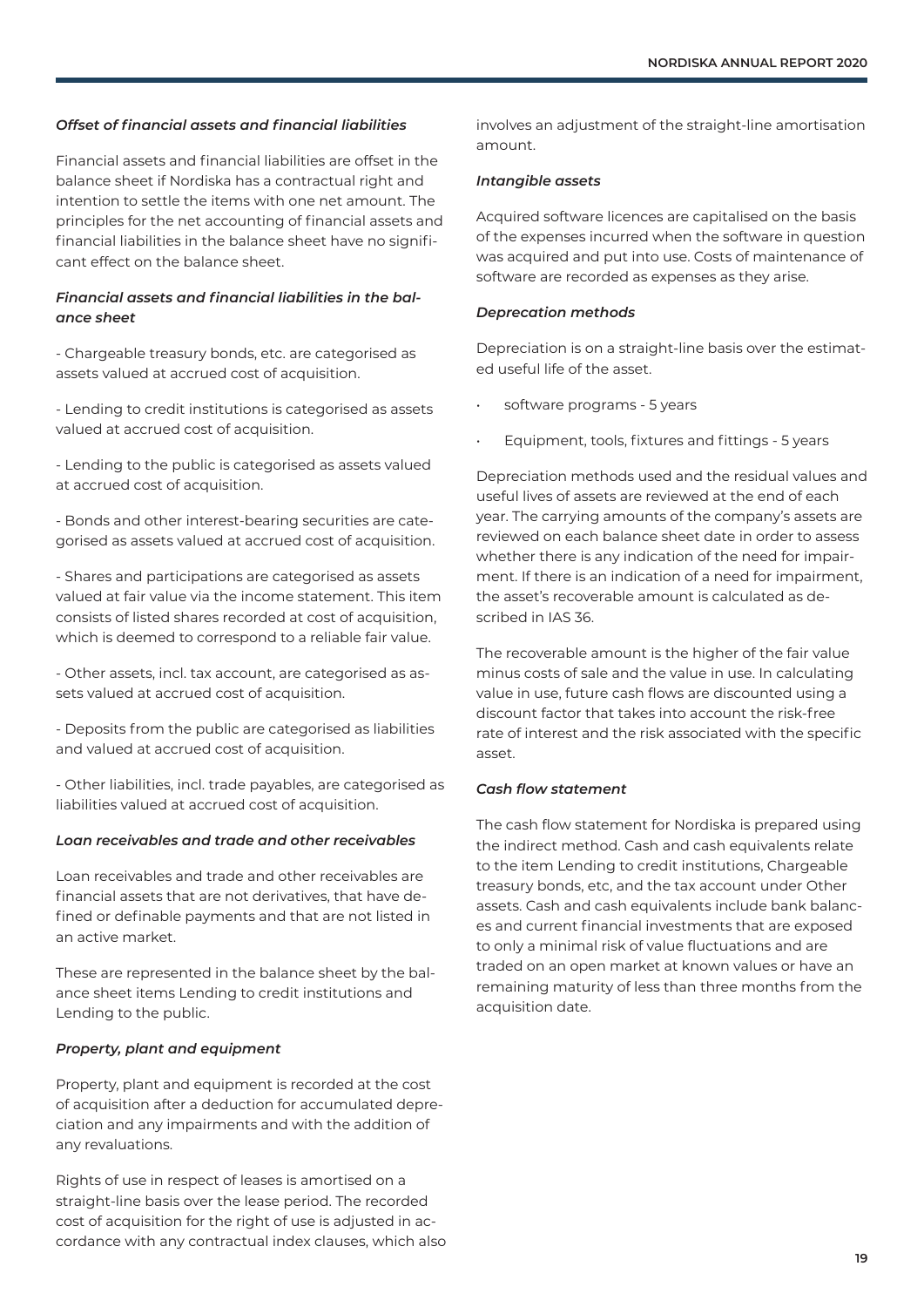#### *Current and deferred income tax*

The current tax expense is calculated on the basis of the tax rules adopted on the balance sheet date or adopted in practice in the country where Nordiska operates and generates taxable income, i.e. Sweden. The management team regularly evaluates the claims made in the income tax returns with respect to situations in which applicable tax rules are the subject of interpretation and, when considered appropriate, makes provisions for amounts that will presumably have to be paid to the tax authority.

Deferred tax is recorded in full, according to the balance sheet method, for all temporary differences that arise between the tax value of assets and liabilities and their carrying amounts in the annual accounts. Deferred income tax is calculated by applying the tax rates (and laws) that have been adopted or announced as of the balance sheet date and that are expected to apply when the relevant deferred tax asset is realised or the deferred tax liability is settled.

Deferred tax assets are recorded to the extent that it is likely that future tax surpluses will be available against which the temporary differences can be utilised.

#### *Employee benefits*

Relates to all compensation and benefits to employees, e.g. wages and other cash compensation, compensation in the form of shares or share-related instruments, pension contributions, car benefits and severance pay.

Nordiska's remuneration policy has been published on the Company's website, www.nordiska.com, and has been adopted by the Company's Board of Directors in accordance with the Swedish Financial Supervisory Authority's regulation FFFS 2011:1.

#### *Pensions*

Nordiska's pension plans are financed through payments to insurance companies. Nordiska only has defined contribution pension plans. A defined contribution pension plan is a pension plan under which Nordiska pays fixed contributions to a separate legal entity. Nordiska has no legal or informal obligations to pay additional contributions if this legal entity does not have sufficient assets to pay all compensation to employees associated with the employees' service during the current or earlier periods.

The contributions are recorded as staff costs when they fall due for payment. Prepaid contributions are recorded as an asset to the extent that cash repayment or a reduction of future payments may be credited to Nordiska.

#### *Redundancy compensation*

Compensation upon termination of employment is paid when an employee is given notice by Nordiska prior to the normal retirement date, or when an employee accepts voluntary redundancy in exchange for such compensation. Nordiska records severance pay when it is clearly obligated either to terminate an employee in accordance with a detailed, formal plan without any possibility of recall, or to pay compensation when serving notice as a result of an offer having been made to encourage voluntary redundancy. Benefits that fall due more than 12 months after the balance sheet date are discounted to the current value.

### **NOTE 3. FINANCIAL RISK MANAGEMENT**

#### *Risk management*

The Company's business is lending to, and borrowing from, the public. Lending takes place via promissory notes, factoring and invoice discounting. Lending and accepting deposits are naturally associated with risks. These risks are managed via decisions by the Board of Directors on the overall level of risk (risk appetite). The Company works continuously to reduce the level of risk through active customer contact and security management. The Company's risk appetite forms the basis of the commercial decisions taken by the Company.

Risk management is evaluated on an ongoing basis in order to safeguard controllable and low financial and operational risks. The Company strives continuously to achieve optimal capital utilisation through the analysis of existing and potential risks.

#### *Control organisation*

The company's organisation for the control of risks and regulatory compliance is organised in accordance with the Swedish Financial Supervisory Authority's general guidelines on governance and control. The control organisation consists of three lines of defence.

The first line of defence consists of the Board of Directors, the CEO and the business. They are responsible for ensuring that the business is managed within the framework of confirmed risk exposure and internal governance and control, and in accordance with confirmed external and internal rules that are applicable at Nordiska.

The first line of defence has an effective governance model and an efficient process for identifying, measuring, valuing, monitoring, minimising and reporting risk.

The second line of defence consists of the Risk Control Function and the Regulatory Compliance Function.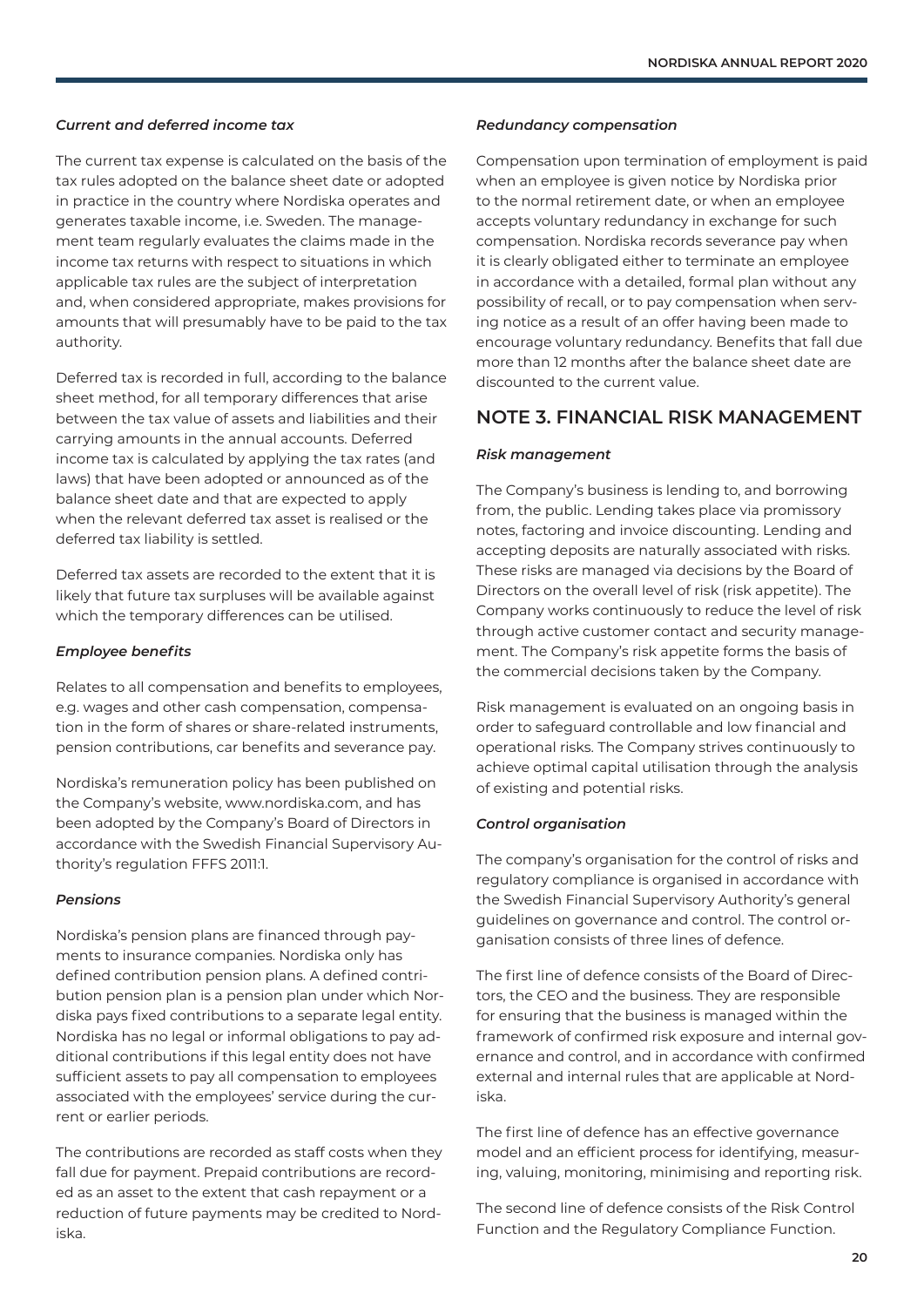The Regulatory Compliance Function is there to support the Board of Directors, the CEO and the operational business in order to guarantee licensable regulatory compliance in Nordiska.

The Risk Control function is responsible for checking that all significant risks to which Nordiska is exposed or may be exposed are identified and dealt with by the Functions concerned, and checks that the internal regulatory framework is appropriate and effective, and suggests changes to this as required. The Risk Control Function is also there to support and check to make sure that the business is implementing the requirements specified in external regulations, and on an ongoing basis to strive and contribute towards there being good risk awareness in the organisation.

The independence of the Functions is guaranteed by the fact that the Functions themselves do not perform any such activities that they have to examine, i.e. the Functions must not be involved in Nordiska's commercial business.

The third line of defence consists of the Internal Audit Function.

The Internal Audit Function is the tool used by the Board of Directors to meet the requirements for good, effective internal governance and control, and in view of this it is organisationally separated from the Company's other functions and activities.

The Internal Audit Function is responsible for examining and regularly evaluating whether the internal control is effective and appropriate. Within the framework of its assignment, the Internal Audit Function must, among other things, examine and regularly evaluate the Company's risk management, compliance with the regulatory framework, financial information and the second line of defence.

#### *Description of significant risks*

All commercial activities assume some risk-taking. The Company is primarily exposed to credit risk, liquidity risk, operational risks and various market risks. In addition to this, the Company is also exposed to commercial risk, strategic risk and concentration risk. Currency risks can arise from time to time in the commercial business. Below is a description of the risks to which the Company is exposed and how they are managed.

#### *Credit risk*

Credit risk is the risk that a borrower fails to meet his or her obligations towards the Company, in part the risk of an inability to pay and in such an instance that the collateral or guarantee lodged does not cover the Company's receivable. Ability to pay refers to the end

customer's or the borrower's ability to meet his or her obligations on time.

• Counterparty risk: Credit risk in financial operations. Arises when the value of the instrument changes as a consequence of, for example, variations in interest rates or exchange rates, which then have the effect that a claim arises against the counterparty. The counterparty risk at the Company lies in loans to a governmental agency, which is calculated at fair value, and in derivatives with institutions to manage currency positions. Nordiska uses the market value method, in accordance with Article 274 of CRR, to calculate the exposure value of the counterparty risk.

• Concentration risk: This risk refers to the increase in credit risk that arises from the Company having receivables from counterparties with a dependence on each other such as, for example, concentrations in an industry, region or names.

The Company's granting of credit is performed in a way that promotes a healthy development of the business and is characterised by good ethics and morals, as well as ambitious goals with regard to risk and return. The Company only becomes involved in granting credit when the full risk can be assessed. The credit risk is performed on the basis of both internal and external rating.

In each instance of granting credit, there is an assessment of the ability to repay, the concentration risk and security. The Company's granting of credit takes place on the basis of the credit instructions adopted by the Board of Directors. Collateral for the granting of credit consists of floating charges on assets, personal guarantees, pledges in property or tenant-owned properties or pledges in the shares in the borrowing company. There are also unsecured credits. In the case of invoice discounting, collateral consists of the invoice receivables in question as well as any supplementary collateral through personal guarantees from owners, pledges in property or tenant-owned properties, pledges in shares in borrowing companies and negative pledge clauses.

In Partner transactions, collateral consists of guarantees and receivables that are held in a blocked deposit account. To minimise credit risks in connection with invoice discounting and invoice purchasing, a right of recourse is usually applied.

To guarantee a low concentration risk in the factoring portfolio, the Company strives to purchase single, smaller invoices or portfolios of invoices from clients in diverse industries. A geographical distribution of the portfolio is also taken into account in order to avoid regional concentration.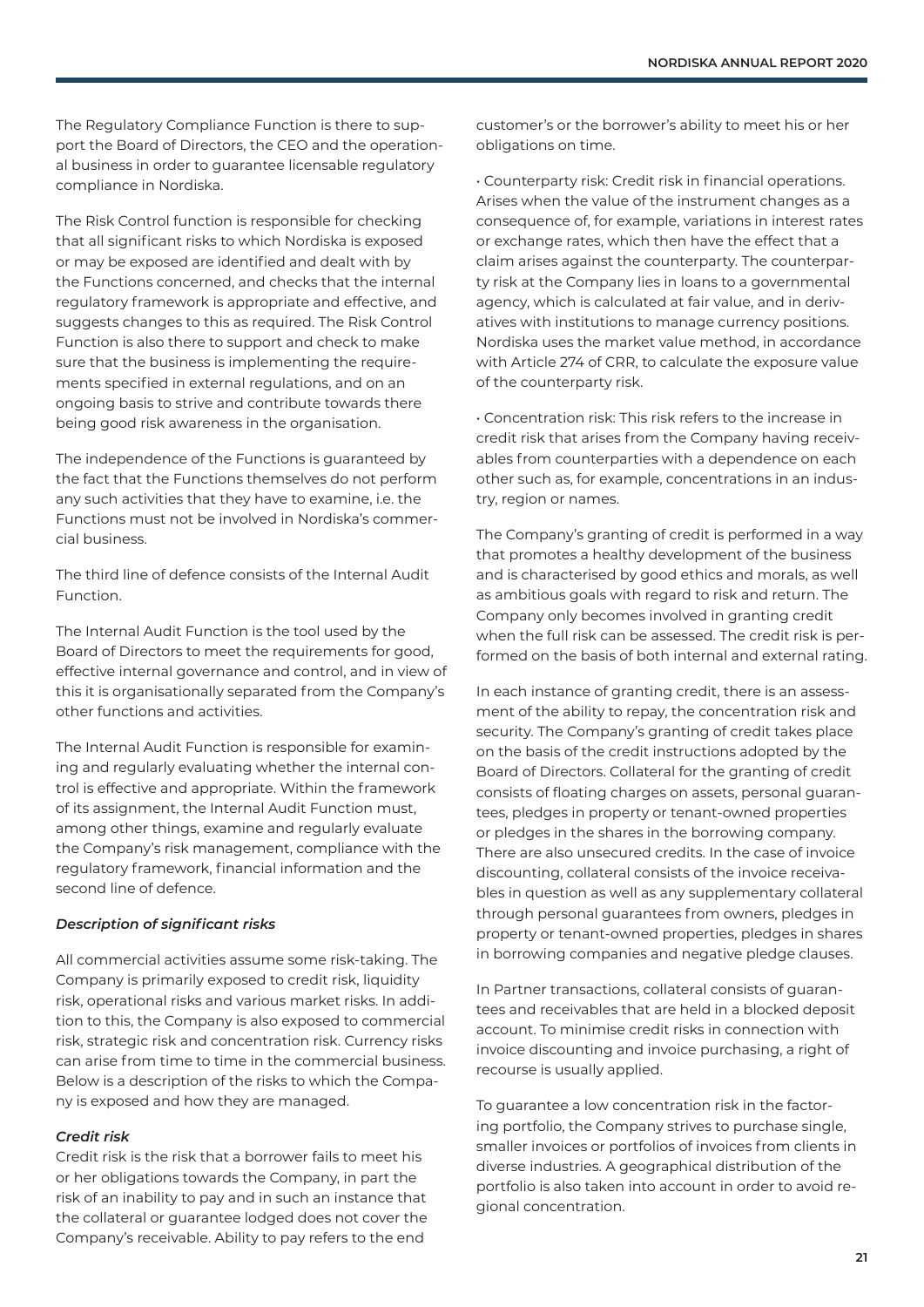Geographical distribution, lending per country and type of receivable after deduction for provision

| 2020                                        | Sweden    | <b>Norway</b> | <b>Denmark</b> | <b>Finland</b> | <b>Others</b> | Total     |
|---------------------------------------------|-----------|---------------|----------------|----------------|---------------|-----------|
| Chargeable treasury bonds, etc.             | 70.006    |               | $\sim$         | $\sim$         | 6,000         | 76,006    |
| Bonds and other interest-bearing securities | 54,395    | $\sim$        | $\sim$         | ۰              | ۰             | 54,395    |
| Lending to credit institutions              | 292,051   | 164           |                | 170.759        | ۰             | 462,974   |
| Lending to the public                       | 2,418,628 | $\sim$        | $\sim$         | 331.515        | 14.149        | 2,764,292 |
| Other                                       | 423.331   |               | $\sim$         | ۰              | $\sim$        | 423,331   |
| Total                                       | 3,258,411 | 164           |                | 502.274        | 20.149        | 3,780,998 |

Of total income, SEK 9,491,000 is attributable to income from Finland, other income is attributable to Sweden.

| 2019                            | Sweden    | Norway | <b>Denmark</b> | <b>Finland</b> | <b>Others</b> | <b>Total</b> |
|---------------------------------|-----------|--------|----------------|----------------|---------------|--------------|
| Chargeable treasury bonds, etc. | 50.030    | $\sim$ | $\sim$         | $\sim$         |               | 50,030       |
| Lending to credit institutions  | 301,570   | 164    |                | 18,873         |               | 320,612      |
| Lending to the public           | 1,415,839 | ۰.     |                | 22.203         |               | 1,438,042    |
| Other                           | 34.596    | $\sim$ | $\sim$         |                |               | 34,596       |
| Total                           | 1,802,035 | 164    |                | 41.081         |               | 1,843,280    |

Of total income, SEK 6,206,000 is attributable to income from Finland, other income is attributable to Sweden.

*Tables: Geographical distribution of lending per country and type of receivable, SEK thousands.*

| Credit risk exposure, net book value, SEK thousands            | 2020      | 2019      |
|----------------------------------------------------------------|-----------|-----------|
| Chargeable treasury bonds, etc.                                | 76,006    | 50,030    |
| Bonds and other interest-bearing securities                    | 54,395    |           |
| Credit institutions                                            | 462,974   | 320,612   |
| Municipality                                                   | 1,563     | 1,156     |
| Company                                                        | 370,163   | 357,021   |
| Households                                                     | 1,753,369 | 628,209   |
| Receivables with pledge in home                                | 640,759   | 424,176   |
| Other                                                          | 421,769   | 62,075    |
| Total                                                          | 3,780,998 | 1,843,280 |
| o/n investment (receivable from credit institution or similar) |           |           |
| <b>Total Credit exposure</b>                                   | 3,780,998 | 1,843,280 |

#### **Countercyclical Capital Buffer 2020**

| Country | <b>REA</b> | Capital adequa-<br>cy requirement | %        | <b>Current CCYB</b>      | Weighted CCYB |
|---------|------------|-----------------------------------|----------|--------------------------|---------------|
| Sweden  | 1,621,890  |                                   | 92.50%   | 0.00%                    | 0.00%         |
| Finland | 132,215    |                                   | 7.50%    | 0.00%                    | 0.00%         |
| Norway  |            | $\sim$                            | $0.00\%$ | 1.00%                    | 0.00%         |
| Total   | 1,754,105  | $\overline{\phantom{a}}$          | 100.00%  | $\overline{\phantom{a}}$ | 0.00%         |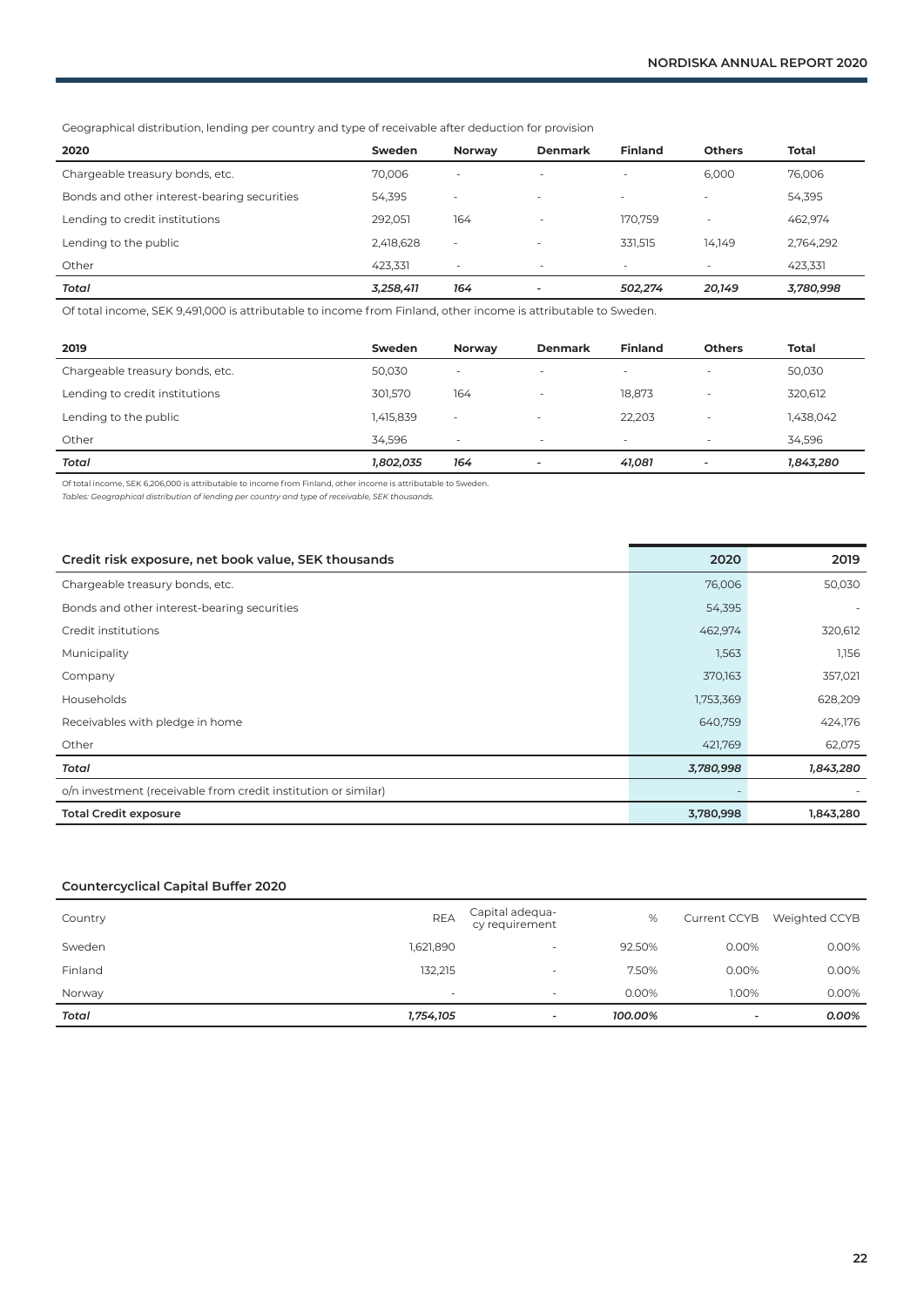| Credit exposure distributed by type of collateral,<br>31/12/2020 | Credit exposure,<br>gross | Loss<br>provision | Credit risk<br>exposure, net | Value of<br>collateral | Credit risk<br>exposure after de-<br>duction for collateral |
|------------------------------------------------------------------|---------------------------|-------------------|------------------------------|------------------------|-------------------------------------------------------------|
| Chargeable treasury bonds, etc.                                  | 76,006                    |                   | 76,006                       |                        | 76,006                                                      |
| Bonds and other interest-bearing securities                      | 54,395                    |                   | 54,395                       |                        | 54,395                                                      |
| Lending to credit institutions                                   | 462,974                   |                   | 462,974                      |                        | 462,974                                                     |
| Mortgage on residential property                                 | 649,403                   | $-8,644$          | 640,759                      | 640,759                |                                                             |
| Mortgage on commercial property                                  | 185,735                   | $-1,274$          | 184,461                      | 184,461                |                                                             |
| Company mortgage                                                 | 20,955                    | $-962$            | 19,993                       | 19,993                 |                                                             |
| Share pledge                                                     | 58,844                    | -130              | 58,714                       | 58,714                 |                                                             |
| Deposited capital                                                | 1,840,050                 | $-28,801$         | 1,811,249                    | 691,987                | 1,119,262                                                   |
| Guarantees                                                       | 21,240                    | $-2,616$          | 18,624                       | 18,624                 |                                                             |
| Unsecured                                                        | 5,673                     | -595              | 5,078                        |                        | 5,078                                                       |
| Other                                                            | 450,546                   | $-1,801$          | 448,745                      | 36,880                 |                                                             |
| Total                                                            | 3,825,821                 | $-44,823$         | 3,780,998                    | 1,651,418              | 1,717,715                                                   |

| Credit exposure distributed by type of collateral,<br>31/12/2019 | Credit exposure,<br>gross | Loss provision           | Carrying amount |
|------------------------------------------------------------------|---------------------------|--------------------------|-----------------|
| Chargeable treasury bonds, etc.                                  | 50,030                    | $\overline{\phantom{a}}$ | 50,030          |
| Lending to credit institutions                                   | 320,612                   | $\overline{\phantom{a}}$ | 320,612         |
| Mortgage on residential property                                 | 426,729                   | $-2,553$                 | 424,176         |
| Mortgage on commercial property                                  | 205,851                   | $-3,590$                 | 202,262         |
| Company mortgage                                                 | 31,942                    | $-2,614$                 | 29,328          |
| Share pledge                                                     | 67,857                    | $-2,078$                 | 65,780          |
| Deposited capital                                                | 658,805                   | $-7,321$                 | 651,484         |
| Guarantees                                                       | 42,652                    | $-10,391$                | 32,261          |
| Unsecured                                                        | 21,671                    | $-597$                   | 21,074          |
| Other                                                            | 46,273                    |                          | 46,273          |
| Total                                                            | 1,872,423                 | $-29,143$                | 1,843,280       |

*Table: Credit risk exposure, book value per item of collateral, SEK thousands*

The value of collateral where obtained is deemed to be adequate in connection with granting of credit. Loss provision is made on basis of factors such as value of collateral per reporting instance.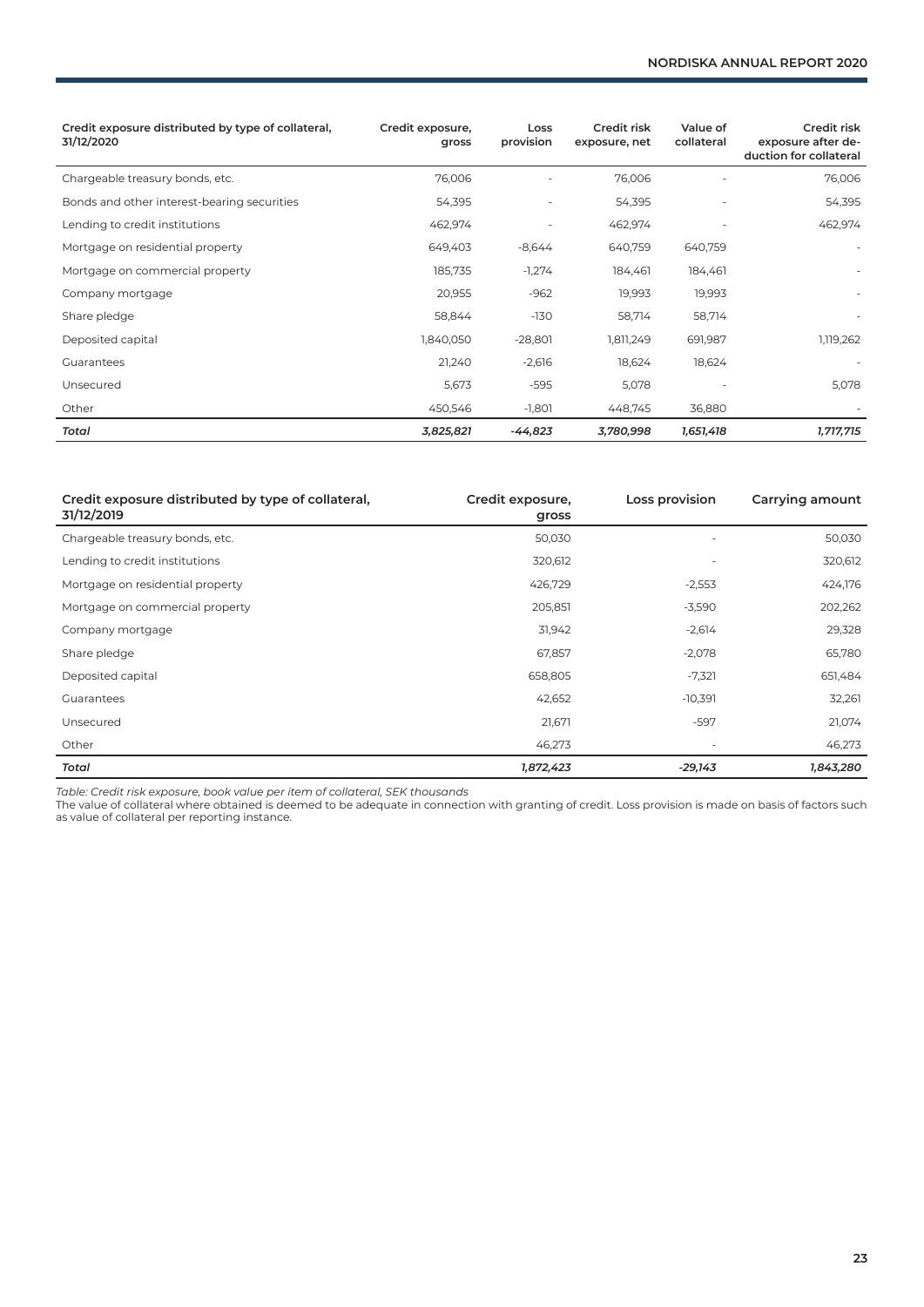#### *Liquidity risk*

This arises in the business because all assets, receivables and other assets need financing.

Liquidity risk arises when the maturities of assets and liabilities do not match, and the Company is unable to fulfil its payment commitments when due without a significant increase in the cost of cash and cash equivalents. The Company's liquidity risk is managed in a policy adopted by the Board of Directors.

Liquidity risk is an area in which the Company has very low risk tolerance. In addition to the statutory liquidity provision, this is evident in measures including a restriction on deposit customers from withdrawing funds early from fixed-interest accounts. Furthermore, the

Company always has the opportunity to decline invoice purchases even if they fall within limits and within the confirmed credit risk limits. The short-term liquidity risk is calculated through the Liquidity Coverage Ratio (LCR).

This key indicator is presented in the table below. LCR is a liquidity risk metric that measures the correlation between liquid assets and 30 days' net outflow in a stressed scenario. LCR must be at least 100 per cent at any time (for each significant currency).

| <b>Liquidity risk (LCR)</b>                               | 2020    | 2019    |
|-----------------------------------------------------------|---------|---------|
| All currencies, %                                         | 153     | 200     |
| Liquidity coverage (LCR) - Sub-components                 |         |         |
| SEK thousands                                             | 2020    | 2019    |
| Liquid assets                                             | 126,525 | 50,030  |
| Liquid assets level 1                                     | 126,525 | 50,030  |
| Liquid assets level 2                                     |         |         |
| Cash outflows                                             | 330,163 | 100,153 |
| Customer deposits                                         | 330,163 | 84,785  |
| Other cash outflows                                       |         | 15,368  |
| Cash inflows (limited to 75% of outflow)                  | 711,837 | 136,588 |
| Inflows from overdue lending from non-financial customers | 505,372 | 11,987  |
| Other cash flows                                          | 206,465 | 152,715 |

The components are defined in accordance with the Swedish Financial Supervisory Authority's regulations on requirements for liquidity coverage ratio and recording of liquid assets and cash flows (FFFS 2012:6). Liquid assets level 1 correspond to Chapter 3 Section 6. Liquid assets level 2 correspond to Chapter 3 Section 7. Customer deposits correspond to Chapter 4 Sections 4-9. Market borrowing corresponds to Chapter 4 Sections 10-13. Other cash flows correspond to Chapter 4 Sections 14-25. Lending to non-financial customers correspond to Chapter 5 Section 4. Other cash flows correspond to Chapter 5 Sections 6-12.

#### *Operational risks*

Operational risk refers to the risk that expenses or losses arise in Nordiska's business caused by unexpected (direct or indirect)

economic losses or losses of trust, as a consequence of internal errors and deficiencies in procedures, internal control, systems, technical equipment, human error, irregularities or as a consequence of external events. The operational risks are limited through qualitative and clear processes and updated procedural descriptions.

The Company has internal regulations that make it possible to work effectively on risk-reducing measures in order to prevent and minimise the operational risks. Nordiska uses the base method when calculating operational risks.

#### *Market risks*

The Company is exposed to interest rate risk and currency risks in its business. The Board of Directors has decided that market risk, aside from the interest rate risk in lending/deposits and net position in foreign currency to which the business is exposed, may not occur. The Company must under no circumstances take positions for the purpose of speculation. There are treasury bonds with municipalities where the maturities are less than six months.

**Interest rate risk:** Arises when the fixed interest term for the receivable deviates from the financing. If the market interest rate changes, this can affect profitability.

The Company's interest rate risk is primarily a net interest risk, i.e. that the Company's net interest changes in connection with interest rate changes in the market.

The interest rate risk is quantified as the effect of a parallel shift of the interest rate curve by 2 percentage points. As of 31 December 2020, a parallel shift has a negative impact on profit of SEK 11,000.

**• Currency risk:** This risk arises from time to time when lending takes place in foreign currency. The risk is managed by arranging financing in the same currency.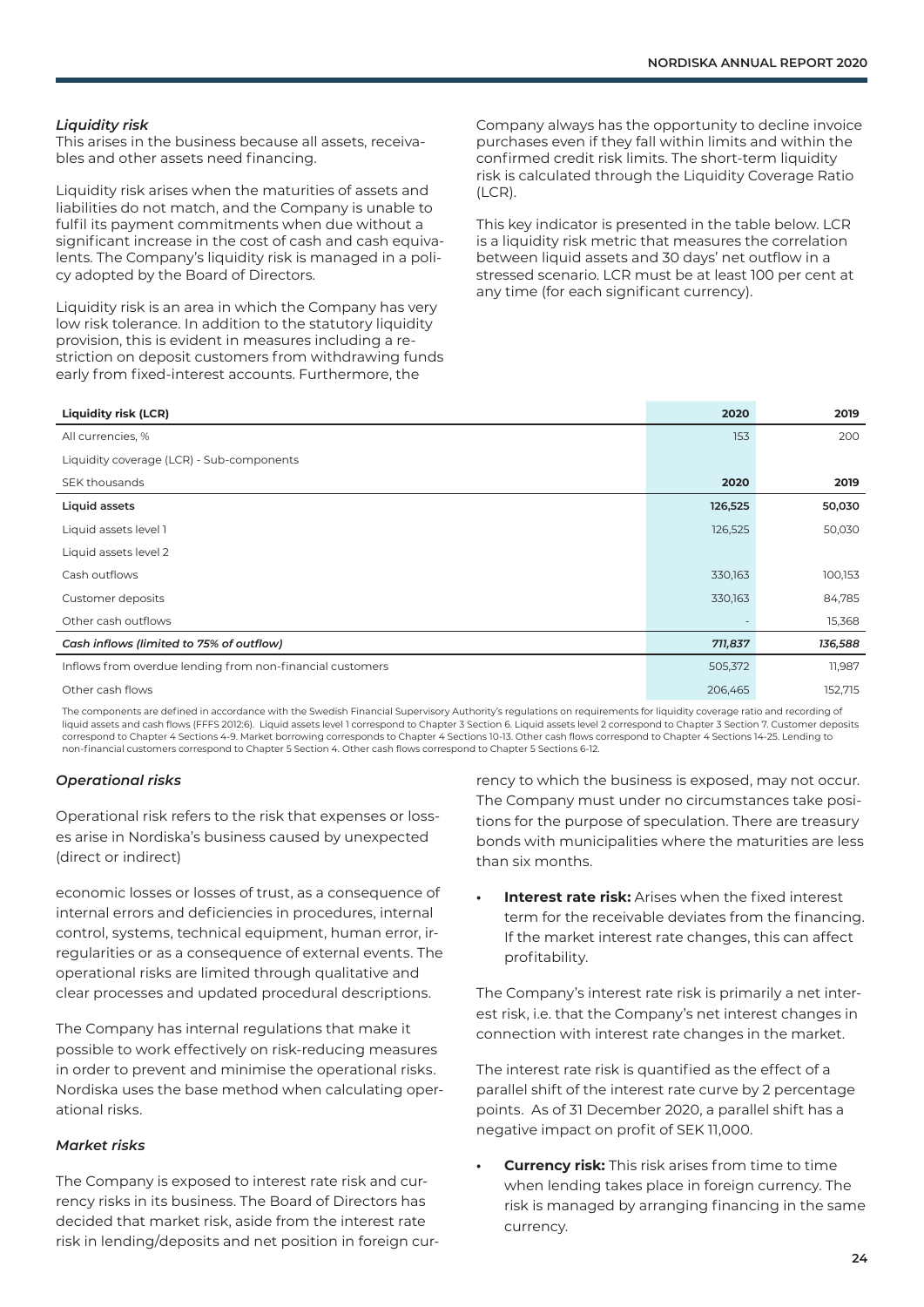**"Non-inter-**

As the currency risk constitutes 4.8 million of the total balance sheet of 3.3 billion, this is considered small, and the underlying currencies consist primarily of EUR, which is considered to be a stable currency.

#### *Exchange rates used*

EUR closing rate = 10,0375 (10,43) NOK closing rate = 0.9546 (1.06) DKK closing rate = 1.3492 (1.40)

**Exchange rate risk, 31/12/2020**

| Currency (SEK thousands) | <b>Long Position</b>     | <b>Short Position</b>    | <b>Forward Position</b> | <b>Net position SEK</b>  | Capital adequacy<br>requirement |
|--------------------------|--------------------------|--------------------------|-------------------------|--------------------------|---------------------------------|
| <b>DKK</b>               | $\overline{\phantom{a}}$ | $\overline{\phantom{a}}$ |                         | $\overline{\phantom{0}}$ | $\overline{\phantom{a}}$        |
| <b>NOK</b>               | 164                      |                          |                         | 651                      | $\overline{\phantom{a}}$        |
| <b>EUR</b>               | 372,949                  | $-377,098$               |                         | 4,149                    | $\,$                            |
| Total                    | 373.113                  | -377.098                 |                         | 4.800                    |                                 |

#### **Exchange rate risk, 31/12/2019**

| Currency     | <b>Long Position</b>     | <b>Short Position</b>    | <b>Forward Position</b>  | <b>Net position SEK</b> | Capital adequacy<br>requirement |
|--------------|--------------------------|--------------------------|--------------------------|-------------------------|---------------------------------|
| <b>DKK</b>   | 1,424                    | $\overline{\phantom{a}}$ | $\overline{\phantom{a}}$ | 1,424                   | 114                             |
| <b>NOK</b>   | 651                      | $\overline{\phantom{a}}$ | $\overline{\phantom{a}}$ | 651                     | 52                              |
| <b>EUR</b>   | $\overline{\phantom{a}}$ | $-1,520$                 | $\overline{\phantom{a}}$ | 1,520                   | 122                             |
| <b>Total</b> | 2,075                    | $-1,520$                 |                          | 3,595                   | 288                             |

*Table Currency exposure translated into SEK thousands.*

| Operational risk 2020 | 2018    | 2019    | 2020    | <b>REA</b> | Capital adequacy<br>requirement |
|-----------------------|---------|---------|---------|------------|---------------------------------|
| Base indicator        | 104,061 | 93,262  | 113,223 | 194,091    | 15,527                          |
| Operational risk 2019 | 2017    | 2018    | 2019    | <b>REA</b> | Capital adequacy<br>requirement |
| Base indicator        | 62,900  | 104,061 | 93,262  | 162,639    | 13,011                          |

*Table Operational risk translated into SEK thousands.*

#### **Fixed-interest periods for assets and liabilities**

**Interest rate exposure, 31/12/2020**

| <b>Assets</b>                                       | "Up to<br>3 months"      | 3-6 months               | 6-12 months | 1-3 years | 3-5 years | Over 5<br>years          | "Non-Inter-<br>est-<br>bearing" | Total     |
|-----------------------------------------------------|--------------------------|--------------------------|-------------|-----------|-----------|--------------------------|---------------------------------|-----------|
| Chargeable treasury bonds, etc.                     | 26,000                   | 50,006                   | ٠           |           |           |                          | $\sim$                          | 76,006    |
| Bonds and other interest-bearing securities         | $\overline{\phantom{a}}$ | $\overline{\phantom{a}}$ | 54,395      |           |           |                          | $\sim$                          | 54,395    |
| Lending to credit institutions                      | 462,974                  | ٠                        | ٠           |           | ٠         |                          | $\sim$                          | 462,974   |
| Lending to the public                               | 2,224,903                | 443,988                  | $\bar{a}$   | 30,594    | 11,807    | 53,000                   | $\sim$                          | 2,764,292 |
| Property, plant and equipment                       | ٠                        |                          | ٠           |           | ä,        | ٠                        | 254                             | 254       |
| Shares and participations                           |                          |                          | ٠           | ٠         | ٠         | ٠                        | 2,000                           | 2,000     |
| Shares in subsidiaries                              |                          | ٠                        | ٠           | ٠         | ÷         | ٠                        | 3,050                           | 3,050     |
| Other assets                                        |                          | ٠                        | 3,500       |           |           | $\overline{\phantom{a}}$ | 411,361                         | 414,861   |
| Prepaid expenses and accrued income                 | $\overline{\phantom{a}}$ | $\overline{\phantom{a}}$ | $\sim$      | ٠         | ٠         | ٠                        | 3,167                           | 3,167     |
| <b>Total assets</b>                                 | 2,713,877                | 493,994                  | 57,895      | 30,594    | 11,807    | 53,000                   | 419,832                         | 3,780,998 |
|                                                     |                          |                          |             |           |           |                          |                                 |           |
| <b>Liabilities</b>                                  |                          |                          |             |           |           |                          |                                 |           |
| Deposits from the public                            | 2,853,117                | 493,995                  | 53,475      | 30,594    | 12,777    | 53                       |                                 | 3,444,011 |
| Other liabilities                                   |                          |                          | ٠           |           | ٠         | ٠                        | 17,417                          | 17,417    |
| Accrued expenses and prepaid income                 |                          |                          |             |           | ä,        | ٠                        | 65,712                          | 65,712    |
| Total equity                                        |                          |                          |             |           |           |                          | 253,858                         | 253,858   |
| <b>Total equity and liabilities</b>                 | 2,853,117                | 493,995                  | 53,475      | 30,594    | 12,777    | $\overline{\phantom{a}}$ | 336,987                         | 3,780,998 |
| Interest rate risk in SEK thousands at -2% parallel | 45                       | $-18$                    | 12          |           | $-70$     |                          |                                 | $-31$     |

shift

2020. Table Interest rate exposure for assets and liabilities, SEK thousands.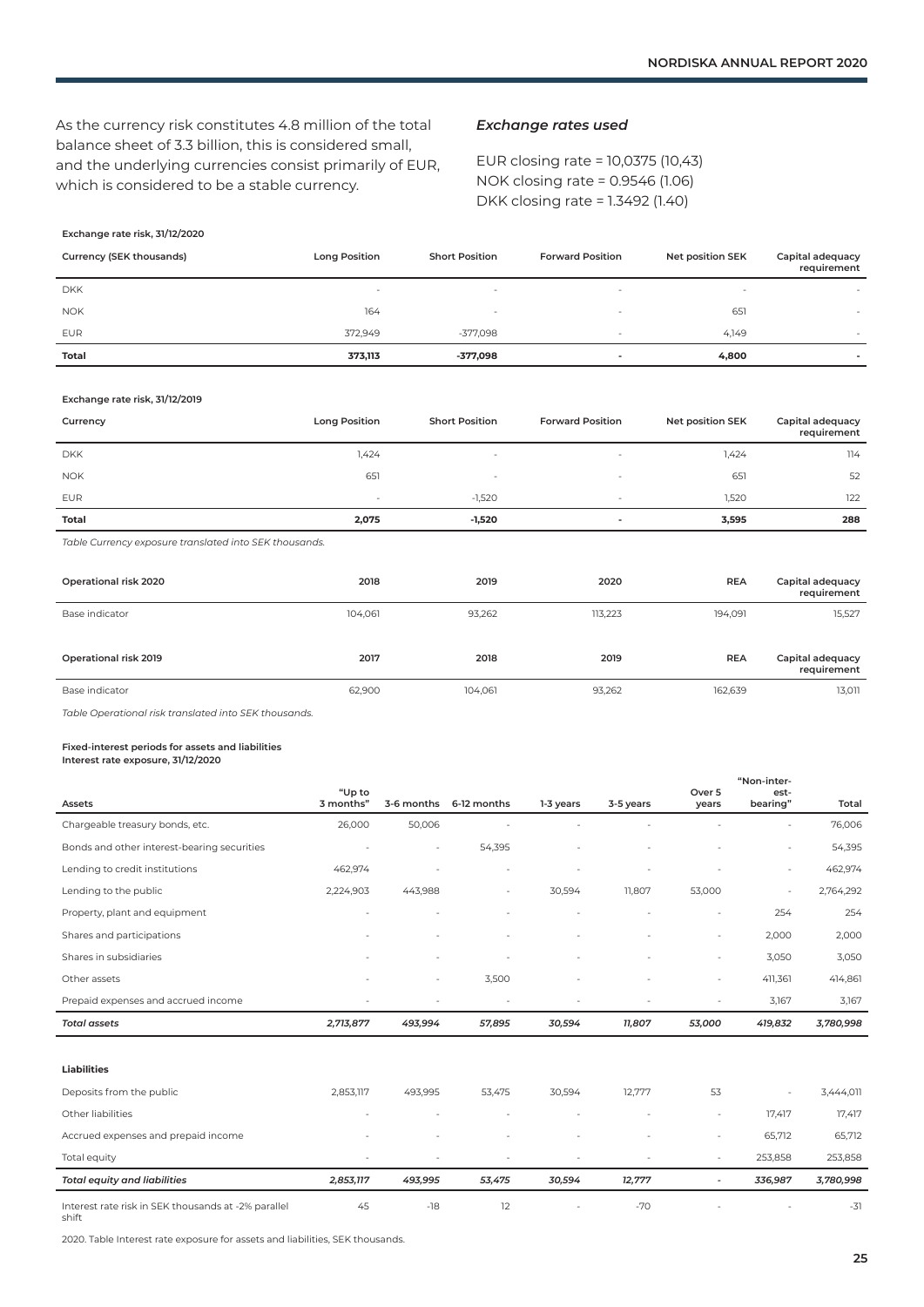#### **Interest rate exposure, 31/12/2019**

| Assets                                                       | Up to<br>3 months        |          | 3-6 months 6-12 months   | 1-3 years | 3-5 years | Over 5<br>years          | Non-inter-<br>est-<br>bearing | Total     |
|--------------------------------------------------------------|--------------------------|----------|--------------------------|-----------|-----------|--------------------------|-------------------------------|-----------|
| Chargeable treasury bonds, etc.                              | 50,030                   |          |                          |           |           |                          | ٠                             | 50,030    |
| Lending to credit institutions                               | 320,612                  |          |                          |           |           |                          | ٠                             | 320,612   |
| Lending to the public                                        | 247,385                  | 153,708  | 127,342                  | 485,280   | 215,883   | 208,444                  | ä,                            | 1,438,042 |
| Property, plant and equipment                                | $\overline{\phantom{a}}$ |          | $\overline{\phantom{a}}$ |           |           | $\sim$                   | 254                           | 254       |
| Shares in subsidiaries                                       |                          |          |                          |           |           | $\sim$                   | 3,050                         | 3,050     |
| Other assets                                                 |                          |          |                          |           |           | $\overline{\phantom{a}}$ | 28,893                        | 28,893    |
| Prepaid expenses and accrued income                          |                          |          |                          |           |           | $\overline{\phantom{a}}$ | 2,329                         | 2,329     |
| <b>Total assets</b>                                          | 618,027                  | 153,708  | 127,342                  | 485,280   | 215,883   | 208,444                  | 34,596                        | 1,843,280 |
| Liabilities                                                  |                          |          |                          |           |           |                          |                               |           |
| Deposits from the public                                     | 952,556                  | 288.084  | 151,283                  | 166,807   | 8,695     | 221                      |                               | 1,567,646 |
| Other liabilities                                            | ٠                        |          |                          |           | ٠         | ٠                        | 48.873                        | 48,873    |
| Accrued expenses and prepaid income                          |                          |          |                          |           |           | ٠                        | 6,827                         | 6,827     |
| Total equity                                                 | ٠                        | ۰        | ٠                        |           | ٠         | ٠                        | 219,935                       | 219,935   |
| <b>Total equity and liabilities</b>                          | 952,556                  | 288,084  | 151,283                  | 166,807   | 8,695     | 221                      | 275,635                       | 1,843,280 |
| Interest rate risk in SEK thousands at -2% parallel<br>shift | 47                       | $-1,008$ | $-44$                    |           |           | 745                      |                               | $-657$    |

2019. Table Interest rate exposure for assets and liabilities, SEK thousands.

#### *Business risks*

The company's business risks are described below:

*• Compliance risk*: This risk describes the risk that the Company unconsciously fails to observe current laws and regulations, thereby risking losses or punishment. Compliance involves compliance with laws, ordinances, government agency regulations and internal rules, as well as good practice or good standards. The Company has a low tolerance of compliance risks.

The outsourced compliance function shall apply a risk-based approach to both support and control regulatory compliance and also analyse deficiencies and risks in respect of regulatory compliance. Compliance is directly responsible to the Chief Executive Officer and reports to this person and to the Board of Directors. This function must be independent in relation to the functions being controlled.

*• Capital planning:* In accordance with the instructions for internal capital evaluation adopted by the Board of Directors, the Company must, in addition to the capital adequacy requirements, always maintain a good margin of capital for the defined risk profile and to be able to achieve the adopted strategy.

The starting point for quantifying the risks is the methods described in Pillar 1. This is then augmented by risks not addressed in Pillar 1 plus supplements in cases where the levels are not deemed adequate. The internal capital evaluation involves the performance of stress tests in order to analyse

sensitivity to a significantly worse development in the external environment than the forecast in the business plan.

The aim is always to secure relevant capitalisation for the risk to which the business is exposed and to make sure that significant risks are identified, quantified and qualitatively described, and also understood by employees, management and the Board of Directors.

This internal evaluation of capital and liquidity takes place at least once a year and forms an integral part of the company's risk management process. Please refer to Note 28 for information about capital adequacy.

Further information is also provided in the quarterly publication of the Company's capital situation via the Company's website. The website also features a presentation of data about the leverage ratio in accordance with Article 429 of CRR.

- *• Profitability risk*: The Company's profitability can be negatively affected by competition. This risk results in lower income and/or higher expenses in the business on an ongoing basis.
- *• Tax risk*: This risk arises through the introduction of new taxes that affect profitability without the Company receiving increased income.
- *Strategic risk: This risk arises through strategically* incorrect decisions, which result in the business failing to achieve its goals.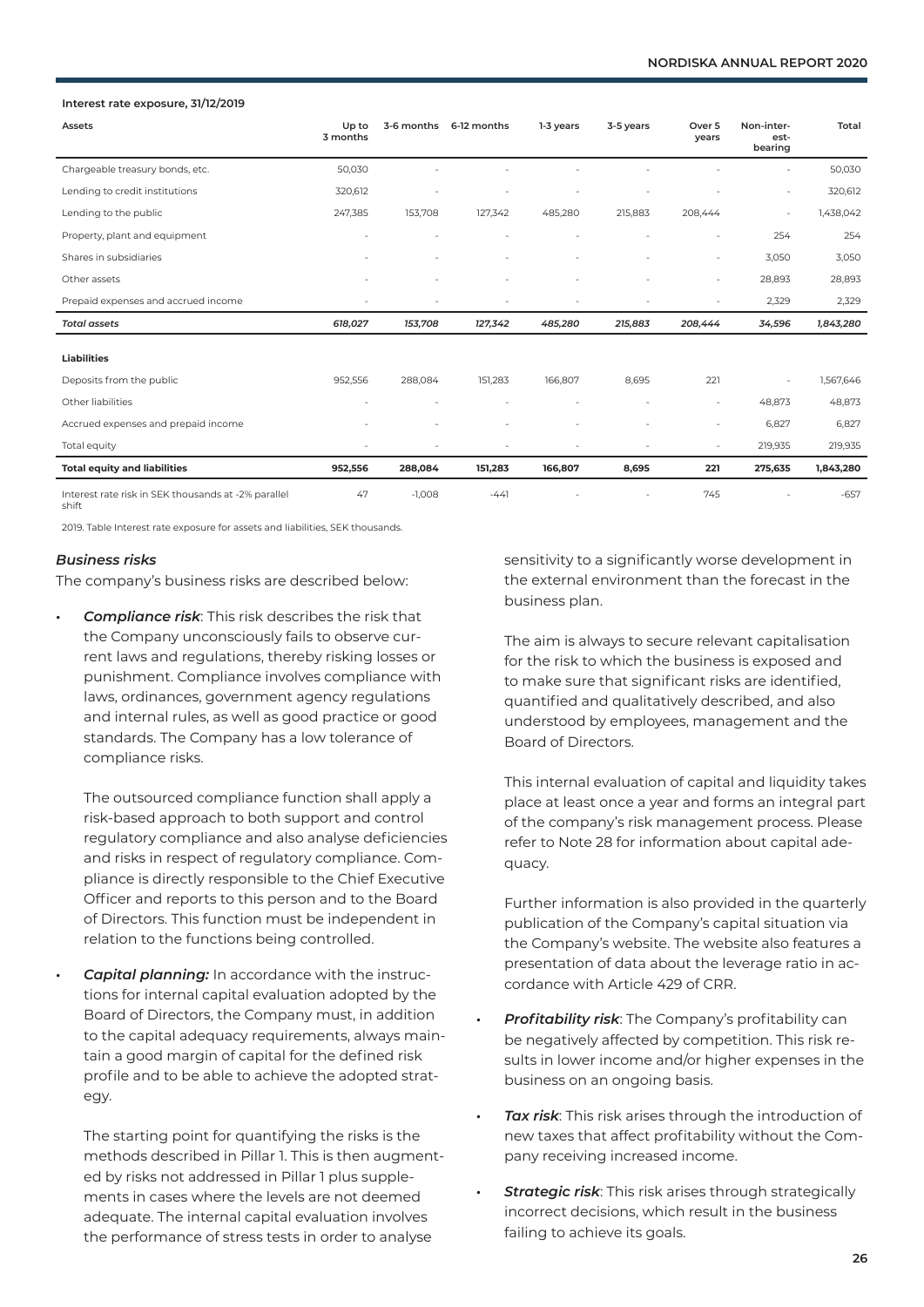### **NOTE 4. IMPORTANT ESTIMATES AND JUDGEMENTS FOR ACCOUNTING PUR-POSES**

The application of the Company's and the Group's accounting policies means in certain instances that assessments must be made that have a significant impact on amounts recorded. Amounts recorded are also affected in a number of instances by assumptions about the future. Such assumptions always involve a risk of an adjustment to the carrying amount for assets and liabilities. The assessments and assumptions made always reflect the best and most reasonable perceptions of company management and are the subject of continuous examination and validation. The following assessments and assumptions have had a significant effect on the financial statements. Information about any significant assumptions is also provided in the relevant note.

#### *Calculation of expected credit losses (ECL)*

This is based on three components (see below). These components are calculated on the basis of internally developed statistical models, which consist of a combination of historical, current, forward-looking and macroeconomic data, as well as benchmarks deemed relevant by Nordiska.

- Probability of default (PD) The 12-month and lifelong PD represent Nordiska's assessment of the probability of default within the next twelve months or during the remaining term of the contract at a given time based on conditions on the balance sheet date and future economic conditions that affect the credit risk.
- Loss given default (LGD) LGD represents the expected loss in the event of default with due consideration of mitigating factors such as collateral and the value of this.
- Exposure at default (EAD) EAD refers to the expected exposure in the event of default with due consideration of repayments of principal and interest from the balance sheet date until the default date. The 12-month ECL is calculated by the 12-month PD multiplied by LGD and EAD discounted to current value.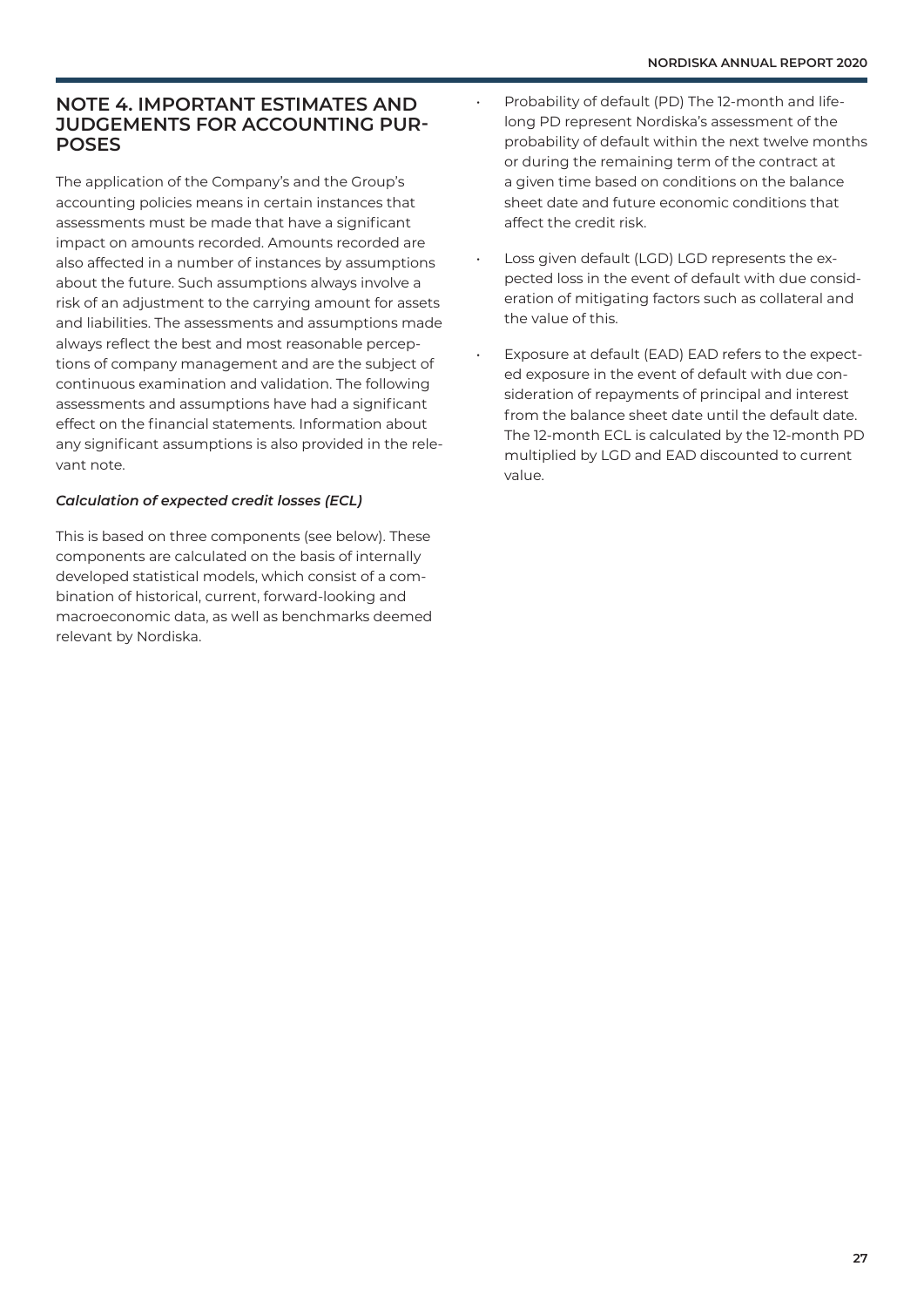# **Notes on the income statement**

# **NOTE 5. NET INTEREST**

Interest income attributable to interest-bearing securities totals SEK 0, while other interest income is distributed as follows:

|                                           | <b>GROUP</b> |           | PARENT COMPANY |                          |
|-------------------------------------------|--------------|-----------|----------------|--------------------------|
|                                           | 2020         | 2019      | 2020           | 2019                     |
| <b>Interest income</b>                    |              |           |                |                          |
| Lending to credit institutions            |              |           |                |                          |
| Lending to the public                     | 127,290      | 92,569    | 127,290        | 92,569                   |
| <b>Total interest income</b>              | 127,290      | 92,569    | 127,290        | 92,569                   |
|                                           |              |           |                |                          |
| <b>Interest expenses</b>                  |              |           |                |                          |
| Deposits from the public                  | $-24,673$    | $-14,428$ | $-24,673$      | $-14,428$                |
| Cost of deposit guarantee                 | $-1,755$     | -1,537    | $-1,755$       | $-1,537$                 |
| Cost of State stability fund              | $-15$        | $-10$     | $-15$          | $-10$                    |
| Interest expense, lease liability IFRS 16 | $-221$       | $-26$     |                | $\overline{\phantom{a}}$ |
| Interest expenses, other                  | $-1,881$     | -539      | $-1,740$       | $-513$                   |
| <b>Total interest expenses</b>            | $-28,545$    | -16,540   | $-28,183$      | -16,489                  |
|                                           |              |           |                |                          |
| Net interest                              | 98,745       | 76,028    | 99,107         | 76,080                   |

# **NOTE 6. NET COMMISSION**

|                                 | <b>GROUP</b> |          | <b>PARENT COMPANY</b> |          |
|---------------------------------|--------------|----------|-----------------------|----------|
|                                 | 2020         | 2019     | 2020                  | 2019     |
| <b>Commission income</b>        |              |          |                       |          |
| - invoice purchasing            | 7,902        | 9,302    | 7,902                 | 9,302    |
| - administrative expenses       | 940          | 2,754    | 940                   | 2,754    |
| - other administrative expenses | 10,644       | 6,532    | 10,644                | 6,532    |
| <b>Total commission income</b>  | 19,486       | 18,588   | 19,486                | 18,588   |
|                                 |              |          |                       |          |
| <b>Commission expenses</b>      |              |          |                       |          |
| - intermediary expenses         | $-3,842$     | $-3,826$ | $-3,842$              | $-3,826$ |
| Total commission expenses       | $-3,842$     | $-3,826$ | $-3,842$              | $-3,826$ |
|                                 |              |          |                       |          |
| Net commission *                | 15,643       | 14,762   | 15,643                | 14,762   |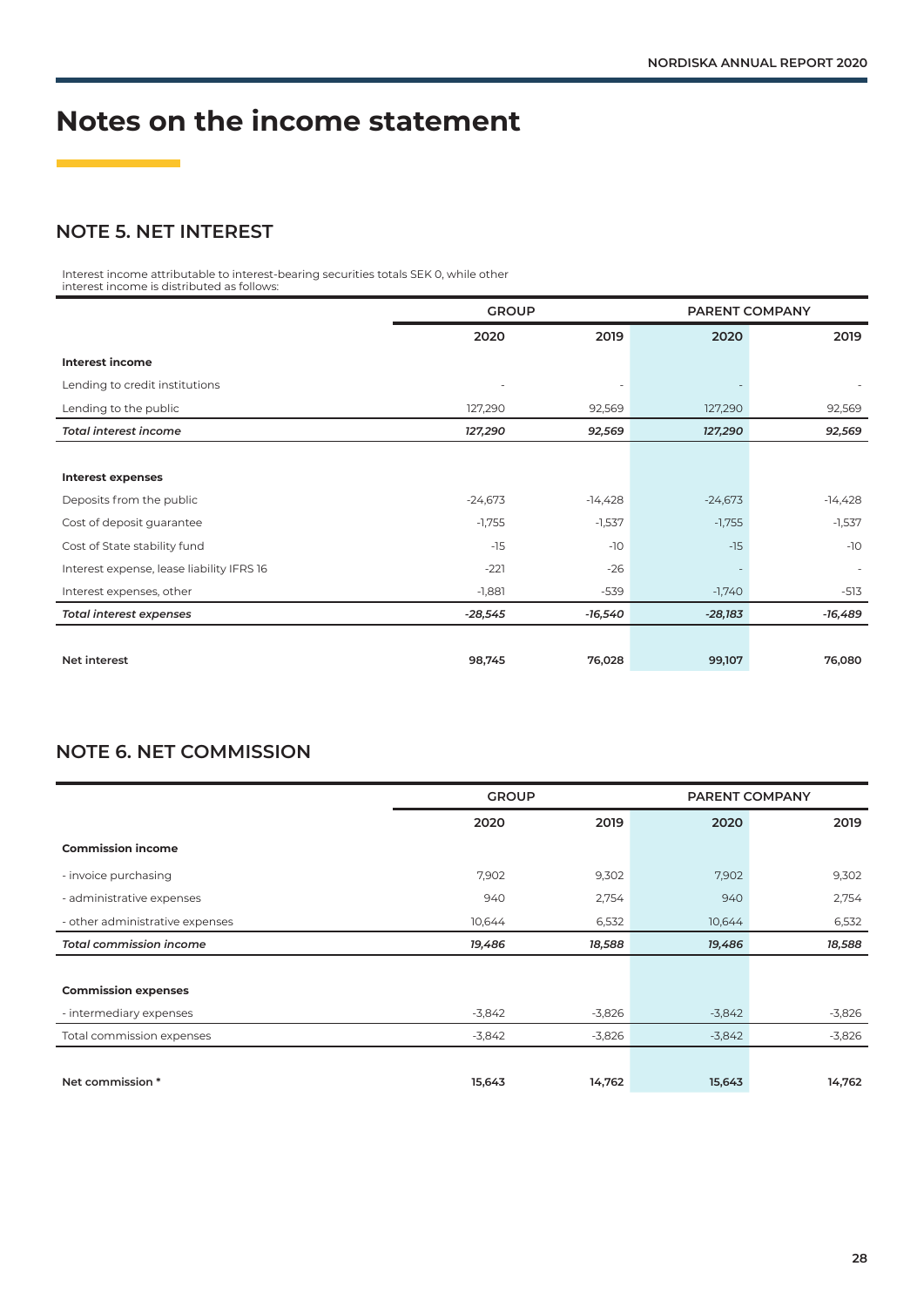## **NOTE 7. NET PROFIT FROM FINANCIAL TRANSACTIONS**

|                                        | <b>GROUP</b> |        | PARENT COMPANY |        |
|----------------------------------------|--------------|--------|----------------|--------|
|                                        | 2020         | 2019   | 2020           | 2019   |
| Exchange rate gains EUR                | $-2,520$     | 2,201  | $-2,520$       | 2,201  |
| Exchange rate gains NOK                | $-62$        | 124    | $-62$          | 124    |
| Exchange rate gains DKK                | 40           | 24     | 40             | 24     |
| Other                                  | $-667$       | $-421$ | $-667$         | $-421$ |
| Net profit from financial transactions | $-3,209$     | 1,928  | $-3,209$       | 1,928  |

# **NOTE 8. OTHER OPERATING INCOME**

|                                      | <b>GROUP</b>             |                          | PARENT COMPANY |        |  |
|--------------------------------------|--------------------------|--------------------------|----------------|--------|--|
|                                      | 2020                     | 2019                     | 2020           | 2019   |  |
| - Rental income                      | 134                      | $\overline{\phantom{a}}$ | 134            | $\sim$ |  |
| - income from system administration  | 2,818                    | 1,755                    |                | $\sim$ |  |
| - other income related to operations | 1,548                    | 413                      | 1,548          | 413    |  |
| - arrangement fee                    | $\overline{\phantom{a}}$ | 79                       |                | 79     |  |
| Total other operating income         | 4.500                    | 2,247                    | 1,682          | 492    |  |

# **NOTE 9. GENERAL ADMINISTRATIVE EXPENSES**

|                                                            | <b>GROUP</b> |           | PARENT COMPANY |           |
|------------------------------------------------------------|--------------|-----------|----------------|-----------|
|                                                            | 2020         | 2019      | 2020           | 2019      |
| Staff costs, employees                                     |              |           |                |           |
| Salaries, bonuses and other remuneration                   | $-16,371$    | $-13,741$ | $-16,141$      | $-13,741$ |
| Pension expenses                                           | $-1,220$     | $-740$    | $-1,220$       | $-740$    |
| Social security contributions                              | $-4,781$     | $-4,571$  | $-4,735$       | $-4,571$  |
| Other staff costs                                          | $-1,897$     | $-1,316$  | $-1,889$       | $-1,316$  |
| Total staff costs, employees                               | $-24,269$    | $-20,368$ | $-23,985$      | $-20,368$ |
| Staff costs, Board of Directors, CEO and management        |              |           |                |           |
| Salaries, bonuses and other remuneration                   | $-5,985$     | $-4,801$  | $-5,985$       | $-4,801$  |
| Pension expenses                                           | $-735$       | $-342$    | $-735$         | $-342$    |
| Social security contributions                              | $-2,059$     | $-1,528$  | $-2,059$       | $-1,528$  |
| Total staff costs, Board of Directors, CEO and management  | $-8,779$     | $-6,670$  | $-8,778$       | $-6,670$  |
| <b>Total staff costs</b>                                   | $-33,048$    | $-27,039$ | $-32,763$      | $-27,039$ |
| Other administrative expenses                              |              |           |                |           |
| Expenses for premises *                                    |              | $-601$    | $-3,605$       | $-3,194$  |
| IT costs                                                   | $-8,425$     | $-5,806$  | $-8,425$       | $-5,806$  |
| Notification, accounting and other admin support (lending) | $-7,054$     | $-5,703$  | $-7,054$       | $-5,703$  |
| Audit                                                      | $-1,584$     | $-1,827$  | $-1,584$       | $-1,827$  |
| Marketing                                                  | $-1,924$     | $-1,472$  | $-1,924$       | $-1,472$  |
| Consultancy fees                                           | $-2,602$     | $-1,385$  | $-2,602$       | $-1,385$  |
| Risk and compliance                                        | $-1,610$     | $-1,706$  | $-1,610$       | $-1,706$  |
| Bank expenses                                              | $-2,501$     | $-1,183$  | $-2,501$       | $-1,183$  |
| Internal Group expenses - Nordiska Financial Technology    |              |           | $-2,722$       | $-1.783$  |
| Other general administrative expenses                      | $-4,523$     | $-4,249$  | $-3,580$       | $-3,937$  |
| Total other administrative expenses                        | $-30,224$    | $-23,932$ | $-35,608$      | $-27,995$ |
| Total general administrative expenses                      | $-63,272$    | $-50,971$ | $-68,371$      | $-55,034$ |

*\* Expenses for premises at Group level have been removed as of 2019 in accordance with IFRS 16; they are recorded instead as interest expenses (Note 5) and depreciation (Note 10), see also Note 30 IFRS 16.*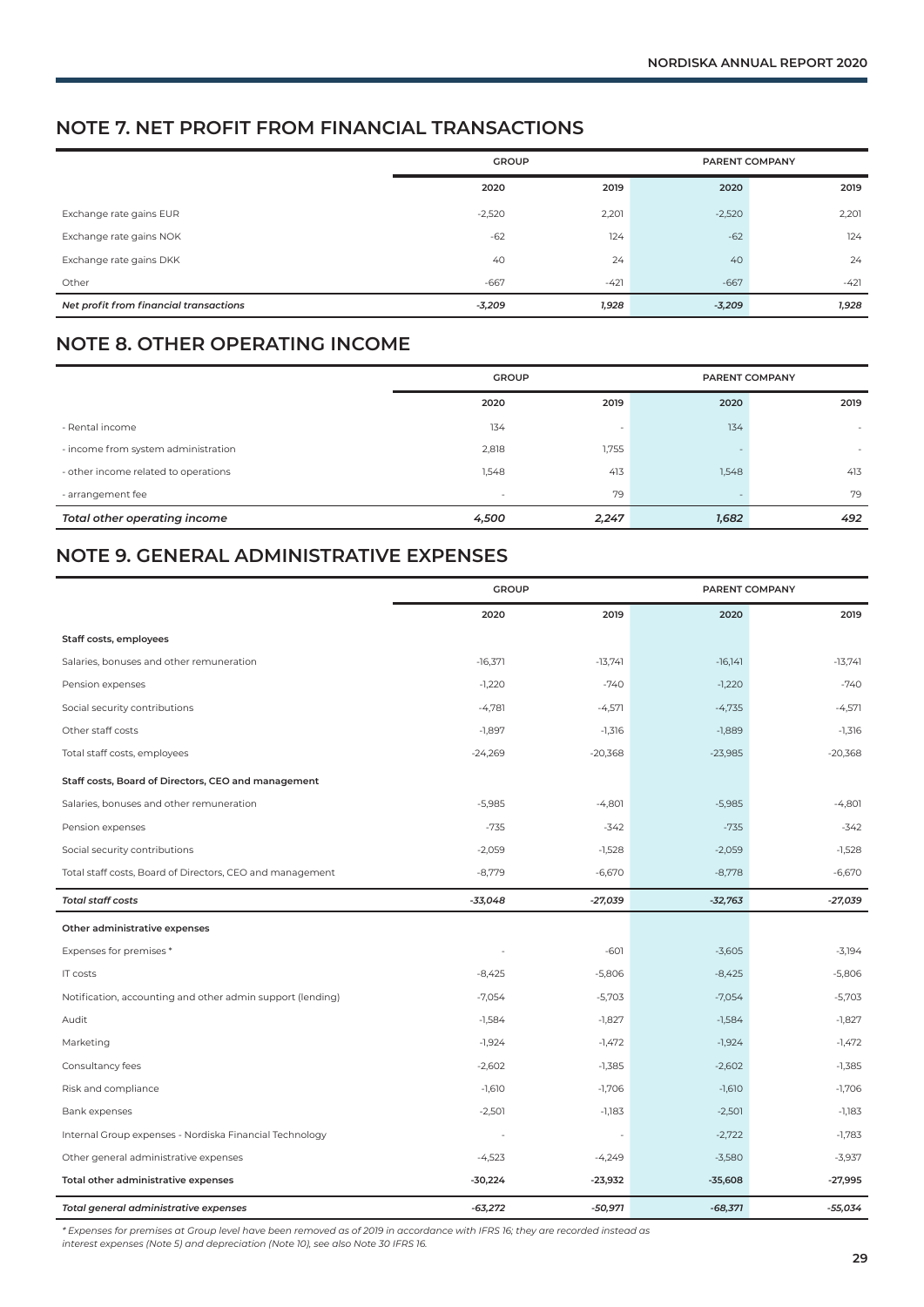# **NOTE 9 CONTD.**

#### **Salaries, other remuneration and pension expenses in respect of senior executives - 2020**

|                                     | <b>Basic salary/fee</b> | Variable remuner-<br>ation | <b>Other benefits</b>    | <b>Pension expenses</b>  | Total |
|-------------------------------------|-------------------------|----------------------------|--------------------------|--------------------------|-------|
| <b>Board of Directors</b>           |                         |                            |                          |                          |       |
| Jörgen Durban                       | 160                     | $\overline{\phantom{a}}$   | $\sim$                   | $\sim$                   | 160   |
| Björn Björnsson                     | 140                     | $\overline{\phantom{a}}$   | $\overline{\phantom{a}}$ | $\overline{\phantom{a}}$ | 140   |
| Christer Cragnell                   | 140                     | $\overline{\phantom{a}}$   | $\overline{\phantom{a}}$ | $\sim$                   | 140   |
| Per Berglund                        | 396                     | $\overline{\phantom{a}}$   | $\overline{\phantom{a}}$ | $\sim$                   | 396   |
| <b>Board member/CEO</b>             |                         |                            |                          |                          |       |
| Mikael Gellbäck                     | 680                     | $\sim$                     | $\sim$                   | $\sim$                   | 680   |
| Other senior executives (4 persons) | 4,469                   | $\overline{\phantom{a}}$   | $\overline{\phantom{a}}$ | 735                      | 5,204 |
| Total                               | 5,985                   | $\overline{\phantom{a}}$   | $\overline{\phantom{a}}$ | 735                      | 6,720 |

#### **Salaries, other remuneration and pension expenses in respect of senior executives - 2019**

|                                                |                         | Variable remuner-        |                          |                         |       |
|------------------------------------------------|-------------------------|--------------------------|--------------------------|-------------------------|-------|
|                                                | <b>Basic salary/fee</b> | ation                    | <b>Other benefits</b>    | <b>Pension expenses</b> | Total |
| <b>Board of Directors</b>                      |                         |                          |                          |                         |       |
| Jörgen Durban (took up position on 03/07/2019) | 60                      | $\sim$                   | $\overline{\phantom{a}}$ |                         | 60    |
| Björn Björnsson                                | 109                     | $\overline{\phantom{a}}$ |                          |                         | 109   |
| Christer Cragnell                              | 120                     | $\overline{\phantom{a}}$ | $\overline{\phantom{a}}$ | $\sim$                  | 120   |
| Per Andelius (left position on 03/07/2019)     | 60                      | $\sim$                   | $\overline{\phantom{a}}$ |                         | 60    |
| Per Berglund                                   | 440                     |                          |                          |                         | 440   |
| Board member/CEO                               |                         |                          |                          |                         |       |
| Mikael Gellbäck                                | 672                     | $\sim$                   | $\overline{\phantom{a}}$ | ٠                       | 672   |
| Other senior executives                        | 3,340                   | $\overline{\phantom{a}}$ |                          | 342                     | 3,682 |
| Total                                          | 4,801                   | $\overline{\phantom{a}}$ | $\overline{\phantom{a}}$ | 342                     | 5,143 |

Salaries and other remuneration to the CEO and other senior executives consist of a fixed salary. Board members who are also employed within the Company do not receive a fee for their Board work.

#### *Pensions*

The pensions of all employees are secured through defined contribution plans, which means that the pension expense in the financial year corresponds in full to pensionable remuneration.

The retirement age for the Chief Executive Officer and other senior executives is 65. There is no pension agreement with the CEO.

#### *Periods of notice and severance pay*

In accordance with an agreement between Nordiska and the CEO, the period of notice is six months.

No loans to related parties

# **Gender distribution GROUP 2020 2019 Female Male Total Female Male Total** All employees (average) 23 and 20 30 30 9 24 33 Board members (balance sheet date) - 5 5 - 5 5 Other senior executives (balance sheet date) 1 3 4 - 4 4

#### **Gender distribution PARENT COMPANY**

|                                              | 2020                     |      |       | 2019   |                |       |
|----------------------------------------------|--------------------------|------|-------|--------|----------------|-------|
|                                              | Female                   | Male | Total | Female | Male           | Total |
| All employees (average)                      | 10                       | 20   | 30    | 9      | 24             | 33    |
| Board members (balance sheet date)           | $\overline{\phantom{a}}$ | 5    |       |        | 5              | 5     |
| Other senior executives (balance sheet date) |                          |      | 4     | $\sim$ | $\overline{4}$ | 4     |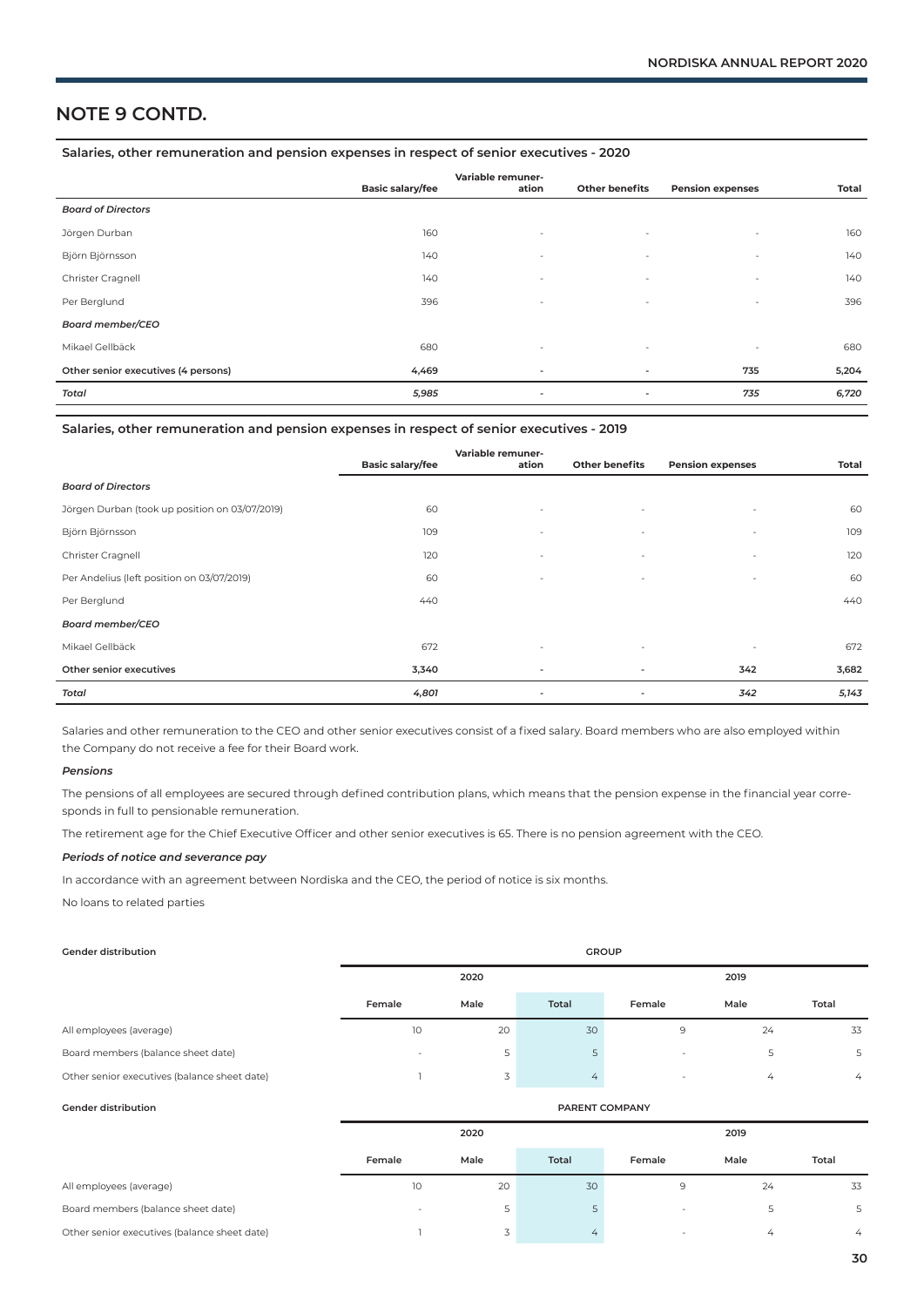# **NOTE 9 CONTD.**

|                                               | <b>GROUP</b> |          | <b>PARENT COMPANY</b> |          |
|-----------------------------------------------|--------------|----------|-----------------------|----------|
| Remuneration to the auditors                  | 2020         | 2019     | 2020                  | 2019     |
| Audit assignment 1                            | $-996$       | $-1.227$ | $-966$                | $-1,227$ |
| Auditing work apart from the audit assignment | $-214$       | $-600$   | $-214$                | $-600$   |
| Total remuneration to the auditors            | -1,210       | $-1.827$ | $-1,180$              | $-1.827$ |

1 The audit assignment refers to fee for the statutory audit, i.e. work that was necessary in order to issue the audit report, as well as what is referred to as audit advice offered in connection with the audit assignment.

|                                                                                                                                                                                                                                                                                  | <b>PARENT COMPANY</b> |       |
|----------------------------------------------------------------------------------------------------------------------------------------------------------------------------------------------------------------------------------------------------------------------------------|-----------------------|-------|
| <b>Operational leases</b>                                                                                                                                                                                                                                                        | 2020                  | 2019  |
| Leases where the Company is the lessee. Includes lease expenses incurred via operational leases such as premises rent-<br>ed in advance and major items of IT and office equipment.                                                                                              | 2,864                 | 2.638 |
| Leases where the Company is the lessor                                                                                                                                                                                                                                           |                       |       |
| <b>Total operational leases</b>                                                                                                                                                                                                                                                  | 2.864                 | 2,638 |
| Leases where the Company is the lessee                                                                                                                                                                                                                                           |                       |       |
| Future leases in respect of operational leasing with leases with a remaining maturity of <1 year<br>Leases where the Company is the lessor                                                                                                                                       |                       |       |
| Future leases in respect of operational leasing with leases with a remaining maturity of >1 year <5 years                                                                                                                                                                        |                       |       |
| All leases are operational and are included above for the parent company. Leases at Group level are recorded in accord-<br>ance with IFRS 16 in separate tables, and consist of interest expenses, depreciation, right of use assets and lease liabilities,<br>see also Note 30. |                       |       |

# **NOTE 10. DEPRECIATION**

|                                                       | <b>GROUP</b> |          |        | PARENT COMPANY           |
|-------------------------------------------------------|--------------|----------|--------|--------------------------|
| Depreciation                                          | 2020         | 2019     | 2020   | 2019                     |
| Amortisation of intangible assets                     | $-1,961$     | $-1,293$ |        |                          |
| Amortisation of right of use assets (leases, IFRS 16) | $-2.643$     | $-2.567$ |        | $\overline{\phantom{a}}$ |
| Depreciation of property plant and equipment          | $-213$       | $-175$   | $-162$ | $-157$                   |
| <b>Total depreciation</b>                             | $-4,817$     | -4,035   | $-162$ | $-157$                   |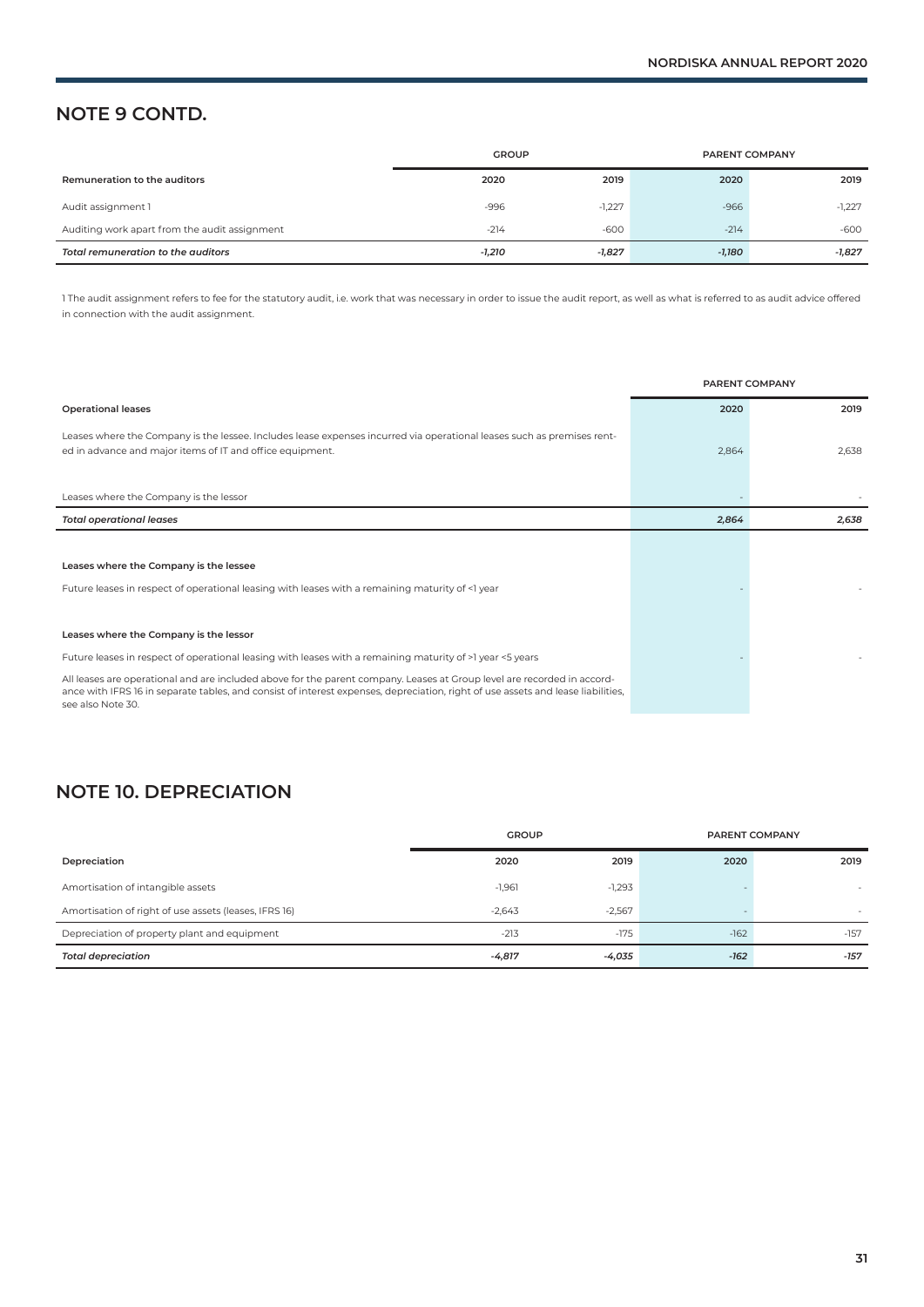## **NOTE 11. CREDIT LOSSES**

|                                            | <b>GROUP</b> |           |           | PARENT COMPANY |
|--------------------------------------------|--------------|-----------|-----------|----------------|
|                                            | 2020         | 2019      | 2020      | 2019           |
| <b>Credit losses</b>                       |              |           |           |                |
| Provisions, Stage 1                        | 255          | $-56$     | 255       | $-56$          |
| Provisions, Stage 2                        | 100          | 2,380     | 100       | 2,380          |
| Provisions, Stage 3                        | 11,261       | 1,089     | 11,261    | 1,089          |
| Total                                      | 11,616       | 3,413     | 11,616    | 3,413          |
|                                            |              |           |           |                |
| Confirmed credit losses                    | $-13,463$    | $-16,599$ | $-13,463$ | $-16,599$      |
| Recovered previously impaired receivables  | 288          | 209       | 288       | 209            |
| <b>Total</b>                               | $-13,175$    | -16,390   | $-13,175$ | -16,390        |
|                                            |              |           |           |                |
| Recorded credit losses for the period, net | $-1,559$     | $-12,977$ | $-1,559$  | $-12,977$      |

# **NOTE 12. GROUP CONTRIBUTIONS RECEIVED**

|                                   | <b>GROUP</b>             |                          | PARENT COMPANY |                          |  |
|-----------------------------------|--------------------------|--------------------------|----------------|--------------------------|--|
| Appropriations                    | 2020                     | 2019                     | 2020           | 2019                     |  |
| Group contributions received/paid | $\overline{\phantom{a}}$ | $\overline{\phantom{a}}$ | 1,400          |                          |  |
| Total                             | $\overline{\phantom{a}}$ | -                        | 1,400          | $\overline{\phantom{a}}$ |  |

# **NOTE 13. TAX ON PROFIT FOR THE YEAR**

|                                                      | <b>GROUP</b> |          | PARENT COMPANY |          |  |  |
|------------------------------------------------------|--------------|----------|----------------|----------|--|--|
| Tax on profit for the year                           | 2020         | 2019     | 2020           | 2019     |  |  |
| Current tax on profit for the year                   | $-9,637$     | $-5,314$ | $-9,786$       | $-5,300$ |  |  |
| Deferred tax                                         | -161         | -161     |                |          |  |  |
| Tax on profit for the year                           | $-9,798$     | $-5,474$ | $-9,786$       | $-5,300$ |  |  |
|                                                      |              |          |                |          |  |  |
| Recorded tax                                         |              |          |                |          |  |  |
| Profit before tax                                    | 44,555       | 25,816   | 44,508         | 25,007   |  |  |
| Tax rate: 21.4%                                      | $-9,798$     | $-5,525$ | $-9,786$       | $-5,351$ |  |  |
|                                                      |              |          |                |          |  |  |
| Effect on non-deductible expenses/Non-taxable income |              |          |                |          |  |  |
| Other non-deductible expenses                        |              | 51       |                | 51       |  |  |
| Tax on profit for the year                           | $-9,798$     | $-5,474$ | $-9,786$       | $-5,300$ |  |  |
| Effective tax rate                                   | $-21.4%$     | $-21.2%$ | $-21.4%$       | $-21.2%$ |  |  |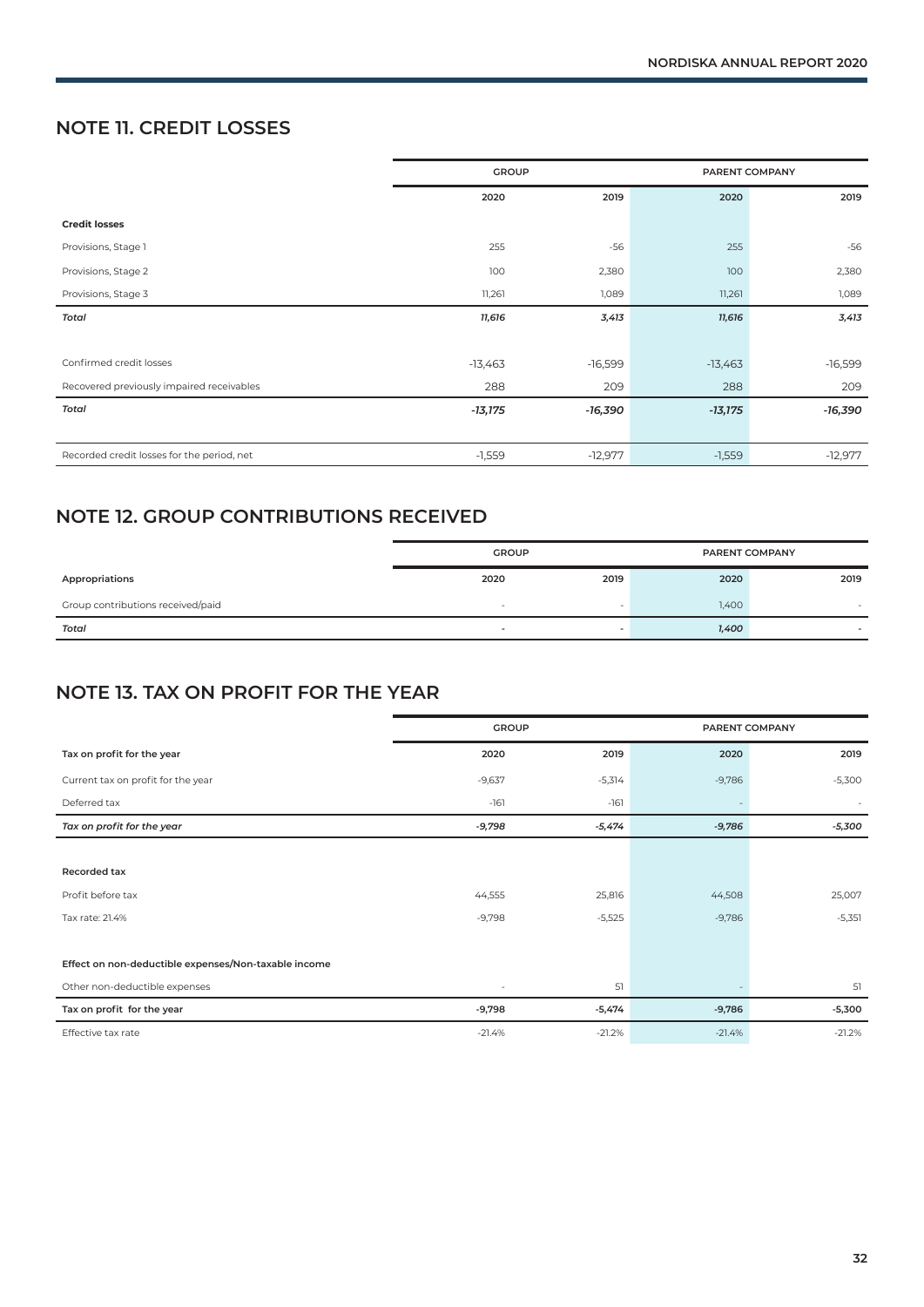# **Notes on the balance sheet**

# **NOTE 14. CHARGEABLE TREASURY BONDS, ETC.**

|                                                                    | <b>GROUP</b> |                          | PARENT COMPANY |        |  |
|--------------------------------------------------------------------|--------------|--------------------------|----------------|--------|--|
| Chargeable treasury bonds, etc.                                    | 2020         | 2019                     | 2020           | 2019   |  |
| Municipal bills                                                    | 70,006       | 50,030                   | 70,006         | 50,030 |  |
| German government                                                  | 6,000        |                          | 6,000          |        |  |
|                                                                    | 76,006       | 50,030                   | 76,006         | 50,030 |  |
|                                                                    |              |                          |                |        |  |
| Helsingborg Municipality, due date 18/03/2020. Nom. amount: 50,000 |              | 50,030                   |                | 50,030 |  |
| Örebro Municipality, due date 12/03/2021. Nom. amount: 20,000      | 20,002       |                          | 20,002         |        |  |
| Helsingborg Municipality, due date 19/04/2021 Nom. amount: 50,000  | 50,004       | $\overline{\phantom{a}}$ | 50,004         |        |  |
| Germany RB Bond, due date 03/02/2021. Nom. amount: EUR 600,000     | 6,000        |                          | 6,000          |        |  |
|                                                                    | 76,006       | 50,030                   | 76,006         | 50,030 |  |

# **NOTE 15. LENDING TO CREDIT INSTITUTIONS**

|                                      | <b>GROUP</b> |         | <b>PARENT COMPANY</b> |         |  |
|--------------------------------------|--------------|---------|-----------------------|---------|--|
| Lending to credit institutions       | 2020         | 2019    | 2020                  | 2019    |  |
| - Swedish currency                   | 286,056      | 186,842 | 285,366               | 186,484 |  |
| - foreign currency                   | 177,608      | 134,129 | 177,608               | 134,129 |  |
|                                      | 463,664      | 320,971 | 462,974               | 320,612 |  |
| <b>Maturity information</b>          |              |         |                       |         |  |
| Payable on request                   | 463.664      | 320,971 | 462,974               | 320,612 |  |
| Total lending to credit institutions | 463,664      | 320,971 | 462,974               | 320,612 |  |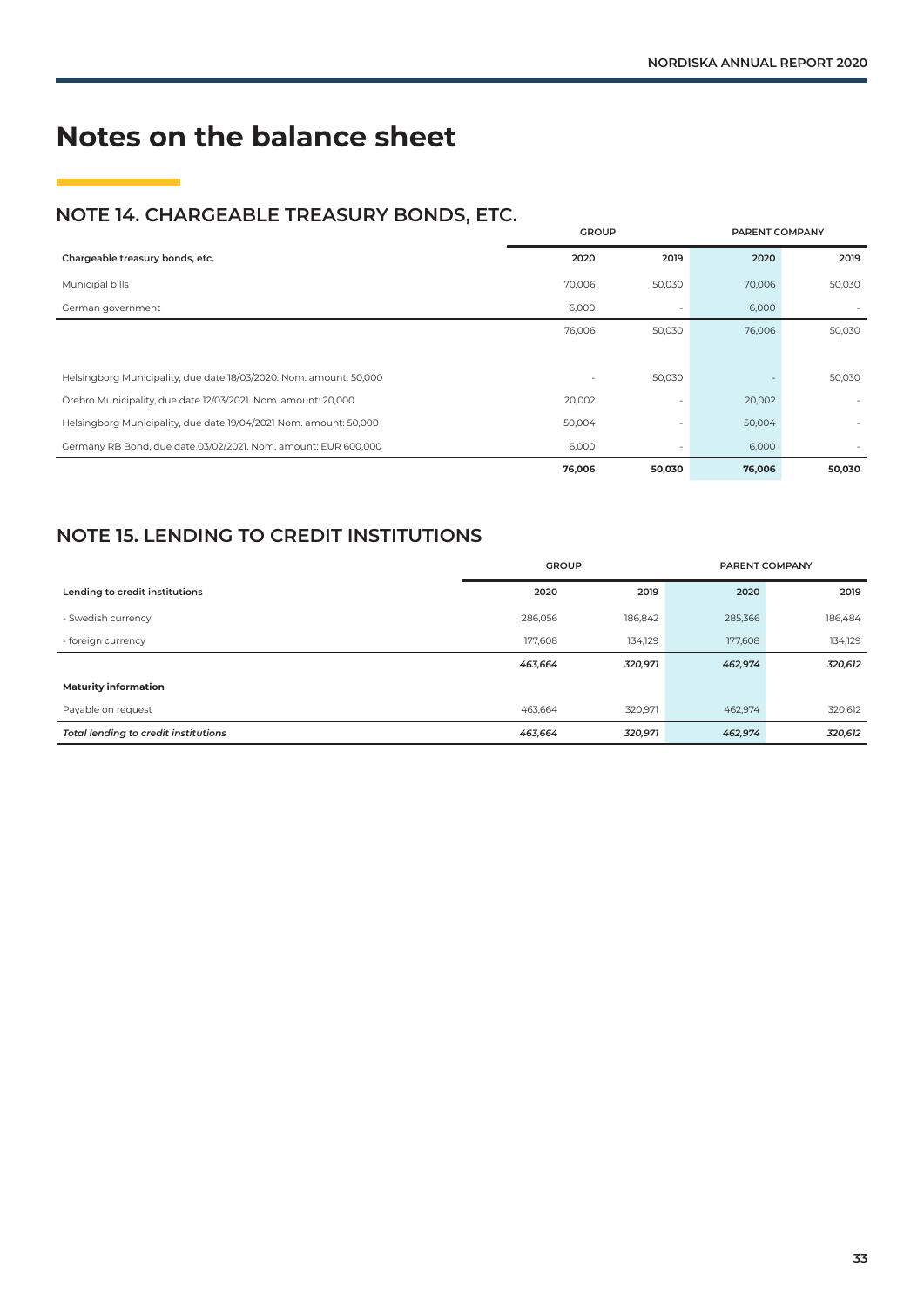### **NOTE 16. LENDING TO THE PUBLIC**

|                                                        | <b>GROUP</b> |           | PARENT COMPANY |           |  |
|--------------------------------------------------------|--------------|-----------|----------------|-----------|--|
|                                                        | 2020         | 2019      | 2020           | 2019      |  |
| Companies                                              | 1,025,382    | 632,406   | 1,025,382      | 632,406   |  |
| Private individuals                                    | 1,782,170    | 832,956   | 1,782,170      | 832,956   |  |
| Public sector                                          | 1,563        | 1,821     | 1,563          | 1,821     |  |
| Total lending to the public, gross                     | 2,809,115    | 1,467,184 | 2,809,115      | 1,467,184 |  |
|                                                        |              |           |                |           |  |
| Stage 1                                                | 2,711,221    | 1,386,851 | 2,711,221      | 1,386,851 |  |
| Stage 2                                                | 43,671       | 4,969     | 43,671         | 4,969     |  |
| Stage 3                                                | 54,223       | 75,365    | 54,223         | 75,365    |  |
| Deposits                                               |              |           |                |           |  |
| Other                                                  |              |           |                |           |  |
| Total lending to the public, gross                     | 2,809,115    | 1,467,184 | 2,809,115      | 1,467,184 |  |
|                                                        |              |           |                |           |  |
| Stage 1                                                | $-28,514$    | $-2,187$  | $-28,514$      | $-2,187$  |  |
| Stage 2                                                | $-720$       | $-325$    | $-720$         | $-325$    |  |
| Stage 3                                                | $-15,589$    | $-26,630$ | $-15,589$      | $-26,630$ |  |
| Deposits                                               |              |           |                |           |  |
| Other                                                  |              |           |                |           |  |
| Total expected credit losses in accordance with IFRS 9 | $-44,823$    | $-29,142$ | $-44,823$      | $-29,142$ |  |
|                                                        |              |           |                |           |  |
| Stage 1                                                | 2,682,707    | 1,384,663 | 2,682,707      | 1,384,663 |  |
| Stage 2                                                | 42,951       | 4,644     | 42,951         | 4,644     |  |
| Stage 3                                                | 38,634       | 48,735    | 38,634         | 48,735    |  |
| Deposits                                               |              |           |                |           |  |
| Other                                                  |              |           |                |           |  |
| Total lending to the public, net                       | 2,764,292    | 1,438,042 | 2,764,292      | 1,438,042 |  |

# **NOTE 17. INTANGIBLE ASSETS**

|                                 | <b>GROUP</b>             |          | <b>PARENT COMPANY</b> |                          |
|---------------------------------|--------------------------|----------|-----------------------|--------------------------|
| Intangible assets               | 2020                     | 2019     | 2020                  | 2019                     |
| - cost of acquisition           | 14,417                   | 11,208   | 1,900                 | 1,900                    |
| - accumulated amortisation      | $-6,723$                 | $-4,761$ | $-1,900$              | $-1,900$                 |
|                                 | 7,694                    | 6,447    |                       | $\overline{\phantom{a}}$ |
| Accumulated cost of acquisition |                          |          |                       |                          |
| Opening balance                 | 11,208                   | 9,018    | 1,900                 | 1,900                    |
| Acquisitions                    | 3,209                    | 2,791    |                       | $\sim$                   |
| Retirement of assets            |                          | $-600$   |                       | $\sim$                   |
| Closing balance                 | 14,417                   | 11,208   | 1,900                 | 1,900                    |
| Accumulated amortisation        |                          |          |                       |                          |
| Opening balance, 1 January      | $-4,761$                 | $-3,833$ | $-1,900$              | $-1,900$                 |
| Amortisation for the year       | $-1,962$                 | $-1,262$ |                       | $\sim$                   |
| Disposals and retirements       | $\overline{\phantom{a}}$ | 334      |                       |                          |
| Closing balance, 31 December    | $-6,723$                 | $-4,761$ | $-1,900$              | $-1,900$                 |
|                                 |                          |          |                       |                          |
| Carrying amounts                |                          |          |                       |                          |
| As of 31 December               | 7,694                    | 6,447    |                       |                          |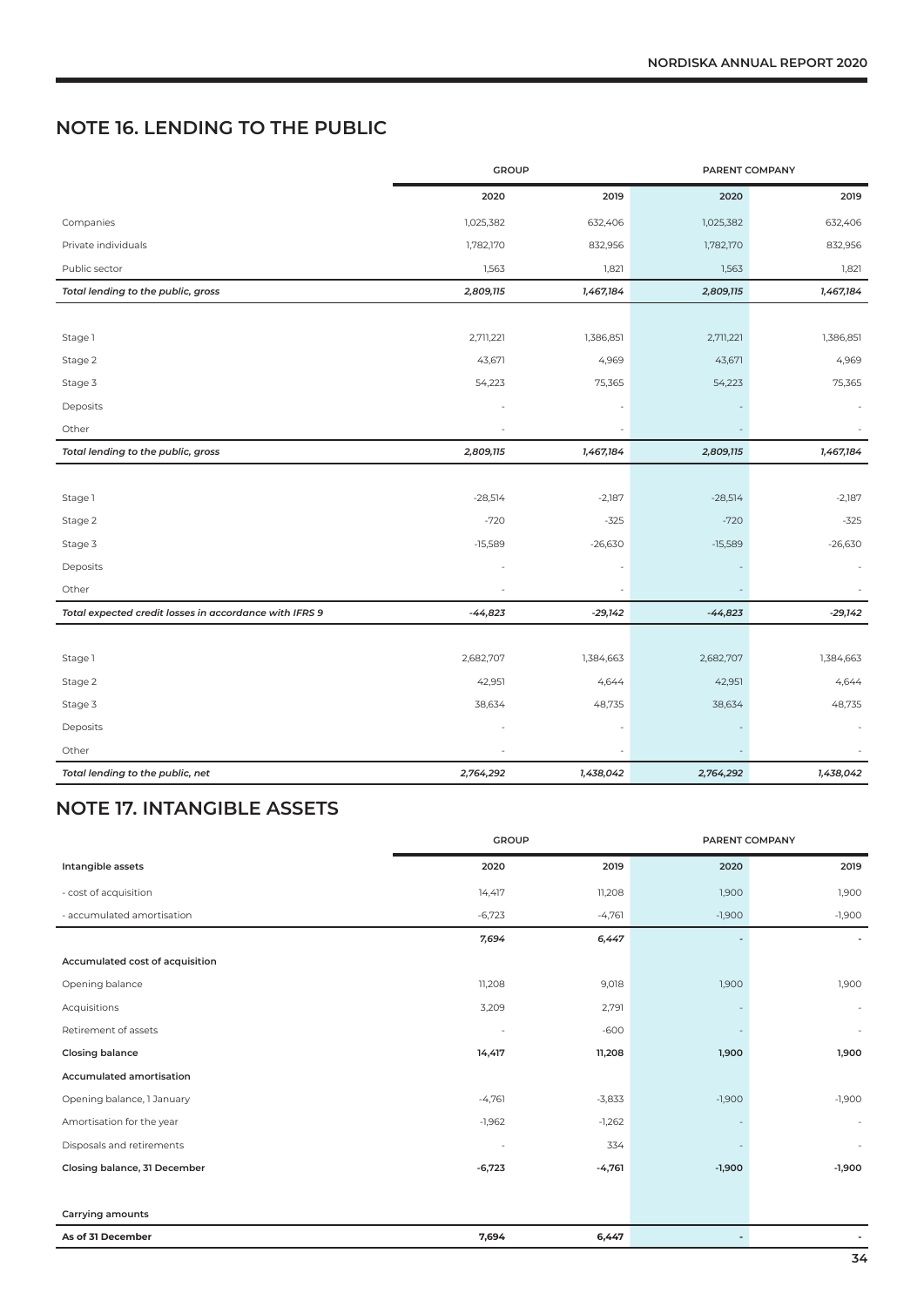# **NOTE 18. TANGIBLE ASSETS**

|                                 | <b>GROUP</b> |        | PARENT COMPANY |        |  |
|---------------------------------|--------------|--------|----------------|--------|--|
| Non-current assets              | 2020         | 2019   | 2020           | 2019   |  |
| - cost of acquisition           | 991          | 898    | 878            | 785    |  |
| - accumulated depreciation      | $-693$       | $-479$ | $-624$         | $-461$ |  |
|                                 | 298          | 419    | 254            | 324    |  |
|                                 |              |        |                |        |  |
| Accumulated cost of acquisition |              |        |                |        |  |
| Opening balance, 1 January      | 898          | 785    | 785            | 785    |  |
| Acquisitions                    | 93           | 113    | 93             |        |  |
| Closing balance, 31 December    | 991          | 898    | 878            | 785    |  |
|                                 |              |        |                |        |  |
| Accumulated depreciation        |              |        |                |        |  |
| Opening balance, 1 January      | $-479$       | $-304$ | $-461$         | $-304$ |  |
| Depreciation for the year       | $-214$       | $-175$ | $-163$         | $-157$ |  |
| Closing balance, 31 December    | $-693$       | $-479$ | $-624$         | $-461$ |  |
|                                 |              |        |                |        |  |
| Carrying amounts                |              |        |                |        |  |
| As of 31 December               | 298          | 419    | 254            | 324    |  |

# **NOTE 19. BONDS AND OTHER INTEREST-BEARING SECURITIES**

|                                                                  | <b>GROUP</b> |      | <b>PARENT COMPANY</b> |      |
|------------------------------------------------------------------|--------------|------|-----------------------|------|
|                                                                  | 2020         | 2019 | 2020                  | 2019 |
| Bonds and other interest-bearing securities                      |              |      |                       |      |
| Covered bonds                                                    | 54,395       |      | 54,395                |      |
|                                                                  | 54,395       |      | 54,395                |      |
| Swedish covered bond, due date 15/09/2021. Nom. amount<br>54,000 | 54,395       |      | 54,395                |      |
|                                                                  | 54,395       |      | 54,395                |      |

# **NOTE 20. SHARES AND PARTICIPATIONS**

|                                                 | <b>GROUP</b> |                          | <b>PARENT COMPANY</b> |      |  |
|-------------------------------------------------|--------------|--------------------------|-----------------------|------|--|
|                                                 | 2020         | 2019                     | 2020                  | 2019 |  |
| Opening cost of acquisition                     | $\sim$       | $\,$                     |                       |      |  |
| Change during the year                          | 2.000        | $\overline{\phantom{a}}$ | 2.000                 |      |  |
| Closing accumulated cost of acquisition         | 2,000        | $\sim$                   | 2,000                 |      |  |
| Closing book value of shares and participations | 2.000        | $\,$                     | 2.000                 |      |  |

| Holding, 31 December 2020                     | Corp. ID no. | <b>ISIN</b>  | Rea. office | No. of shares | Cost of acqui-<br>sition | Carrving<br>amount | <b>Fair value</b> |
|-----------------------------------------------|--------------|--------------|-------------|---------------|--------------------------|--------------------|-------------------|
| Grängesberg Exploration Holding AB (publ)     | 556710-2784  | SF0007789417 | Stockholm   | 50,000,000    | SEK 2.000.000            | SEK 2.000.000      | SEK 5.750.000     |
| Grängesberg Exploration Holding AB Uniträtter | 556710-2784  | SE0007789417 | Stockholm   | 50,000,000    | $\overline{\phantom{0}}$ |                    | SEK 1.400.000     |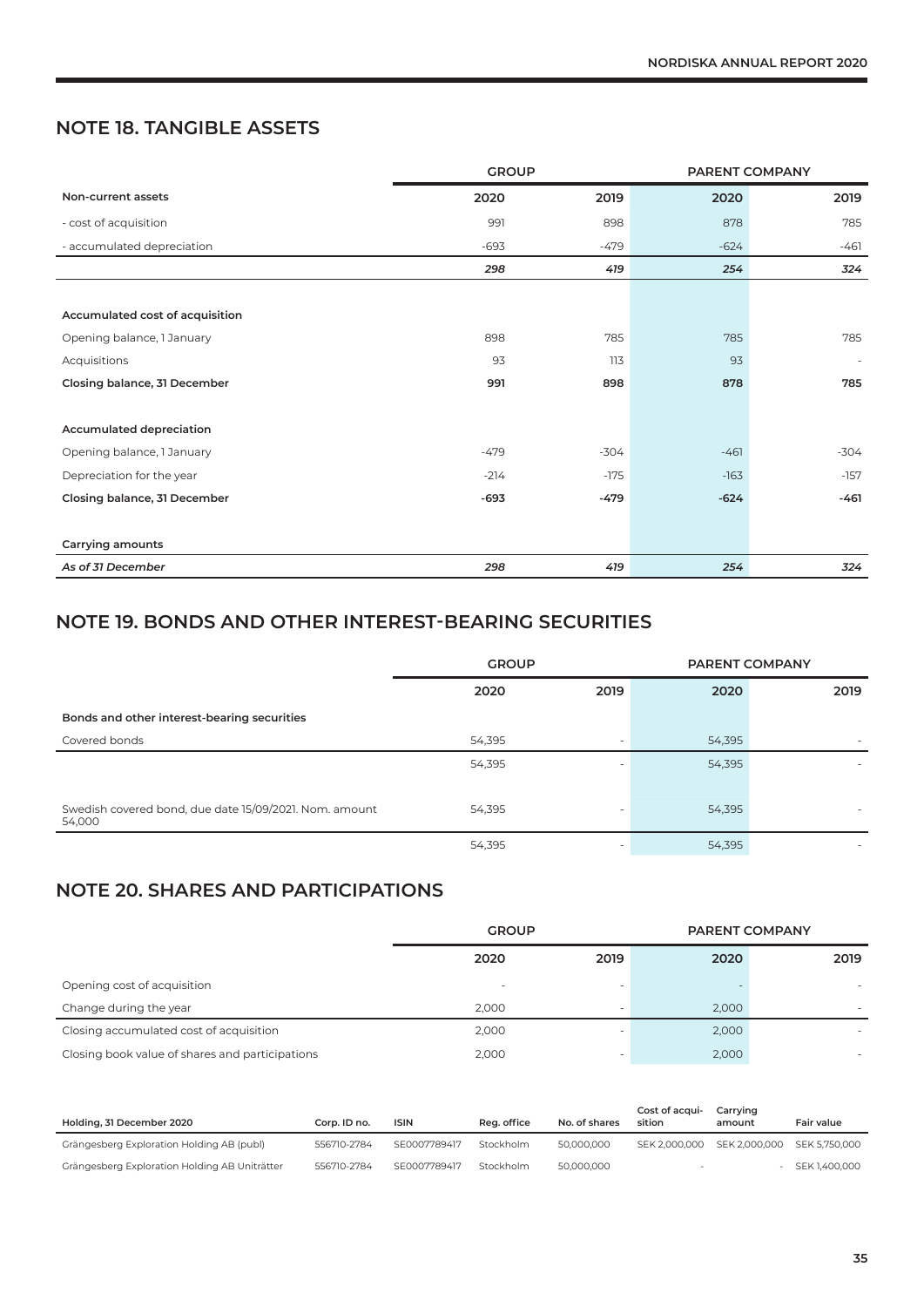# **NOTE 21. SHARES IN SUBSIDIARY**

|                                                    |              | <b>GROUP</b><br><b>PARENT COMPANY</b> |                          |                          |                          |                                                       |                    |
|----------------------------------------------------|--------------|---------------------------------------|--------------------------|--------------------------|--------------------------|-------------------------------------------------------|--------------------|
|                                                    |              |                                       | 2020                     | 2019                     |                          | 2020                                                  | 2019               |
| Opening cost of acquisition                        |              |                                       | $\sim$                   | $\overline{\phantom{a}}$ |                          | 3,050                                                 | 3,050              |
| Change during the year                             |              |                                       | $\overline{\phantom{a}}$ | $\overline{\phantom{a}}$ |                          |                                                       |                    |
| Closing accumulated cost of acquisition            |              |                                       | $\sim$                   | $\sim$                   |                          | 3,050                                                 | 3,050              |
| Closing book value of participations in subsidiary |              |                                       | $\sim$                   | $\overline{\phantom{a}}$ |                          | 3,050                                                 | 3,050              |
| Holding, 31 December 2020                          | Corp. ID no. | Reg. office                           | No. of shares            | Proportion               | Cost of acqui-<br>sition | Uncondition-<br>al sharehold-<br>er contribu-<br>tion | Carrying<br>amount |
| Nordiska Financial Technology AB                   | 559080-4570  | Stockholm                             | 50,000                   | 100%                     | SEK 50,000               | SEK 3,000,000                                         | SEK 3,050,000      |

# **NOTE 22. OTHER ASSETS**

|                            | <b>GROUP</b>             |        | <b>PARENT COMPANY</b> |        |  |
|----------------------------|--------------------------|--------|-----------------------|--------|--|
| Other assets               | 2020                     | 2019   | 2020                  | 2019   |  |
| Tax account                | 409,068                  | 25,064 | 409,068               | 25,064 |  |
| Receivable from subsidiary | $\overline{\phantom{a}}$ | $\sim$ | 4,900                 | 3,500  |  |
| Default receivables        | 893                      | 327    | 893                   | 327    |  |
| Other current receivables  | 981                      | 803    |                       |        |  |
| Total other assets         | 410,942                  | 26,195 | 414,861               | 28,893 |  |

# **NOTE 23. PREPAID EXPENSES AND ACCRUED INCOME**

|                                           | <b>GROUP</b> |       | <b>PARENT COMPANY</b> |       |
|-------------------------------------------|--------------|-------|-----------------------|-------|
| Prepaid expenses and accrued income       | 2020         | 2019  | 2020                  | 2019  |
| Prepaid expenses                          | 1,888        | 855   | 2,607                 | 1,628 |
| Commitment for pension contribution       | 394          | 394   | 394                   | 394   |
| Other                                     | 166          | 307   | 166                   | 307   |
| Total prepaid expenses and accrued income | 2.448        | 1,557 | 3,167                 | 2,329 |

# **NOTE 24. DEPOSITS FROM THE PUBLIC**

|                                                                       | <b>GROUP</b> |           | <b>PARENT COMPANY</b> |           |
|-----------------------------------------------------------------------|--------------|-----------|-----------------------|-----------|
| Deposits from the public                                              | 2020         | 2019      | 2020                  | 2019      |
| - Accrued interest liability                                          | 8,745        | 12,422    | 8,745                 | 12,422    |
| - Unidentified deposits                                               | 12           | 23        | 12                    | 23        |
| - in Swedish currency                                                 | 3,075,157    | 1,388,821 | 3,075,157             | 1,388,821 |
| - in euros                                                            | 360,097      | 166,379   | 360,097               | 166,379   |
| Total deposits from the public                                        | 3,444,011    | 1,567,645 | 3,444,011             | 1,567,645 |
|                                                                       |              |           |                       |           |
| Remaining maturity of no more than 3 months                           | 3,064,520    | 952,556   | 3,064,520             | 952,556   |
| Remaining maturity of longer than 3 months but no more<br>than 1 year | 320,338      | 439,366   | 320,338               | 439,366   |
| Longer than I year but no more than 5 years                           | 58,765       | 175,502   | 58,765                | 175,502   |
| Longer than five years                                                | 389          | 221       | 389                   | 221       |
| Total deposits from the public                                        | 3,444,011    | 1,567,645 | 3,444,011             | 1,567,645 |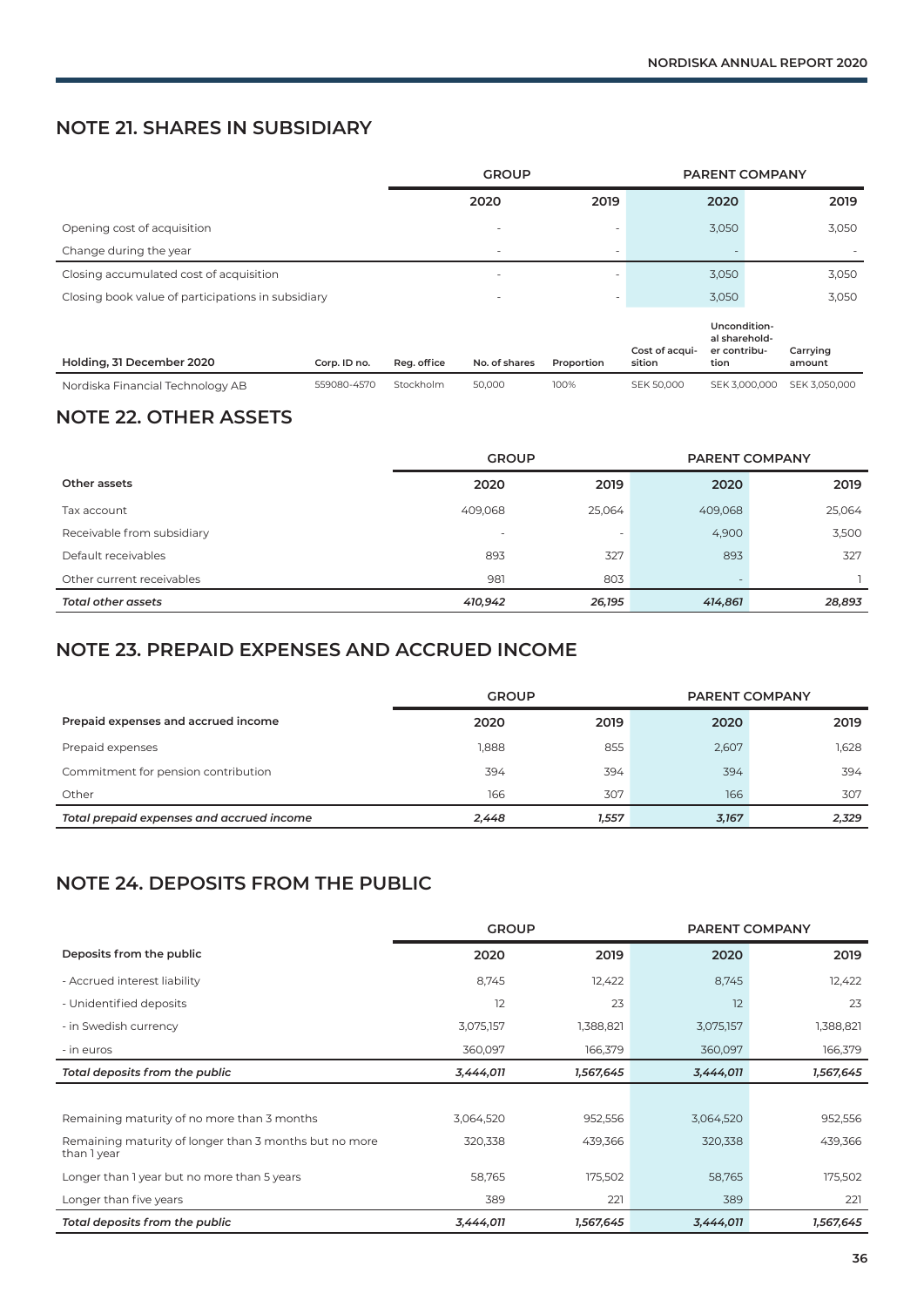# **NOTE 25. OTHER LIABILITIES**

|                                | <b>GROUP</b> |        | <b>PARENT COMPANY</b> |        |
|--------------------------------|--------------|--------|-----------------------|--------|
| <b>Other liabilities</b>       | 2020         | 2019   | 2020                  | 2019   |
| Trade and other payables       | 2,822        | 1,943  | 2,822                 | 1,820  |
| Withholding tax, employees     | 1,395        | 915    | 1,395                 | 915    |
| <b>Tax liabilities</b>         | 3,782        | 10,527 | 3,708                 | 10,354 |
| Funds in blocked accounts      | 4,491        | 1,506  | 4,491                 | 1,506  |
| Non-invested deposits          | 3,144        | 10,688 | 3,144                 | 10,688 |
| Deposits                       | 958          | 22,505 | 958                   | 22,505 |
| Other liabilities              | 1,321        | 1,219  | 899                   | 1,083  |
| <b>Total other liabilities</b> | 17,913       | 49,303 | 17,417                | 48,872 |

# **NOTE 26. ACCRUED EXPENSES AND PREPAID INCOME**

|                                                       | <b>GROUP</b> |       | <b>PARENT COMPANY</b> |       |
|-------------------------------------------------------|--------------|-------|-----------------------|-------|
| Accrued expenses and prepaid income                   | 2020         | 2019  | 2020                  | 2019  |
| Accrued holiday pay                                   | 1,992        | 1,426 | 1,992                 | 1,426 |
| Accrued social security contributions and holiday pay | 626          | 448   | 626                   | 448   |
| Interest income allocated over time                   | 2.226        | 2,202 | 2,226                 | 2.202 |
| Intermediary commissions                              | 59,412       | 2.504 | 59.412                | 2.504 |
| Other prepaid income and accrued expenses             | 1.739        | 322   | 1.456                 | 247   |
| Total accrued expenses and prepaid income             | 65.995       | 6,902 | 65,712                | 6,827 |

# **NOTE 27. PLEDGED ASSETS AND CONTINGENT LIABILITIES**

|                                                                                | <b>GROUP</b> |       | <b>PARENT COMPANY</b> |       |  |
|--------------------------------------------------------------------------------|--------------|-------|-----------------------|-------|--|
| Pledged assets and contingent liabilities                                      | 2020         | 2019  | 2020                  | 2019  |  |
| Pledges and comparable collateral lodged for own liabilities<br>and provisions | 6.005        | 6,005 | 6,005                 | 6,005 |  |
| Contingent liabilities                                                         | -            |       |                       | -     |  |

# **NOTE 28. CATEGORISATION OF FINANCIAL INSTRUMENTS**

| 2020                                        | Accrued<br>cost of acquisition | <b>Fair value</b> | Total     |
|---------------------------------------------|--------------------------------|-------------------|-----------|
| Chargeable treasury bonds, etc.             | 76,006                         | ٠                 | 76,006    |
| Lending to credit institutions              | 462,974                        |                   | 462,974   |
| Lending to the public                       | 2,764,292                      | $\sim$            | 2,764,292 |
| Bonds and other interest-bearing securities | 54,395                         | $\sim$            | 54,395    |
| Other assets                                | 423,331                        |                   | 423,331   |
| <b>Total assets</b>                         | 3,780,998                      |                   | 3,780,998 |
|                                             |                                |                   |           |
| Deposits from the public                    | 3,444,011                      | ٠                 | 3,444,011 |
| Other liabilities                           | 83,129                         | ۰                 | 83,129    |
| <b>Total liabilities</b>                    | 3,527,140                      |                   | 3,527,140 |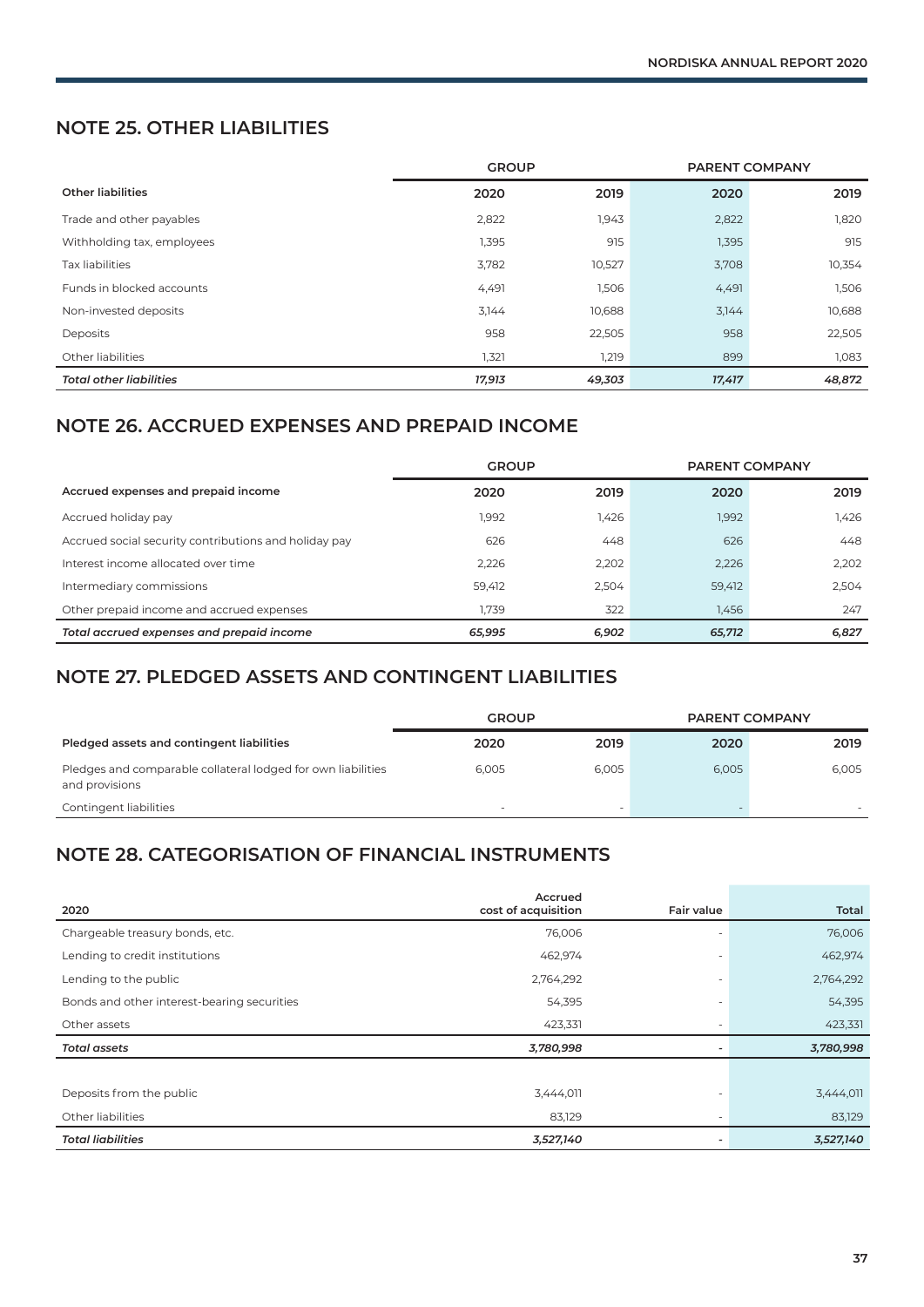# **NOTE 28 CONTD.**

| 2019                            | Accrued<br>cost of acquisition | <b>Fair value</b> | <b>Total</b> |
|---------------------------------|--------------------------------|-------------------|--------------|
| Chargeable treasury bonds, etc. | 50,030                         | ٠                 | 50,030       |
| Lending to credit institutions  | 320,612                        | $\sim$            | 320,612      |
| Lending to the public           | 1,438,042                      | ۰                 | 1,438,042    |
| Other assets                    | 34,596                         | ٠                 | 34,596       |
| <b>Total assets</b>             | 1,843,280                      |                   | 1,843,280    |
|                                 |                                |                   |              |
| Deposits from the public        | 1,567,645                      | ۰                 | 1,567,645    |
| Other liabilities               | 55,699                         | ٠                 | 55,699       |
| <b>Total liabilities</b>        | 1,623,344                      |                   | 1,623,344    |

# **NOTE 29. RELATED PARTY TRANSACTIONS**

Parties related to Nordiska Kreditmarknadsaktiebolaget that have conducted transactions during the year and the previous year:

| Counterparty                       | <b>Relation to related party</b> | <b>Business relationships</b>                            |
|------------------------------------|----------------------------------|----------------------------------------------------------|
| Nordiska Financial Technology AB   | Subsidiary                       | Utilisation of licence for Nordiska's technical platform |
| Sala Bly AB                        | Company related to owner         | Nordiska had receivables and received interest           |
| Sala Bly Fastigheter AB            | Company related to owner         | Nordiska had receivables and received interest           |
| Grängesberg Exploration Holding AB | Company related to owner         | Nordiska offset receivable against receipt of shares.    |

| Summary of transactions                                                      |      |                                                 | Purchase of                                                |                                          | Receivable                                               |                                               |
|------------------------------------------------------------------------------|------|-------------------------------------------------|------------------------------------------------------------|------------------------------------------|----------------------------------------------------------|-----------------------------------------------|
| with related parties (amount in SEK                                          |      | Sales of goods/<br>services to related          | goods and<br>services from                                 | Interest<br>income from                  | from related<br>party as of 31                           | Debt to related<br>party as of 31             |
| thousands)                                                                   | 2020 | party                                           | related party                                              | related party                            | December                                                 | December                                      |
| Nordiska Financial Technology AB                                             |      |                                                 | 2,235                                                      |                                          | 4,900                                                    |                                               |
| Sala Bly AB                                                                  |      |                                                 |                                                            | 438                                      | 2,922                                                    |                                               |
| Sala Bly Fastigheter AB                                                      |      |                                                 |                                                            | 452                                      | 2,981                                                    |                                               |
| Total                                                                        |      |                                                 | 2,235                                                      | 890                                      | 10,803                                                   | 188                                           |
|                                                                              |      |                                                 |                                                            |                                          |                                                          |                                               |
|                                                                              |      |                                                 |                                                            |                                          |                                                          |                                               |
| Summary of transactions with<br>related parties (amount in SEK<br>thousands) | 2019 | Sales of goods/<br>services to related<br>party | Purchase of<br>goods and<br>services from<br>related party | Interest<br>income from<br>related party | Receivable<br>from related<br>party as of 31<br>December | Debt to related<br>party as of 31<br>December |
| Nordiska Financial Technology AB                                             |      |                                                 | 1,783                                                      |                                          | 3,500                                                    | 188                                           |
| Lively Wines AB                                                              |      | 43                                              |                                                            |                                          |                                                          |                                               |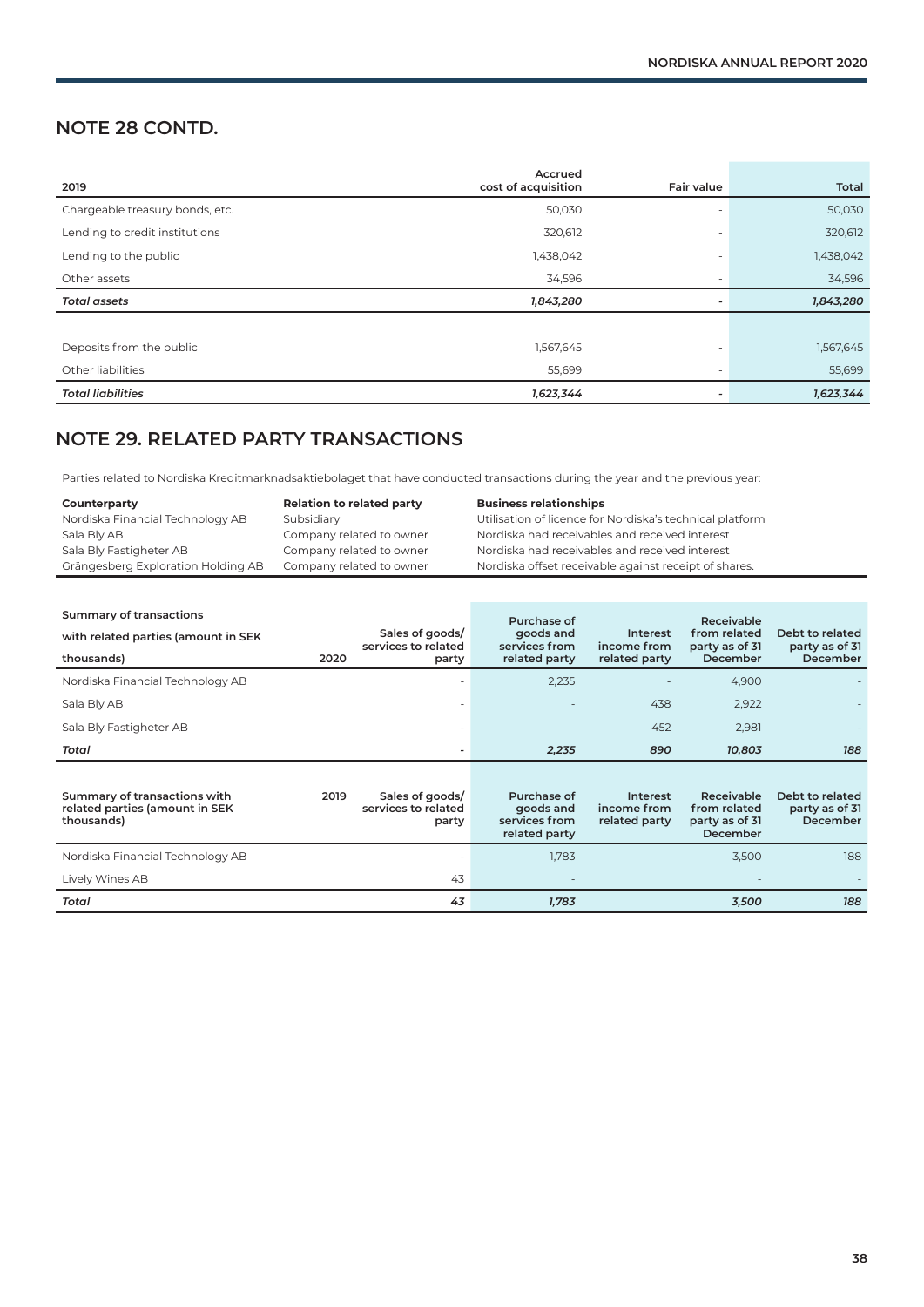# **NOTE 30. CAPITAL ADEQUACY**

The rules on capital adequacy contribute to strengthening the Company's resilience against financial losses and thereby protecting the Company's customers. The rules mean that Nordiska's capital base must cover with a margin not only the prescribed minimum capital adequacy requirements, which includes capital adequacy requirements for credit risks, market risks and operational risks, but also the estimated capital adequacy requirement for additional identified risks in the business in accordance with the Company's evaluation of capital and risks.

Nordiska has confirmed evaluation of the capital requirement based on:

- Nordiska's risk profile
- identified risks in respect of probability and economic impact
- stress tests
- expected expansion in lending and financing opportunities
- new legislation

The review of the capital plan is an integral part of work on Nordiska's annual operational plan. The plan is being followed up on a quarterly basis and an annual review is conducted in order to make sure that the risks are correctly considered and reflects Nordiska's actual risk profile and capital requirements. Every amendment/ supplement to policies/strategy documents adopted by the Board of Directors must, as is the case with more important credit decisions and investments, always be related to Nordiska's current and future capital requirements.

Information about Nordiska's risk management is provided in Note 3 and at www.nordiska.com.

There is more information about the Company's capital adequacy at www.nordiska.com.

Nordiska has chosen in these annual accounts only to provide the disclosures required about capital base and capital adequacy requirement in accordance with Chapter 6, Section 4 of the Swedish Financial Supervisory Authority's regulations and general advice on annual accounts in credit institutions and securities Companies (FFFS 2008:25). Other disclosures about capital adequacy are provided on Nordiska's website www.nordiska.com on a quarterly basis. Nordiska fulfils not only the statutory requirement for capital adequacy, but also the internally assessed capital requirement.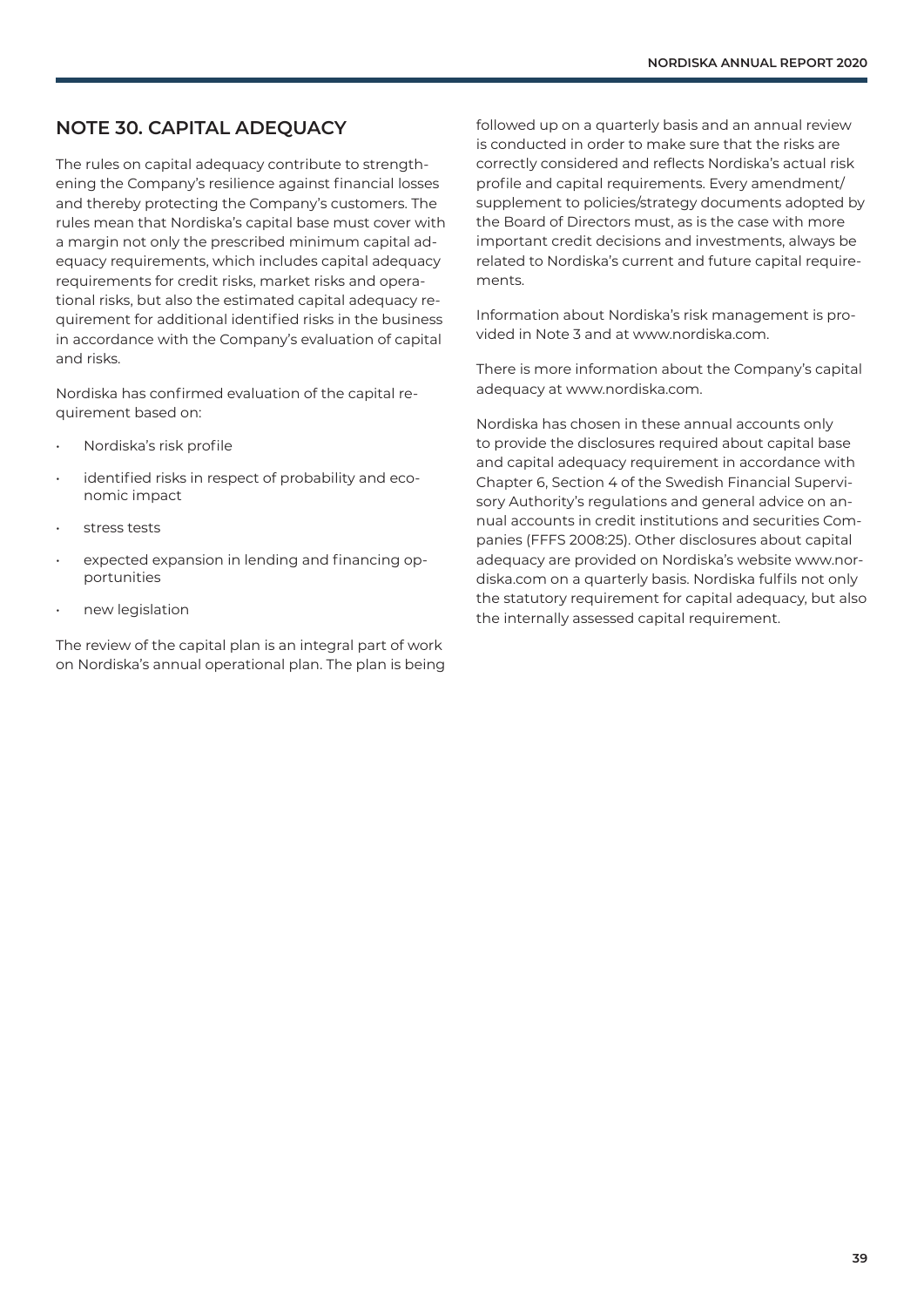#### **Capital situation for Nordiska Kreditmarknadsaktiebolaget**

| Capital base                                                                                                                               | 2020      | 2019     |
|--------------------------------------------------------------------------------------------------------------------------------------------|-----------|----------|
| Capital instruments and associated share premium reserves: ordinary shares                                                                 | 43,541    | 43,541   |
| Non-distributed profits                                                                                                                    | 141,786   | 122,879  |
| Annual profit net after deduction for foreseeable expenses and dividend that have been veri-<br>fied by persons in an independent position | 34,722    | 19,706   |
| Common Equity Tier 1 capital before legislative adjustments                                                                                | 220,048   | 186,127  |
| Proposed dividend                                                                                                                          |           | $-3,200$ |
| Reversal in accordance with transitional rules to IFRS 9                                                                                   | 4,880     | 5,528    |
| Total legislative adjustments of Common Equity Tier 1 capital                                                                              | 4,881     | 2,328    |
| Common Equity Tier 1 capital                                                                                                               | 224,929   | 188,455  |
| Tier 1 capital contribution                                                                                                                |           |          |
| Tier 1 capital                                                                                                                             | 224,929   | 188,455  |
| Capital instruments and associated share premium reserves: preference shares                                                               | 33,809    | 33,809   |
| Tier 2 capital                                                                                                                             | 33,809    | 33,809   |
| Total capital base                                                                                                                         | 258,738   | 222,264  |
| Risk-weighted exposure                                                                                                                     | 2020      | 2019     |
| Credit risk according to the standardised method                                                                                           |           |          |
| Exposures to national governments or central banks                                                                                         |           |          |
| Exposure to regional or local autonomous bodies and government agencies                                                                    |           |          |
| Institutes                                                                                                                                 | 87,834    | 64,157   |
| Companies                                                                                                                                  | 301,664   | 293,165  |
| Households                                                                                                                                 | 1,155,105 | 223,498  |
| Covered bonds                                                                                                                              | 5,429     |          |
| Exposures secured through mortgages on tenant-owned properties                                                                             | 176,889   | 141,279  |
| Defaulted exposures                                                                                                                        | 27,015    | 56,151   |
| Share exposures                                                                                                                            | 5,050     | 3,050    |
| Others                                                                                                                                     | 5,899     | 8,858    |
| Total risk exposures for credit risk                                                                                                       | 1,764,885 | 790,158  |
| Market risk exposure                                                                                                                       |           | 3,595    |
| Operational risk exposure                                                                                                                  | 194,091   | 162,639  |
| Creditworthiness adjustment risk exposure                                                                                                  |           |          |
| Total risk-weighted assets                                                                                                                 | 1,958,976 | 956,392  |
| Capital adequacy requirement                                                                                                               | 2020      | 2019     |
| Credit risk according to the standardised method                                                                                           | 141,191   | 63,213   |
| Market risk                                                                                                                                |           | 288      |
| Operational risk                                                                                                                           | 15,527    | 13,011   |
| Creditworthiness adjustment risk                                                                                                           |           |          |
| Capital adequacy requirement Pillar 1                                                                                                      | 156,718   | 76,512   |
| Capital adequacy requirement Pillar 2                                                                                                      | 17,754    | 9,381    |
| Total capital adequacy requirement                                                                                                         | 174,472   | 85,893   |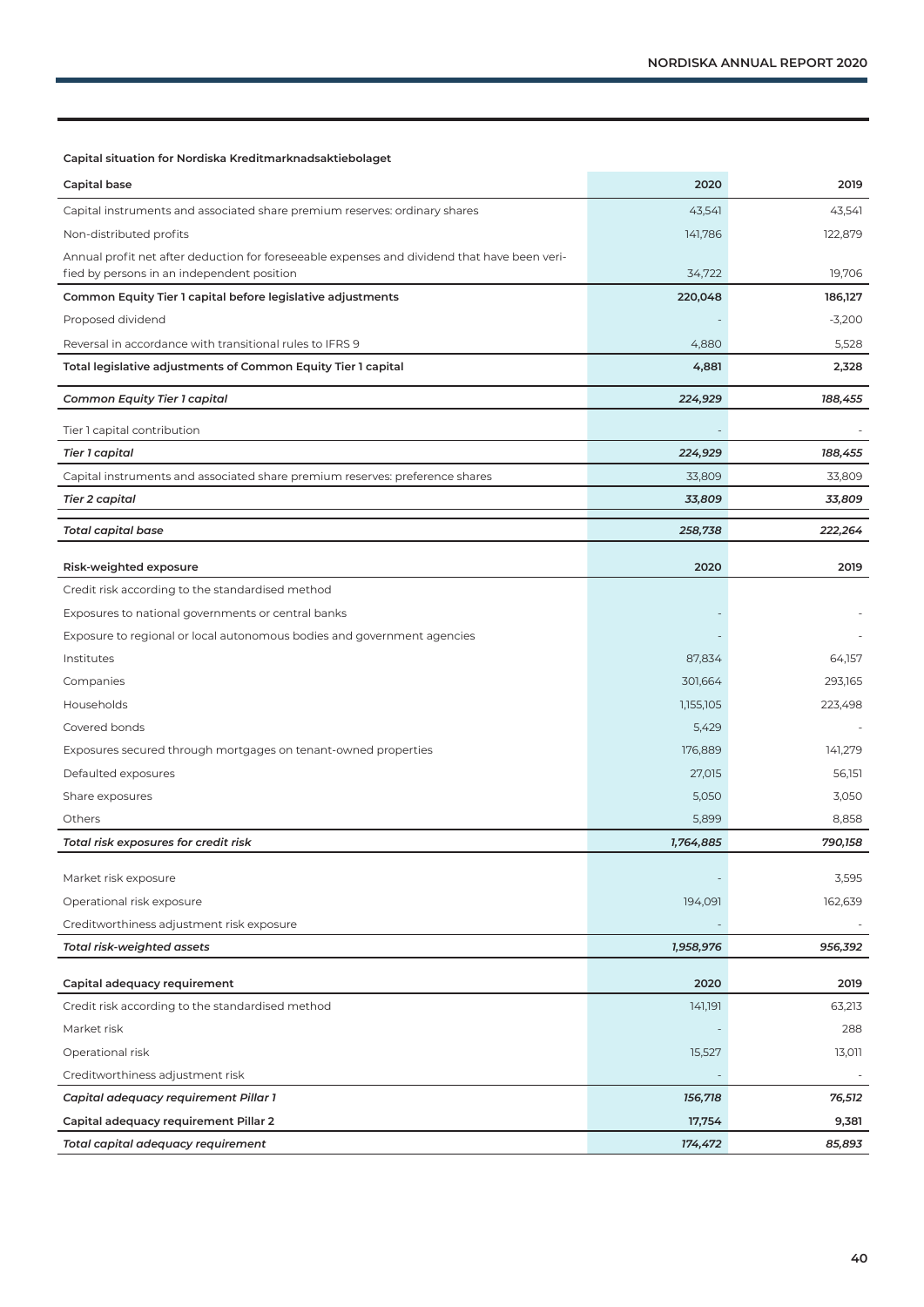# **NOTE 30 CONTD.**

#### *Information about capital adequacy*

Determination of the statutory capital adequacy requirement is subject to the Swedish Act (2014:968) concerning Special Supervision of Credit Institutions and Securities Companies, the Capital Requirements Regulation (EU) No 575/2013, Swedish Act (2014:966) on Capital Buffers and the Swedish Financial Supervisory Authority's regulations and general advice on supervisory requirements and capital buffers (FFFS 2014:12).

The capital base must cover the minimum capital requirement for credit, sales, market and operational risk, and the combined buffer requirement (capital conservation and contra-cyclic buffer) as well as additional Pillar 2 requirements (interest risk in the bank book, concentration risk).

Nordiska fulfils the minimum level for capital adequacy requirement, which corresponds to a capital base that amounts to at least the total minimum capital requirement.

| Capital ratios and buffers                    | 2020   | 2019    |
|-----------------------------------------------|--------|---------|
| Common Equity Tier 1 capital ratio            | 11.48% | 19.70%  |
| Tier 1 capital ratio                          | 11.48% | 19.70%  |
| Total capital ratio                           | 13.21% | 23.24%  |
| Institute-specific buffer requirements        |        |         |
| Applicable capital conservation buffer (2.5%) | 48.974 | 23,910  |
| Applicable contra-cyclic capital buffer       | $\sim$ | 22,735  |
| Tier 1 capital available for use as buffer    | 50,457 | 102,562 |

#### *Internally assessed capital requirement*

The minimum requirement for capital in accordance with Pillar 1 is 8%. In addition to the minimum requirement, Nordiska holds capital to fulfil the combined buffer requirement and to cover the total capital requirement that has been the result of the bank's annual internal capital and liquidity evaluation (IKLU), which is conducted within Pillar 2.

This is regulated in Article 73 of the EU's Capital requirements Directive 2013/36/EU and the Swedish Financial Supervisory Authority's regulations (FFFS 2014:12, Chapter 10).

The purpose of the capital evaluation is to analyse and highlight risks that might be underestimated when calculating the capital base requirement in accordance with Pillar 1, and to identify other significant risks to which the bank is exposed. IKLU also includes an assessment of the liquidity requirement in relation to future development under both normal and stressed conditions.

The internal capital evaluation is based on Nordiska's business plan, current and future regulatory requirements and different scenario analyses. The process and a summary of the result must be reported to the Board of Directors every year and form the basis of the Board's decision on capital planning. The Swedish Financial Supervisory Authority examines and evaluates Nordiska's risk management and ensures that sufficient capital is held for the significant risks to which the Company is exposed.

In addition to the minimum capital requirement and buffer requirements, Nordiska has estimated the internal capital requirement to be SEK 17.7 million (9.4). This is considered to be a satisfactory capital situation with due regard to the business run by Nordiska.

Capital ratios are monitored on an ongoing basis, and if required the results are examined during the course of the financial year by the Company's external auditors so that they can be included in the capital base.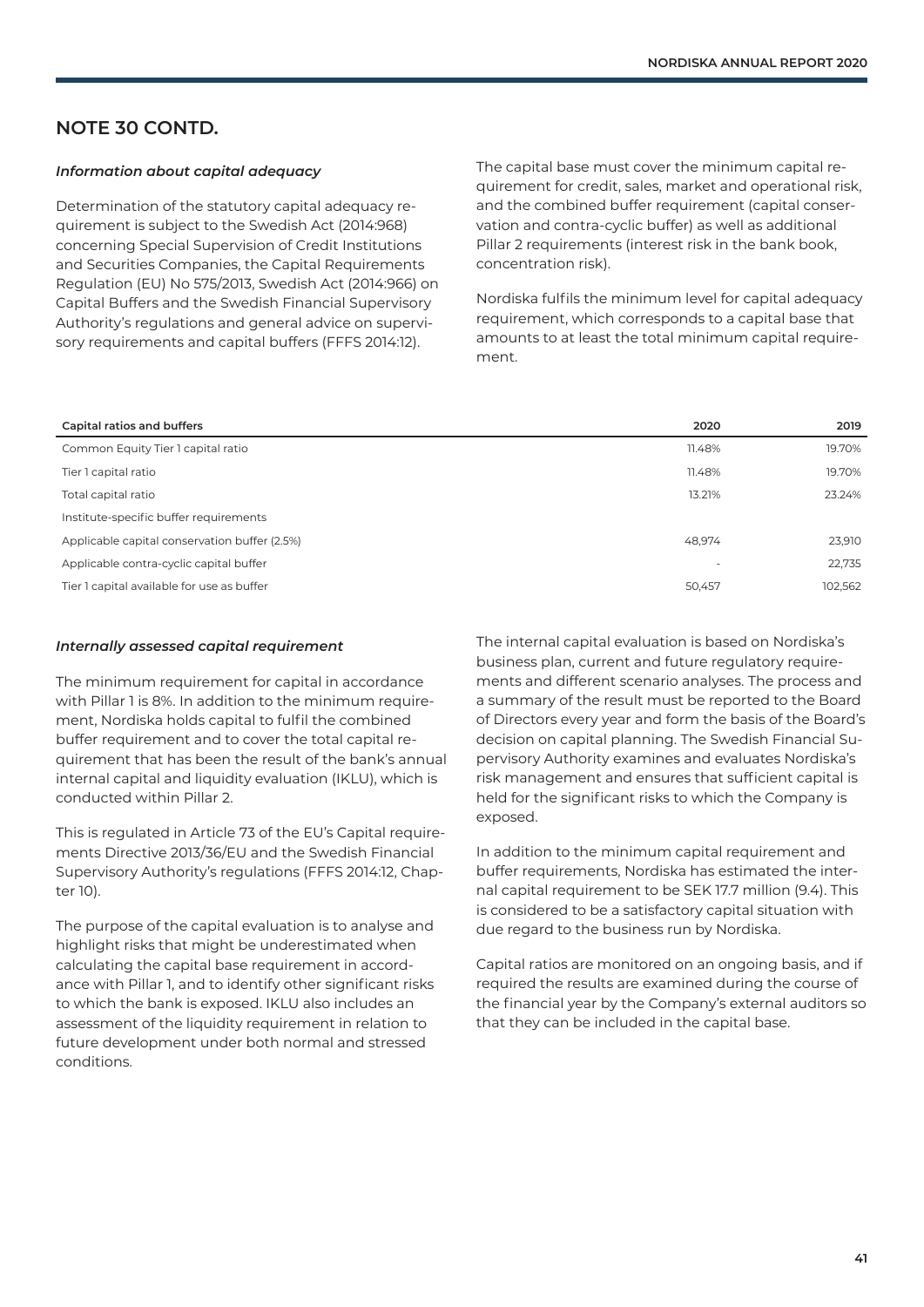# **NOTE 31. FINANCIAL ASSETS AND FINANCIAL LIABILITIES**

|                                                                                  | <b>GROUP</b> |           | <b>PARENT COMPANY</b> |           |
|----------------------------------------------------------------------------------|--------------|-----------|-----------------------|-----------|
| <b>Financial assets</b>                                                          | 2020         | 2019      | 2020                  | 2019      |
| Chargeable treasury bonds, etc. (Note 13)                                        | 76,006       | 50,030    | 76,006                | 50,030    |
| Bonds and other interest-bearing securities (Note 19)                            | 54,395       |           | 54,395                |           |
| Lending to credit institutes (Note 14)                                           | 463,664      | 320,971   | 462,974               | 320,612   |
| Lending to the public (Note 15)                                                  | 2,764,292    | 1,438,042 | 2,764,292             | 1,438,042 |
| Right of use asset (Note 30)                                                     | 12,007       | 14,650    |                       |           |
| <b>Total financial assets</b>                                                    | 3,370,364    | 1,823,693 | 3,357,667             | 1,808,684 |
|                                                                                  |              |           |                       |           |
| Financial assets - Remaining maturity                                            |              |           |                       |           |
| On demand                                                                        | 463,664      | 320,971   | 461,294               | 320,612   |
| Remaining maturity of no more than 3 months                                      | 334,068      | 243,553   | 332,858               | 242,781   |
| Outstanding term of longer than 3 months but no more<br>than 1 year              | 657,677      | 237,524   | 655,493               | 235,333   |
| Longer than I year but no more than 5 years                                      | 1,230,150    | 971,843   | 1,225,696             | 960,157   |
| Longer than five years                                                           | 684,806      | 49,800    | 682,326               | 49,800    |
| <b>Total financial assets</b>                                                    | 3,370,364    | 1,823,693 | 3,357,667             | 1,808,684 |
|                                                                                  |              |           |                       |           |
| <b>Financial liabilities</b>                                                     |              |           |                       |           |
| Deposits from the public (Note 22)                                               | 3,444,011    | 1,567,645 | 3,444,011             | 1,567,645 |
| Other liabilities (Note 23)                                                      |              |           |                       |           |
| Trade and other payables                                                         | 2,822        | 1,943     | 2,822                 | 1,820     |
| Funds in blocked accounts                                                        | 4,491        | 1,506     | 4,491                 | 1,506     |
| Deposits                                                                         | 958          | 22,505    | 958                   | 22,505    |
| Lease liability (Note 30)                                                        | 11,289       | 13,877    |                       |           |
| <b>Total financial liabilities</b><br>Financial liabilities - Remaining maturity | 3,463,571    | 1,607,476 | 3,452,282             | 1,593,476 |
| On demand                                                                        |              |           |                       |           |
| Remaining maturity of no more than 3 months                                      | 3,073,438    | 978,509   | 3,072,791             | 978,387   |
| Outstanding term of longer than 3 months but no more<br>than 1 year              | 322,279      | 441,460   | 320,338               | 439,366   |
| Longer than I year but no more than 5 years                                      | 67,466       | 187,286   | 58,765                | 175,502   |
| Longer than five years                                                           | 389          | 221       | 389                   | 221       |
| <b>Total financial liabilities</b>                                               | 3,463,571    | 1,607,476 | 3,452,282             | 1,593,476 |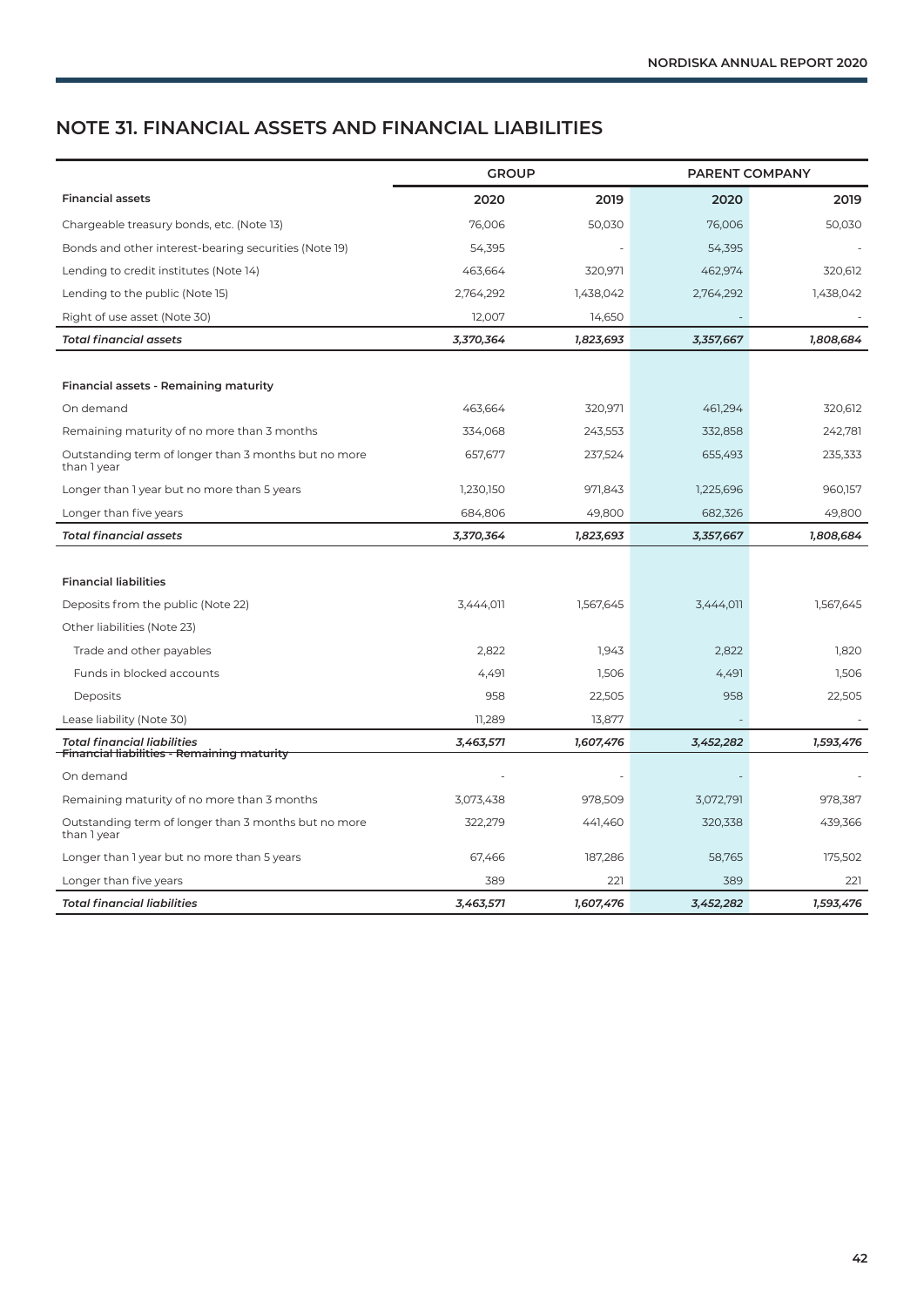# **NOTE 32: IFRS 16**

Nordiska has classified the rental agreement relating to the Group's office premises as a leased asset. The lease liability is valued at the current value of remaining lease payments with the aid of a marginal loan rate (5-year government bond + margin of 2.5%) on the first application date. The depreciation period has been expressed as the remaining contract term for the lease on the first application date.

The lease is recorded on an ongoing basis as a right of use (asset) and a lease liability respectively. The estimated interest expense for the lease liability is recorded via the income statement as an interest expense. Leases with a maturity of less than 12 months are not included, nor are leases for which the underlying asset is of little value. Comparative figures have not been translated. Nordiska has exercised the opportunity in RFR2 not to apply IFRS 16 for the parent company.

The lease liability is valued on the date of acquisition at the current value of unpaid lease charges on the opening date, discounted by the marginal loan rate. The lease liability is then reduced by lease charges paid and increased by interest expenses calculated on the current lease liability. The right of use asset is recorded initially at discounted cost of acquisition, i.e. the lease liability's original value including any other expenses such as lease charges paid before the opening date. The right of use is then depreciated on a straight-line basis over the period of use. See also Note 2, Accounting policies.

# **The Group**

Reconciliation of operational and financial leases in accordance with IAS 17 and recorded lease liability in accordance with IFRS 16

| <b>SEK thousands</b><br>Cost<br>As of 1 January 2020<br>Additional right of use<br>As of 31 December 2020 | <b>Rent of premises</b><br>14,650 |
|-----------------------------------------------------------------------------------------------------------|-----------------------------------|
|                                                                                                           |                                   |
|                                                                                                           |                                   |
|                                                                                                           |                                   |
|                                                                                                           |                                   |
|                                                                                                           | 14,650                            |
| Accumulated depreciation                                                                                  |                                   |
| As of 1 January 2020                                                                                      |                                   |
| Depreciation for the year                                                                                 | $-2,643$                          |
| As of 31 December 2020                                                                                    | $-2,643$                          |
|                                                                                                           |                                   |
| Carrying amount                                                                                           |                                   |
| As of 31 December 2020                                                                                    | 12,007                            |
|                                                                                                           |                                   |
| <b>Group Lease liability</b>                                                                              |                                   |
| <b>SEK thousands</b>                                                                                      | Rent of premises                  |
| Cost of acquisition                                                                                       |                                   |
| As of 1 January 2020                                                                                      | 13,877                            |
| Additional lease liability                                                                                |                                   |
| As of 31 December 2020                                                                                    | 13,877                            |
|                                                                                                           |                                   |
| Accumulated repayments and interest                                                                       |                                   |
| As of 1 January 2020                                                                                      |                                   |
| Repayments and interest for the year                                                                      | $-2,588$                          |
| As of 31 December 2020                                                                                    | $-2,588$                          |

| __                                                                                                                                             |           |
|------------------------------------------------------------------------------------------------------------------------------------------------|-----------|
| r 2020<br>As of 31 December<br>the contract of the contract of the contract of the contract of the contract of the contract of the contract of | 289<br>-- |
|                                                                                                                                                |           |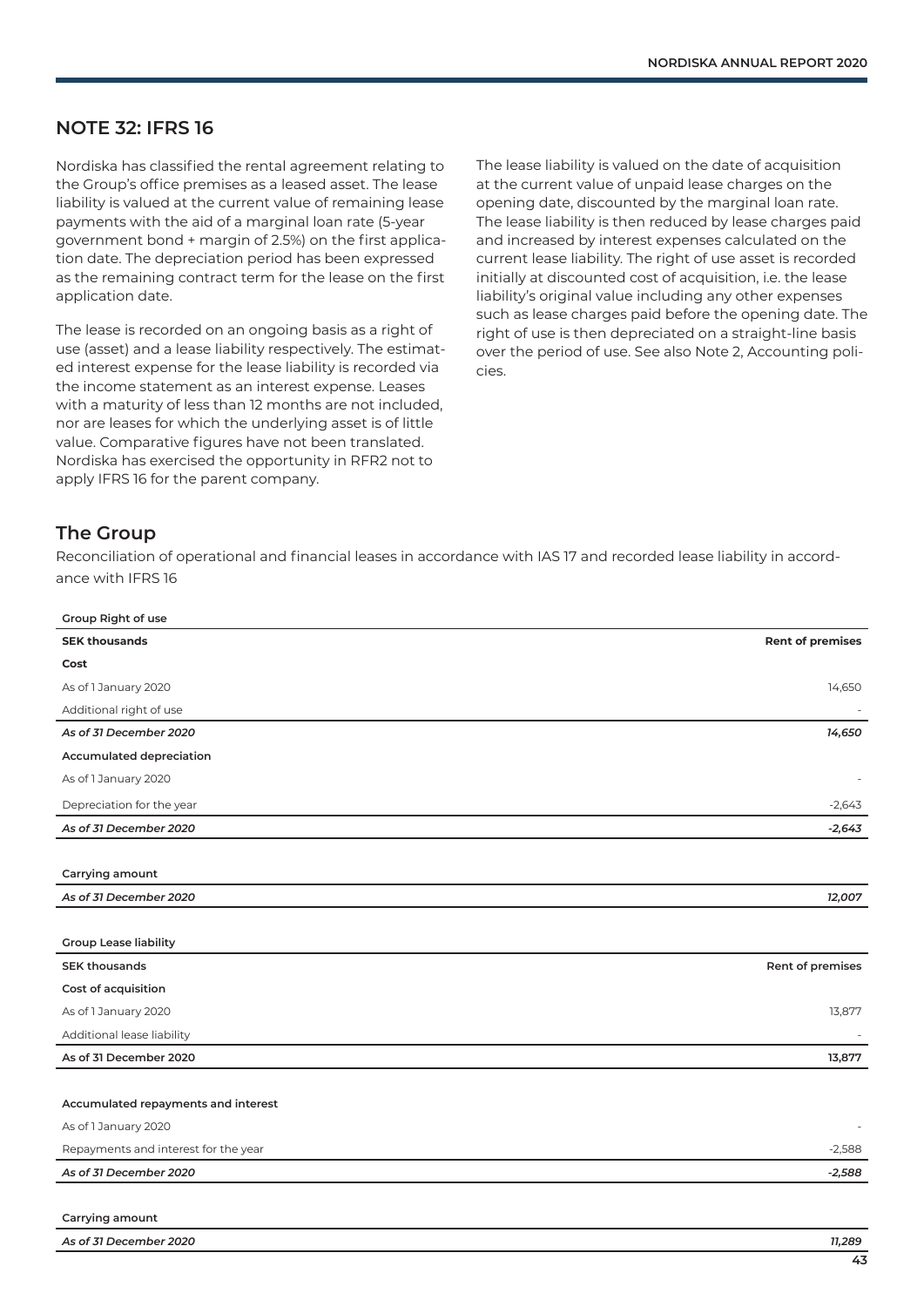## **NOTE 32 CONTD.**

#### **Group**

l,

Amounts recorded in income statement

| Items                                 | <b>SEK thousands</b> |
|---------------------------------------|----------------------|
|                                       |                      |
| Amortisation of right of use          | $-2,643$             |
| Interest expenses for lease liability | $-221$               |
|                                       |                      |
| Total                                 | -2,864               |

**Total cash flow for leasing in 2020 was SEK 2,864,000.**

*As of 31 December 2020, the Group has obligations in respect of a smaller value of SEK 11,238,000, assuming 5-year agreement = rent for office premises. There are no short-term leases.*

# **NOTE 33. PROPOSED DISPOSITION OF PROFITS**

| According to the balance sheet for Nordiska Kreditmarknadsaktiebolaget AB,<br>the Annual General Meeting has at its disposal profits as follows: |             |
|--------------------------------------------------------------------------------------------------------------------------------------------------|-------------|
| Retained earnings, incl. share premium reserve                                                                                                   | 176,394,538 |
| Distributed to preference shareholders                                                                                                           | $-800,000$  |
| Profit for the year                                                                                                                              | 34,722,537  |
| Total available for distribution                                                                                                                 | 210,317,075 |
|                                                                                                                                                  |             |
| Dividend to preference shareholders                                                                                                              |             |

| Carried forward to the new accounts | ,<br>$\sim$ |
|-------------------------------------|-------------|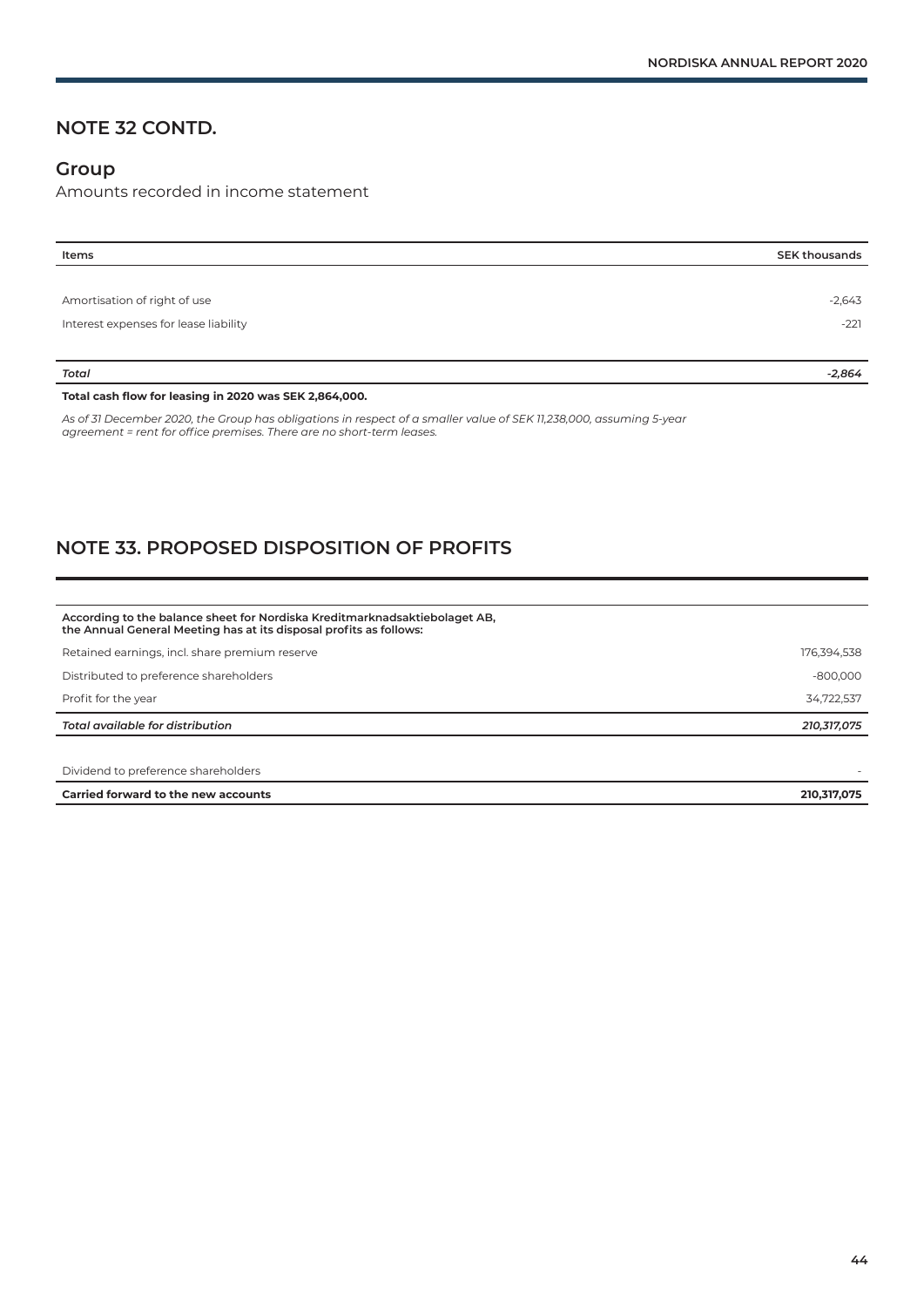# **Nordiska Kreditmarknadsaktiebolaget's income statement and balance sheet will be submitted for adoption at the Annual General Meeting on 25/04/2021.**

The Board of Directors and the Chief Executive Officer hereby certify that the annual accounts and the consolidated accounts have been prepared in accordance with IFRS as adopted by the EU and the Swedish Annual Accounts Act (1995:1559) for Credit Institutions and Securities Companies (ÅRKL), with the application of the Swedish Financial Supervisory Authority's regulations (FFFS 2008:25) and the Swedish Financial Accounting Standards Council's recommendations, and give a true and fair view of the financial position and results of the Group and the parent company, and that the statutory administration report gives a true and fair view of the progress of the business operations, its position and results, and describes significant risks and uncertainties faced by the Group and the parent company.

**Stockholm, 25/02/2021**

**Jörgen Durban** *Chairman of the Board* **Björn Björnsson** *Board member*

**Per Berglund** *Board member* **Mikael Gellbäck** *CEO/Board member*

**Christer Cragnell** *Board member*

My audit report was submitted on \_\_\_\_/\_\_\_/2021.

**Per Fridolin** *Authorised Public Accountant*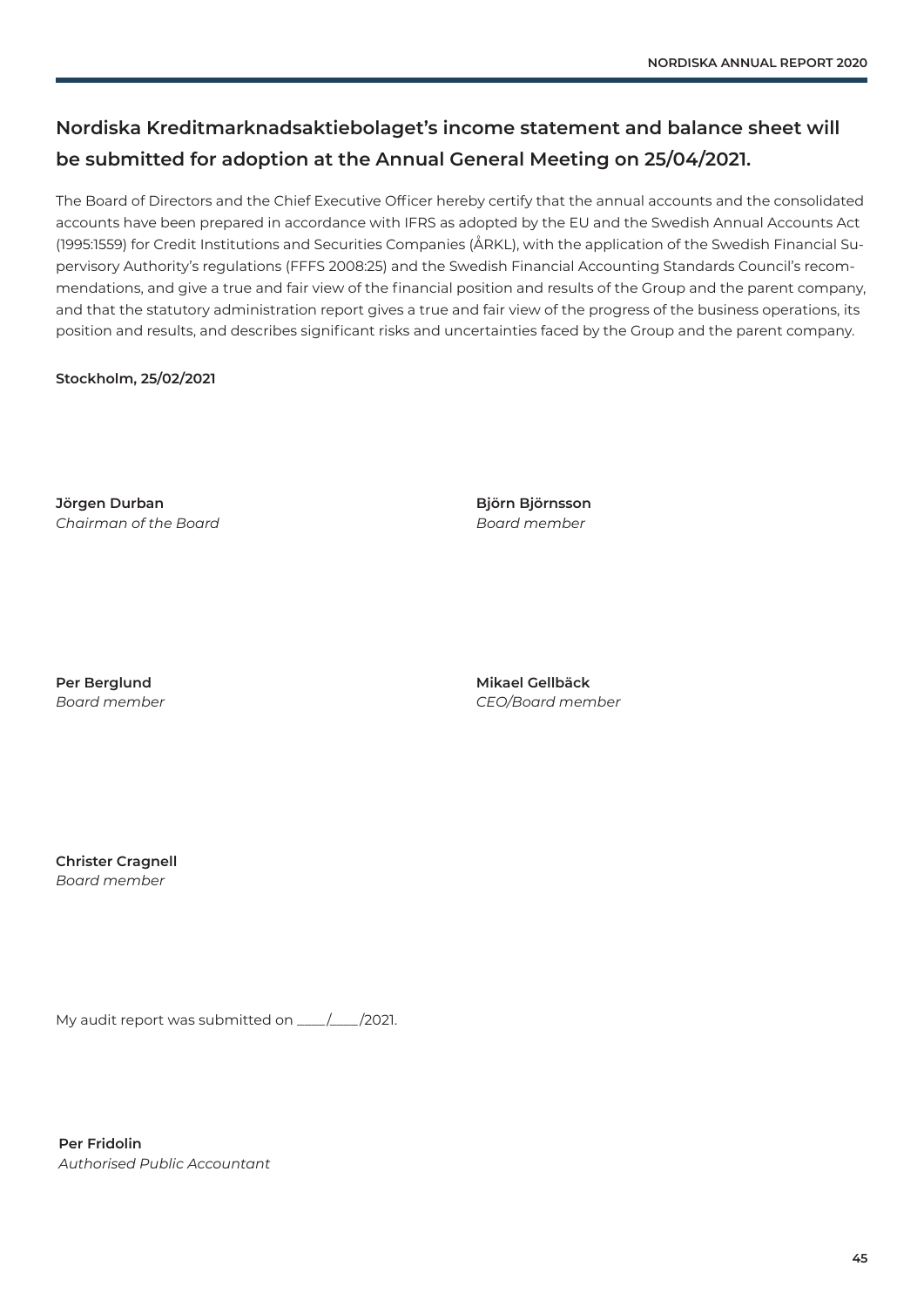# **Audit Report**

**To the Annual General Meeting of Nordiska Kreditmarknadsaktiebolaget (publ), corporate ID no. 556760-6032**

### **REPORT ON THE ANNUAL ACCOUNTS AND THE CONSOLIDATED ACCOUNTS**

#### *Opinion*

I have audited the annual accounts and the consolidated accounts of Nordiska Kreditmarknadsaktiebolaget (publ) for 2020. The company's annual accounts and consolidated accounts are included on pages 4–45 of this document.

In my opinion the annual accounts have been prepared in accordance with the Swedish Annual Accounts Act for Credit Institutions and Securities Companies and in all material respects present a fair view of the parent company's financial position as of 31 December 2020 and of its financial performance and cash flow for the year in compliance with the Swedish Annual Accounts Act for Credit Institutions and Securities Companies. The consolidated financial accounts have been prepared in accordance with the Swedish Annual Accounts Act for Credit Institutions and Securities Companies and in all material respects present a fair view of the Group's financial position as of 31 December 2020 and its financial performance and cash flows for the year in accordance with International Financial Reporting Standards (IFRS) as adopted by the EU and the Swedish Annual Accounts Act for Credit Institutions and Securities Companies. The statutory administration report is consistent with the other parts of the annual accounts and consolidated accounts.

I therefore recommend that the Annual General Meeting adopt the income statement and balance sheet for the parent company and the Group.

My opinion in this report on the annual accounts and the consolidated accounts is compatible with the content of the supplementary report that was submitted to the Board of Directors in accordance with Article 11 of the Audit Regulation (537/2014/EU).

#### *Basis for opinion*

I have conducted the audit in accordance with International Standards on Auditing (ISA) and auditing standards generally accepted in Sweden. My responsibilities under those standards are described in further detail in the section entitled Auditor's Responsibilities. I am independent of the parent company and the Group in accordance with professional ethics for accountants in

Sweden and have otherwise fulfilled my ethical responsibilities in accordance with these requirements. This includes that, based on my best knowledge and conviction, no forbidden services as described in Article 5.1 of the Audit Regulation (537/2014/EU) have been provided to the audited company or, where relevant, its parent company or its controlled companies within the EU.

I believe that the audit evidence I obtained is sufficient and appropriate to provide a basis for my opinion.

#### *Key audit matters*

Key audit matters are the matters that, in my professional judgement were the most significant for the audit of the annual accounts and consolidated financial accounts for the current period. These matters were addressed in the context of my audit of, and in forming my opinion thereon, the annual accounts and consolidated financial accounts as a whole, but I do not provide a separate opinion on these matters.

#### *Provision for expected credit losses*

Information about this area is contained in the annual report – Note 2 Accounting policies, Note 4 Important estimates and evaluations for accounting purposes, Note 11 Credit losses and Note 16 Lending to the public.

As of 31 December 2020, Lending to the public in the Group and in the parent company amounts to SEK 2,764,292,000 (last year 1,438,042,000), which corresponds to 73% (77) and 73% (78) respectively of the total assets of the Group and the parent company respectively. The provision for expected credit losses in the Group and the parent company amounts to SEK 44,823,000 (last year 29,142,000).

In accordance with IFRS 9, loan receivables are divided into three stages based on the level of credit risk or the change in the credit risk: stage 1 for loans with no significant worsening of credit risk, with losses estimated for expected defaults within 12 months, stage 2 for loans with a significant worsening of credit risk and stage 3 for loans in default with losses estimated for occurred and expected defaults during the remaining term of the loan.

Expected credit loss is calculated as a function of the probability of default, exposure to default, losses in the event of default and the timing of default. The provision is based on previous events, current conditions and forecasts of future economic conditions. IFRS 9 allows estimated credit losses to be adjusted with reference to professional assessments.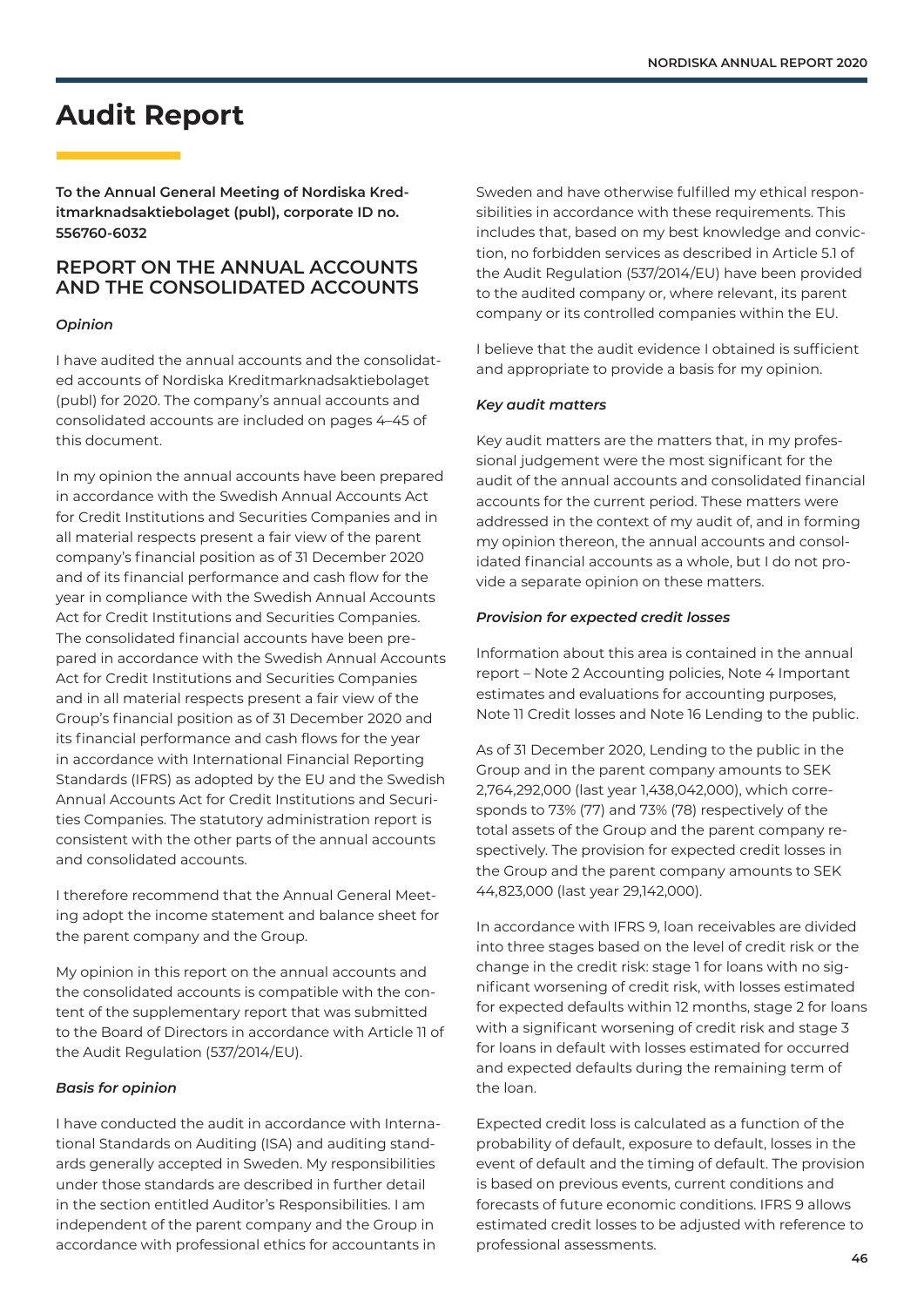Management performs assessments of and assumptions about, among other things, criteria in order to identify a significant worsening of the credit risk and methods for calculating expected defaults. The complexity of the calculations, the element of assessments and assumptions, and the significance of the balance sheet item mean that the provision for expected credit losses is considered to be a particularly important area.

My audit consisted of a combination of evaluation and substantive testing.

I have evaluated on the one hand internal control in the loan process, and on the other hand whether assessments made of the probability of default, exposure in the event of default and loss in the event of default (expected credit loss) as well as significant increase in credit risk are in accordance with IFRS 9.

In my substantive testing, I tested to make sure that data from underlying systems used in the provision model are complete and correct, and also examined and assessed the model used, including assumptions and parameters, and also assessed the reasonableness of the manual adjustments made. I have also examined the disclosures relating to the implementation of IFRS 9.

#### *Other information than the annual accounts and consolidated accounts*

This document also contains other information than the annual accounts and consolidated financial statements. This may be found on page 3 and relates to the CEO's comments.. The Board of Directors and the CEO are responsible for this other information.

My opinion on the annual accounts and consolidated accounts does not cover this other information and I do not express any form of conclusion regarding this other information.

In connection with my audit of the annual accounts and consolidated accounts, my responsibility is to read the information identified above and consider whether the information is materially inconsistent with the annual accounts and consolidated accounts. In this procedure I also take into account my knowledge otherwise obtained during the audit and assess whether the information otherwise appears to be materially misstated.

If I, based on the work performed concerning this information, conclude that there is a material misstatement of this other information, I am required to report that fact. I have nothing to report in this regard.

#### *Responsibilities of the Board of Directors and the CEO*

It is the Board of Directors and the CEO who are responsible for ensuring that the annual accounts and the consolidated accounts are prepared and that they give a true and fair view in accordance with the Swedish Annual Accounts Act for Credit Institutions and Securities Companies and, in the case of consolidated accounts, in accordance with IFRS as adopted by the EU. The Board of Directors and the CEO are also responsible for the internal control they deem necessary to prepare annual accounts and consolidated accounts that do not contain material misstatements, whether due to fraud or error.

In preparing the annual accounts and consolidated accounts, the Board of Directors and the CEO are responsible for the assessment of the company's and the group's ability to continue as a going concern. They disclose, as applicable, matters related to the ability to continue as a going concern and using the going concern basis of accounting. The going concern basis of accounting is, however, not applied if the Board of Directors and the CEO intend to liquidate the company, to cease operations, or have no realistic alternative but to do so.

#### *The auditor's responsibility*

My goal is to achieve a reasonable degree of certainty as to whether the annual accounts and consolidated accounts as a whole do not contain any material misstatement, whether due to fraud or error, and to submit an audit report that contains my opinion. Reasonable assurance is a high level of assurance, but is not a guarantee that an audit conducted in accordance with ISA and generally accepted auditing standards in Sweden will always detect a material misstatement when it exists. Misstatements can arise from fraud or error and are considered material if, individually or in the aggregate, they could reasonably be expected to influence the economic decisions of users taken on the basis of these annual accounts and consolidated accounts.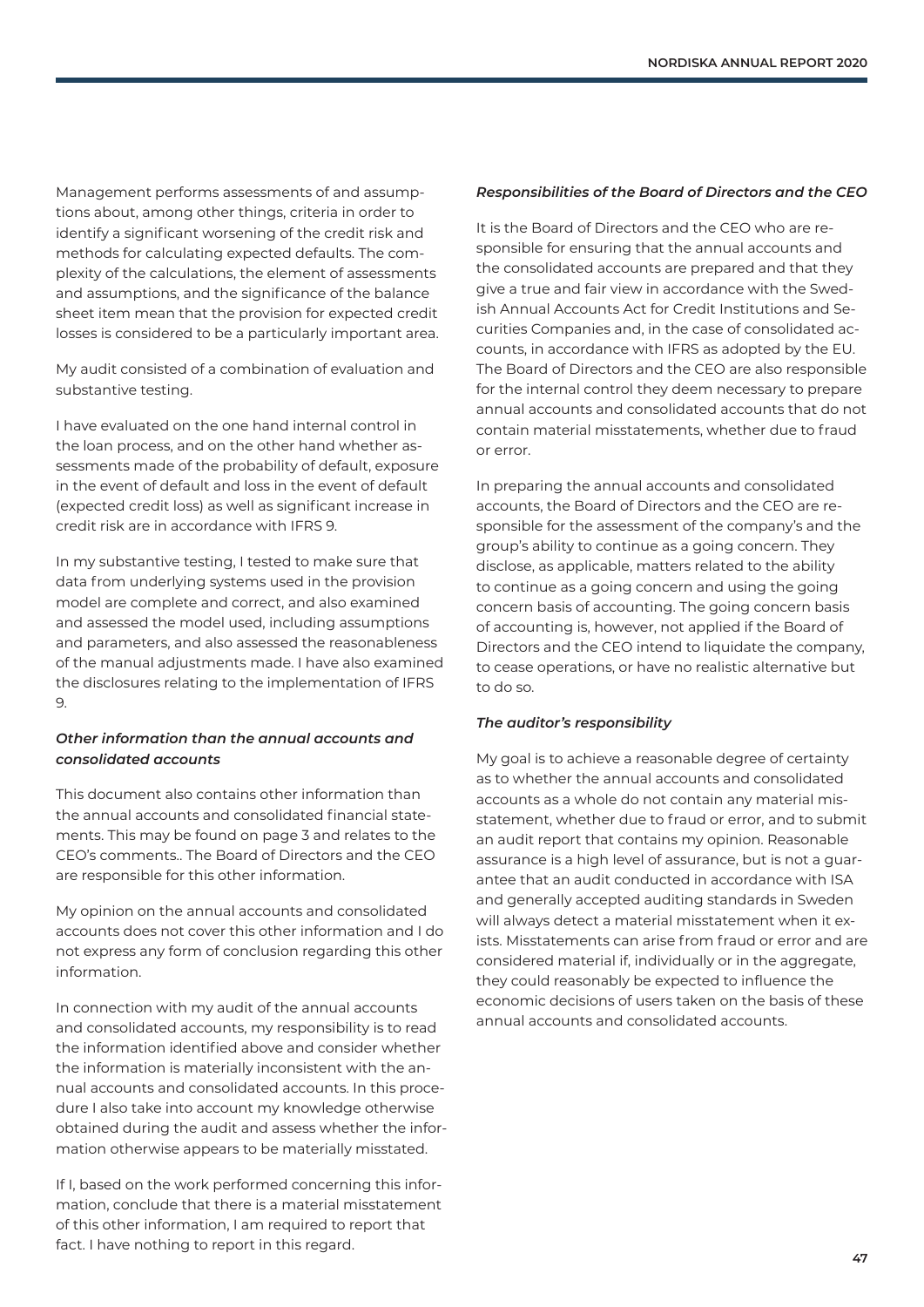As part of an audit under ISA, I exercise professional judgement and maintain professional scepticism throughout the audit. I also:

- identify and assess the risks of material misstatement in the annual accounts and consolidated accounts, whether due to fraud or error, and draw up and perform audit procedures, inter alia on the basis of these risks and obtain audit evidence that is sufficient and appropriate for providing a basis for my opinion. The risk of not detecting a material misstatement resulting from fraud is higher than for one resulting from error, as fraud may involve collusion, forgery, intentional omissions, misrepresentations, or the override of internal control.
- gain an understanding of the part of the company's internal controls relevant to my audit in order to draw up audit procedures that are appropriate in the circumstances, but not in order to express an opinion on the effectiveness of internal control.
- evaluate the appropriateness of accounting policies used and the reasonableness of the accounting estimates made by the board and CEO in the accounts together with associated information.
- draw a conclusion on the appropriateness of the use of the going concern basis of accounting by the Board of Directors and CEO when preparing the annual accounts and the consolidated accounts. I also draw a conclusion, based on the audit evidence obtained, as to whether any material uncertainty exists related to events or conditions that may cast significant doubt on the company's and the Group's ability to continue as a going concern. If I conclude that a material uncertainty exists, I am required to draw attention in my audit report to the related disclosures in the annual accounts and consolidated accounts or, if such disclosures are inadequate, to modify my opinion about the annual accounts and consolidated accounts. My conclusions are based on the audit evidence obtained up to the date of my audit report. However, future events or conditions may cause a company and a Group to cease to continue as a going concern.
	- evaluate the overall presentation, structure and content of the annual accounts and consolidated accounts, including the information, and whether the annual accounts and the consolidated accounts reflect the underlying transactions and events in a way that gives a true and fair view.
- obtain sufficient and appropriate audit evidence with regard to the financial information for the

units or business activities within the Group to provide an opinion in respect of the consolidated accounts. I am responsible for the direction, supervision and performance of the Group audit. I am solely responsible for my opinion.

I must inform the Board of Directors of, among other matters, the planned scope and timing of the audit. I must also inform of significant audit findings during the audit, including any significant deficiencies in internal control that I identified.

I must also provide the Board of Directors with a statement that I have complied with relevant ethical requirements regarding independence, and to communicate with them all relationships and other matters that may reasonably be thought to bear on my independence, and where applicable, measures taken in order to eliminate threats or safeguards that have been taken.

From the matters communicated with the Board of Directors, I determine those matters that were of most significance in the audit of the annual accounts and consolidated accounts, including the most important assessed risks of material misstatement, and which are therefore key audit matters. I describe these matters in the audit report unless laws or other regulations preclude disclosure about the matter.

### **REPORT ON OTHER LEGAL AND REGU-LATORY REQUIREMENTS**

#### *Opinion*

In addition to my audit of the annual accounts and consolidated accounts, I have also audited the administration of the Board of Directors and the CEO of Nordiska Kreditmarknadsaktiebolaget (publ) for the year 2020 and the proposed appropriations of the company's profit or loss.

I recommend to the Annual General Meeting that the profit be appropriated in accordance with the proposal in the Management Report and that the members of the Board of Directors and the CEO be discharged from liability for the financial year.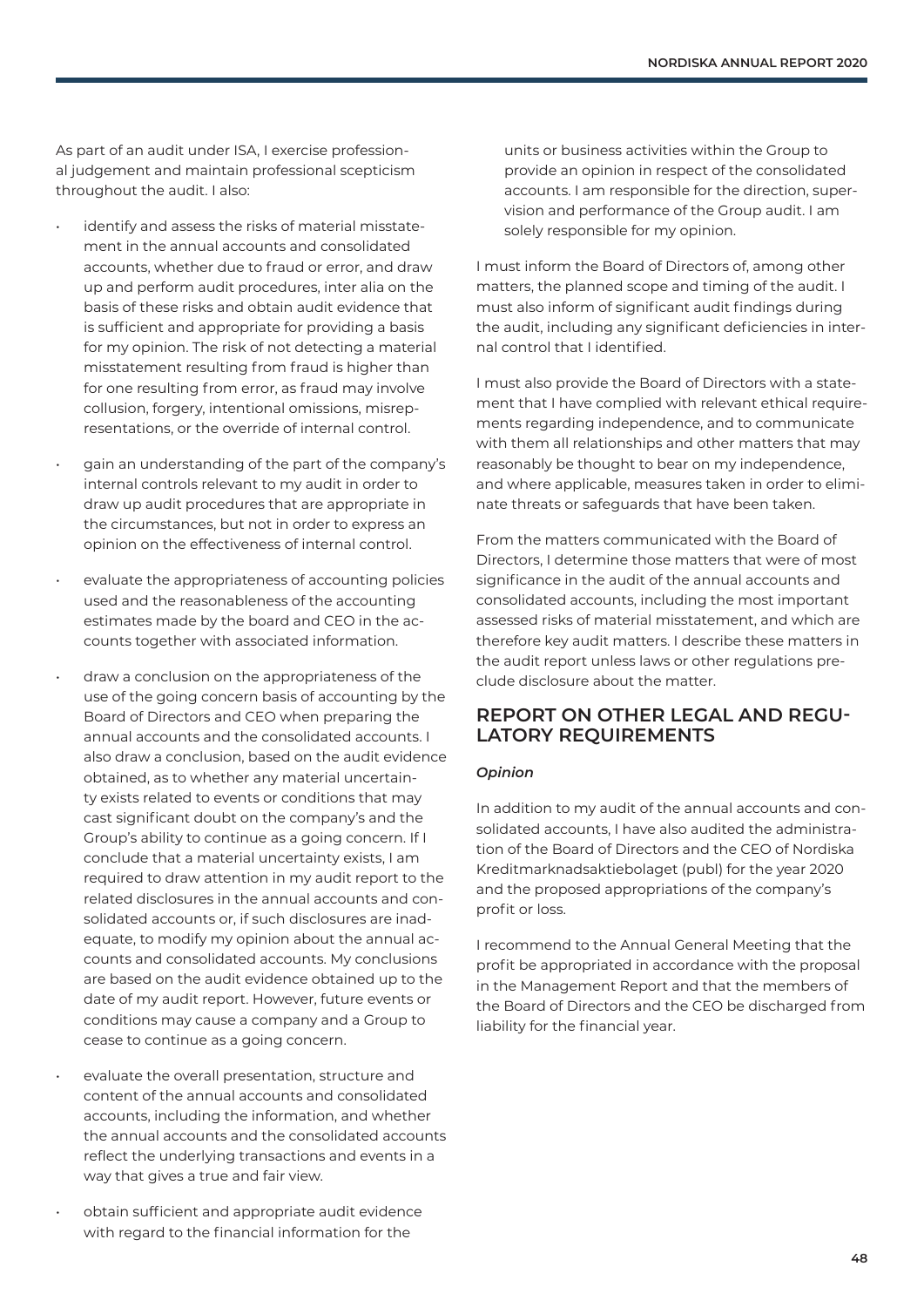#### *Basis for opinion*

I conducted the audit in accordance with generally accepted auditing standards in Sweden. My responsibility in this regard is described in more detail in the section entitled Auditor's responsibility. I am independent of the parent company and the Group in accordance with professional ethics for accountants in Sweden and have otherwise fulfilled my ethical responsibilities in accordance with these requirements.

I believe that the audit evidence I obtained is sufficient and appropriate to provide a basis for my opinion.

#### *Responsibilities of the Board of Directors and the CEO*

The Board of Directors is responsible for the proposal for the appropriations of the company's profit or loss. At the proposal of a dividend, this includes an assessment of whether the dividend is justifiable considering the requirements which the company's and the Group's type of operations, size and risks place on the size of the parent company's and the Group's equity, consolidation requirements, liquidity and position in general.

The Board of Directors is responsible for the company's organisation and the administration of the company's affairs. This includes among other things continuous assessment of the company's and the Group's financial situation and ensuring that the company's organisation is designed so that the accounting, management of assets and the company's financial affairs otherwise are controlled in a reassuring manner. The CEO shall manage the ongoing administration according to the Board of Directors' guidelines and instructions and, among other matters, take measures that are necessary to fulfil the company's accounting in accordance with law and handle the management of assets in a reassuring manner.

#### *The auditor's responsibility*

My objective concerning the audit of the administration, and thus my opinion about discharge from liability, is to obtain audit evidence to assess with a reasonable degree of assurance whether any member of the Board or the CEO in any material respect

- has undertaken any action or been quilty of any omission which can give rise to liability to the company, or
- has in any other way acted in breach of the Swedish Companies Act, the Swedish Banking and Financing Business Act, the Swedish Annual Accounts Act for Credit Institutions and Securities Companies or the articles of association.

My objective concerning the audit of the proposed appropriations of the company's profit or loss, and thus my opinion about this, is to assess with a reasonable degree of assurance whether the proposal is in accordance with the Swedish Companies Act.

Reasonable assurance is a high level of assurance, but is not a guarantee that an audit conducted in accordance with generally accepted auditing standards in Sweden will always detect actions or omissions that can give rise to liability to the company, or that the proposed appropriations of the company's profit or loss are not in accordance with the Companies Act.

As part of an audit in accordance with generally accepted auditing standards in Sweden, I exercise professional judgement and maintain professional scepticism throughout the audit. The examination of the administration and the proposed appropriations of the company's profit or loss is based primarily on the audit of the accounts. Additional audit procedures performed are based on my professional judgement with a starting point in risk and materiality. This means that I focus the examination on such actions, areas and relationships that are material for the operation and where deviations and violations would have particular importance for the company's situation. I examine and test decisions taken, support for decisions, actions taken and other circumstances that are relevant to my opinion concerning discharge from liability. As a basis for my opinion on the Board of Directors' proposed appropriations of the company's profit or loss, I have examined whether the proposal is in accordance with the Swedish Companies Act.

*Per Fridolin, c/o BDO Mälardalen AB, Sveavägen 53, SE-102 35 Stockholm, was appointed as Nordiska Kreditmarknadsaktiebolaget (publ)'s auditor at the Annual General Meeting in 2020 and has been the company's auditor since 2015.*

#### *Stockholm, 25 February 2021*

*Per Fridolin Authorised Public Accountant*